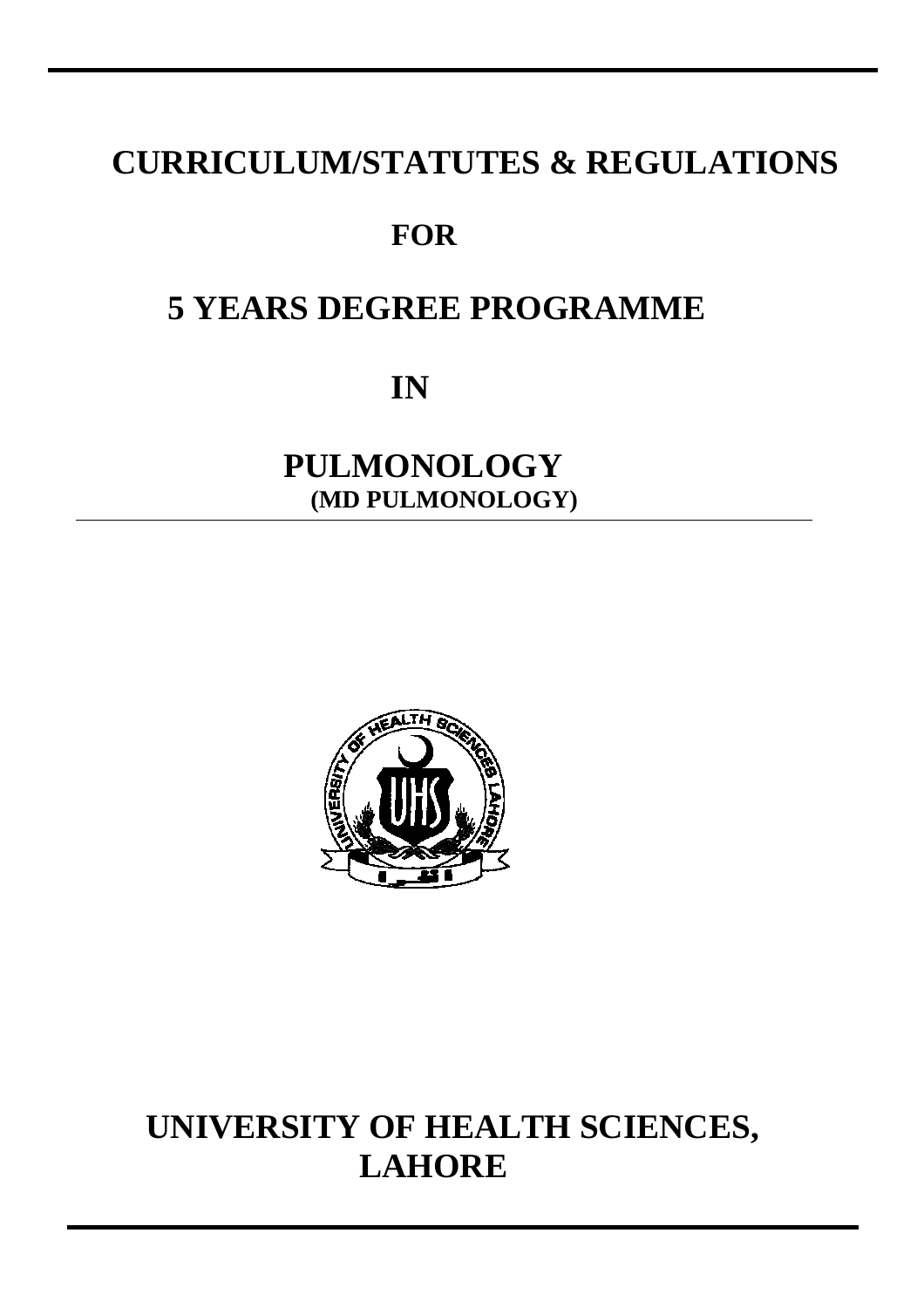#### *1. Nomenclature Of The Proposed Course*

The name of degree programme shall be MD Pulmonology. This name is well recognized and established for the last many decades worldwide*.* 

#### *2. Course Title:*

MD Pulmonology

#### *3. Training Centers*

Departments of Pulmonology (accredited by UHS) in affiliated institutes of University of Health Sciences Lahore.

#### *4. Duration of Course*

The duration of MD Pulmonology course shall be five (5) years (first year in Part I, first two years in Part II and next three years in Part III) with structured training in a recognized department under the guidance of an approved supervisor.

The course is structured in three parts:

**Part I** is structured for the 1<sup>st</sup> calendar year. The candidate shall undertake didactic training in Basic Medical Sciences, Behavioural Sciences and Biostatistics & Research Methodology. At the end of first year the examination shall be held in Basic Medical Sciences. The clinical training in fundamental concepts of Internal Medicine shall start from the 1<sup>st</sup> day of enrollment.

**Part II** is structured for the  $1<sup>st</sup>$  and  $2<sup>nd</sup>$  calendar years. The candidate shall undertake clinical training in fundamental concepts of Internal Medicine. At the end of 2<sup>nd</sup> year, the examination shall be held in fundamental concepts of Internal Medicine. The clinical training in Pulmonology shall start from  $3<sup>rd</sup>$  year onwards in the in recognized institutions.

**Part III** is structured for  $3^{rd}$ ,  $4^{th}$  and  $5^{th}$  calendar years in MD Pulmonology. The candidate shall undergo training to achieve educational objectives of MD Pulmonology (knowledge & skills) along with rotation in relevant fields. The research component and thesis writing shall also be included in this part. Over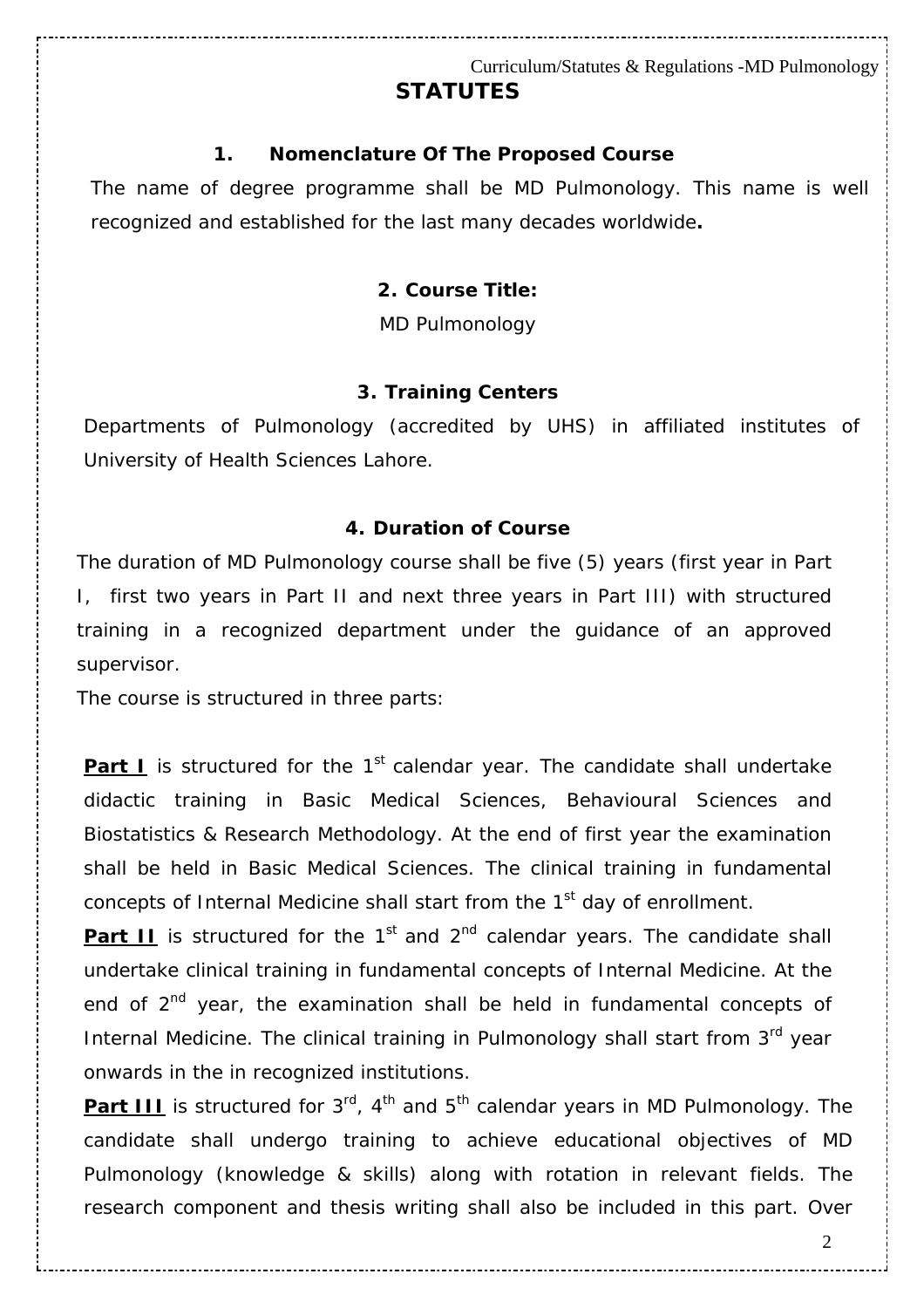Curriculum/Statutes & Regulations -MD Pulmonology the five years duration of the course, candidate will spend total time equivalent to one calendar year for research during the training. Research can be done as one block in 5<sup>th</sup> year of training or it can be done in the form of regular periodic rotations over five years as long as total research time is equivalent to one calendar year.

#### *5. Admission Criteria*

- 1. For admission in MD Pulmonology course, the candidate shall be required to have:
	- MBBS degree
	- Completed one year House Job
	- One year experience in Pulmonology/Internal Medicine/Allied medical discipline in the given order of preference
	- Registration with PMDC
	- Passed Entry Test conducted by the University & aptitude interview by the Institute concerned
	- Having up to the mark credentials as per UHS rules (no. of attempts in each professional, any gold medals or distinctions, relevant work experience, Rural/ Army services, research experience in a recognized institution, any research article published in a National or International Journal) may also be considered on case to case basis.
- 2. Exemptions: A candidate holding FCPS/MRCP/Diplomate American Board/equivalent qualification in Internal Medicine shall be exempted from Part-I & Part-II Examinations and shall be directly admitted to Part-III Examinations, subject to fulfillment of requirements for the examination.

#### *6. Registration and Enrollment*

• Total number of students enrolled for the course must not exceed 2 per supervisor/year.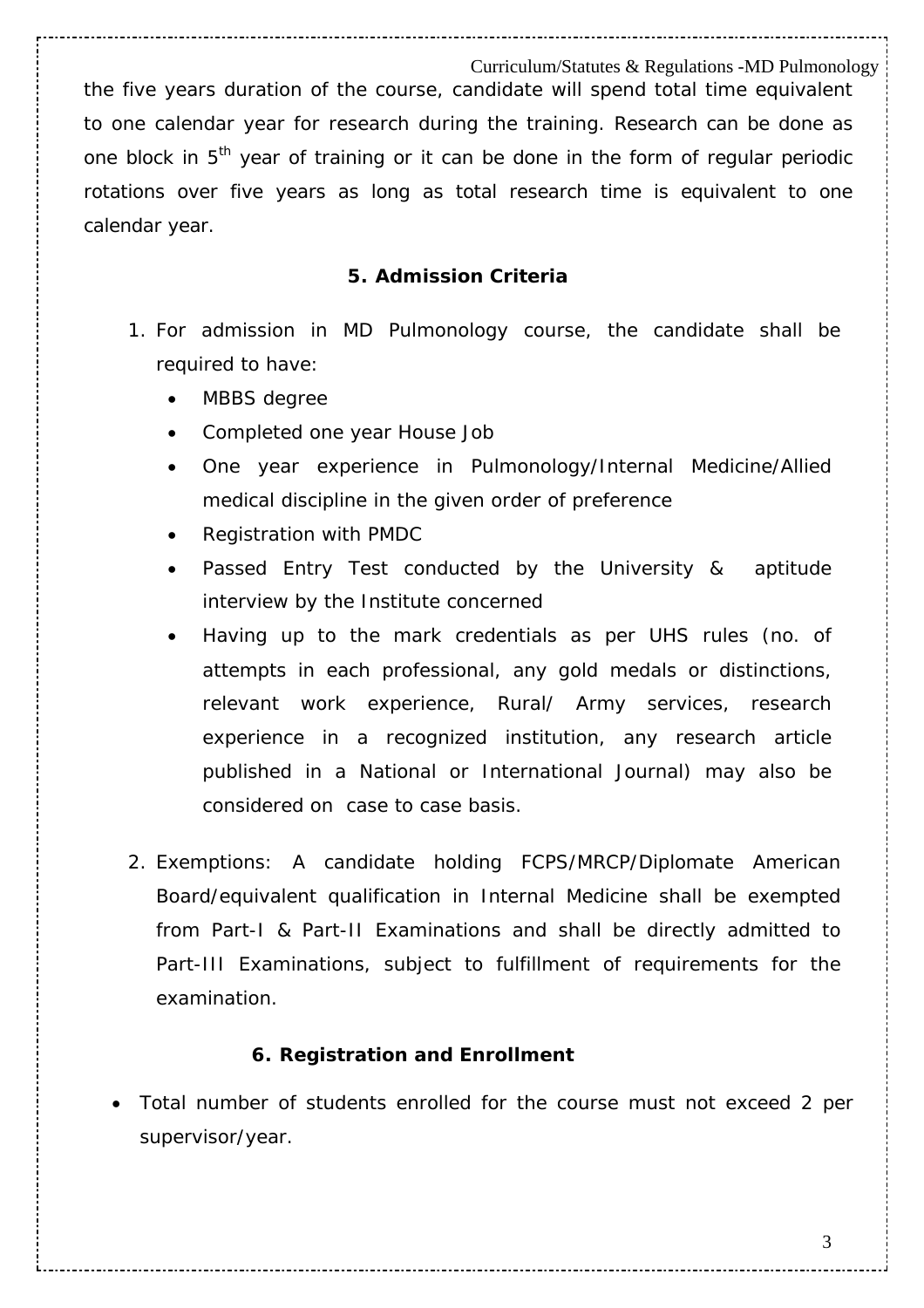- The maximum number of trainees that can be attached with a supervisor at a given point of time (inclusive of trainees in all years/phases of MD training), must not exceed 6.
- Beds to trainee ratio at the approved teaching site shall be at least 5 beds per trainee.
- The University will approve supervisors for MD courses.
- Candidates selected for the courses after their enrollment at the relevant institutions shall be registered with UHS as per prescribed Registration Regulations.

#### **7.** *Accreditation Related Issues of the Institution*

#### **1.Faculty**

Properly qualified teaching staff in accordance with the requirements of Pakistan Medical and Dental Council (PMDC)

#### **2.Adequate Space**

Including class-rooms (with audiovisual aids), demonstration rooms, computer lab and clinical pathology lab etc.

#### **3. Library**

Departmental library should have latest editions of recommended books, reference books and latest journals (National and International).

- Accreditation of Pulmonology training program can be suspended on temporary or permanent basis by the University, if the program does not comply with requirements for residents training as laid out in this curriculum.
- Program should be presented to the University along with a plan for implementation of curriculum for training of residents.
- Programs should have documentation of residents training activities and evaluation on monthly basis.
- To ensure a uniform and standardized quality of training and availability of the training facilities, the University reserves the right to make surprise visits of the training program for monitoring purposes and may take appropriate action if deemed necessary.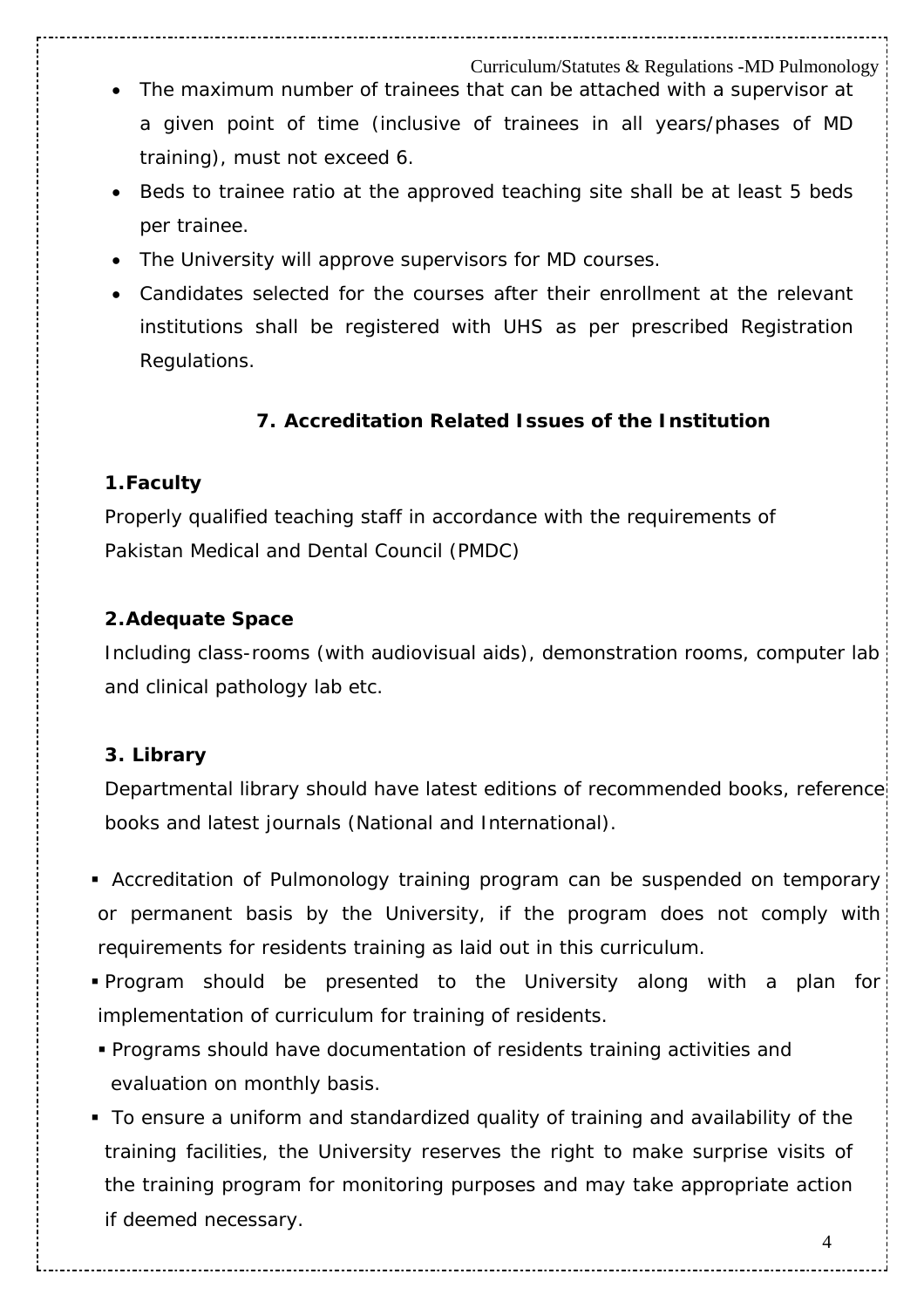# **AIMS AND OBJECTIVES OF THE COURSE**

#### **AIM**

The aim of five years MD programme in Pulmonology is to train residents to acquire the competency of a specialist in the field of Pulmonology so that they can become good teachers, researchers and clinicians in their specialty after completion of their training.

#### **GENERAL OBJECTIVES**

MD Pulmonology training should enable a student to:

- Access and apply relevant knowledge to clinical practice:
	- **Maintain currency of knowledge**
	- **Apply scientific knowledge in practice**
	- Appropriate to patient need and context
	- **Critically evaluate new technology**
- Safely and effectively performs appropriate clinical skills & procedures:
	- Consistently demonstrate sound clinical skills
	- Demonstrate procedural knowledge and technical skill at a level appropriate to the level of training
	- **Demonstrate manual dexterity required to carry out procedures**
	- Adapt their skills in the context of each patient and procedure
	- Maintain and acquire new skills
	- Approach and carries out procedures with due attention to safety of patient, self and others
	- Critically analyze their own clinical performance for continuous improvement
- Design and implement effective management plans:
	- Recognize the clinical features, accurately diagnose and manage pulmonary problems
	- Formulate a well-reasoned provisional diagnosis and management plan based on a thorough history and examination
	- Formulate a differential diagnosis based on investigative findings
	- Manage patients in ways that demonstrate sensitivity to their physical, social, cultural and psychological needs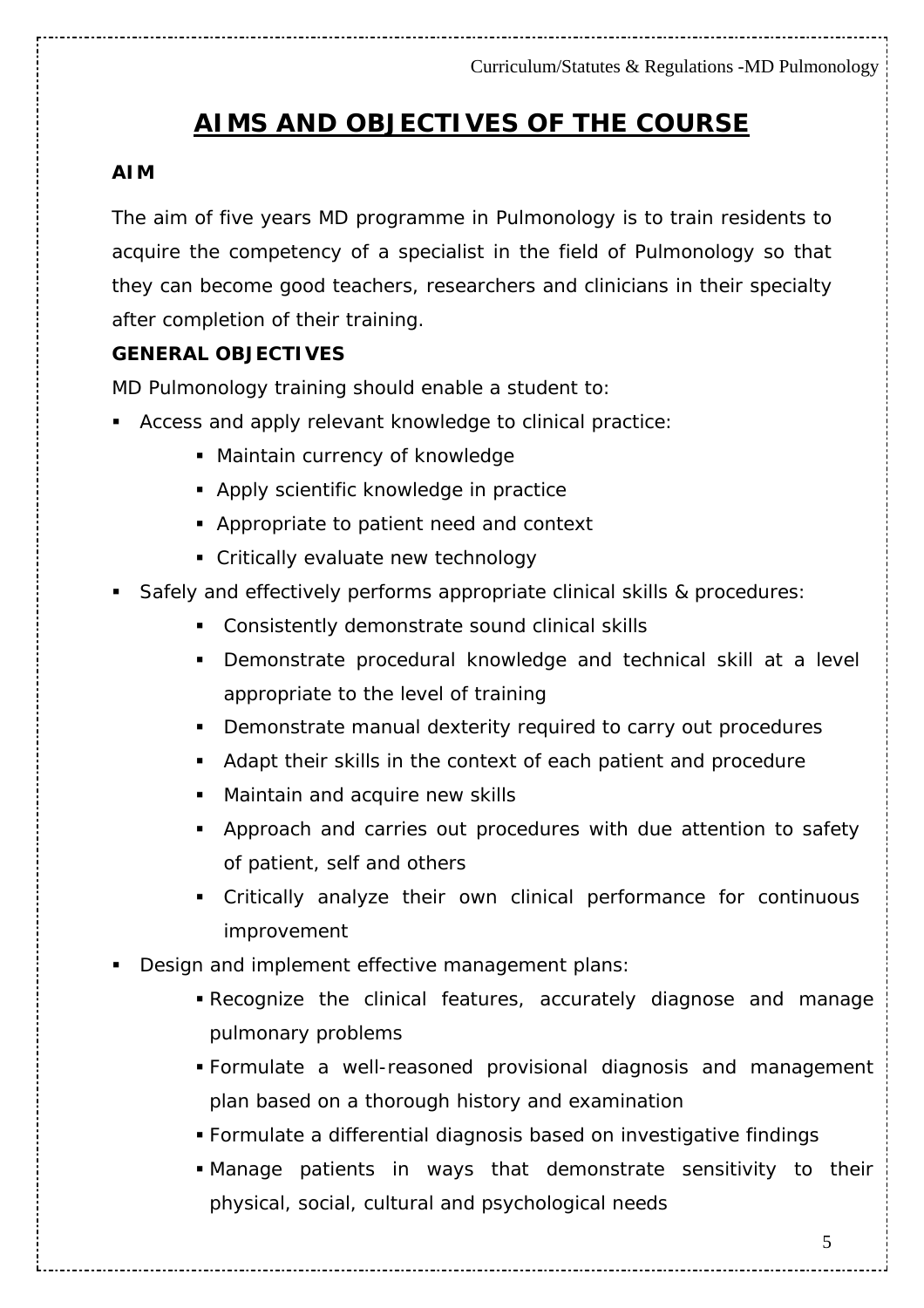- Recognize disorders of the pulmonary system and differentiate those amenable to medical treatment
- **Effectively recognize and manage complications**
- Accurately identify the benefits, risks and mechanisms of action of current and evolving treatment modalities
- Indicate alternatives in the process of interpreting investigations and in decision-making
- Manage complexity and uncertainty
- Consider all issues relevant to the patient
- **I** Identify risk
- Assess and implement a risk management plan
- Critically evaluate and integrate new technologies and techniques.
- Organize diagnostic testing, imaging and consultation as needed:
	- Select medically appropriate investigative tools and monitoring techniques in a cost-effective and useful manner
	- Appraise and interpret appropriate diagnostic imaging and investigations according to patients' needs
	- Critically evaluates the advantages and disadvantages of different investigative modalities
- Communicate effectively:
	- Communicate appropriate information to patients (and their family) about procedures, potentialities and risks associated with surgery in ways that encourage their participation in informed decision making
	- Communicate with the patient (and their family) the treatment options including benefits and risks of each
	- Communicate with and co-ordinate health management teams to achieve an optimal surgical environment
	- **Initiate the resolution of misunderstandings or disputes**
	- Modify communication to accommodate cultural and linguistic sensitivities of the patient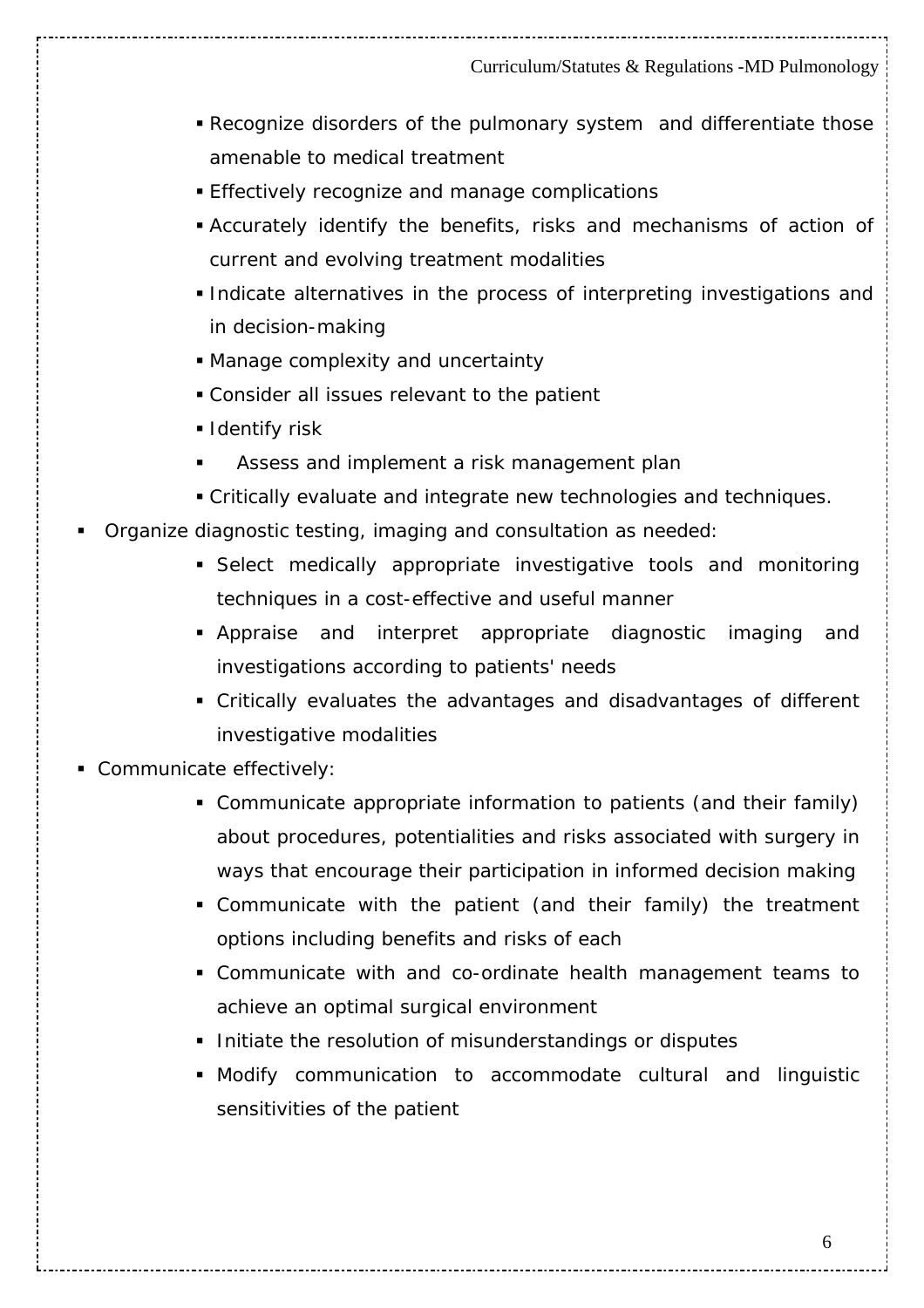- Recognize the value of knowledge and research and its application to clinical practice:
	- Assume responsibility for self-directed learning
	- Critically appraise new trends in Pulmonology
	- Facilitate the learning of others
- Appreciate ethical issues associated with Pulmonology:
	- Consistently apply ethical principles
	- **I** Identify ethical expectations that impact on medico-legal issues
	- Recognize the current legal aspects of informed consent and confidentiality
	- Be accountable for the management of their patients.
- **Professionalism by:** 
	- Employing a critically reflective approach to Pulmonology
	- Adhering with current regulations concerning workplace harassment
	- Regularly carrying out self and peer reviewed audit
	- Acknowledging and have insight into their own limitations
	- Acknowledging and learning from mistakes
- Work in collaboration with members of an interdisciplinary team where appropriate:
	- Collaborate with other professionals in the selection and use of various types of treatments assessing and weighing the indications and contraindications associated with each type
	- Develop a care plan for a patient in collaboration with members of an interdisciplinary team
	- Employ a consultative approach with colleagues and other professionals
	- Recognize the need to refer patients to other professionals.
- **Management and Leadership** 
	- **Effective use of resources to balance patient care and system resources**
	- **I** Identify and differentiate between system resources and patient needs
	- **Prioritize needs and demands dealing with limited system resources.**
	- **Manage and lead clinical teams**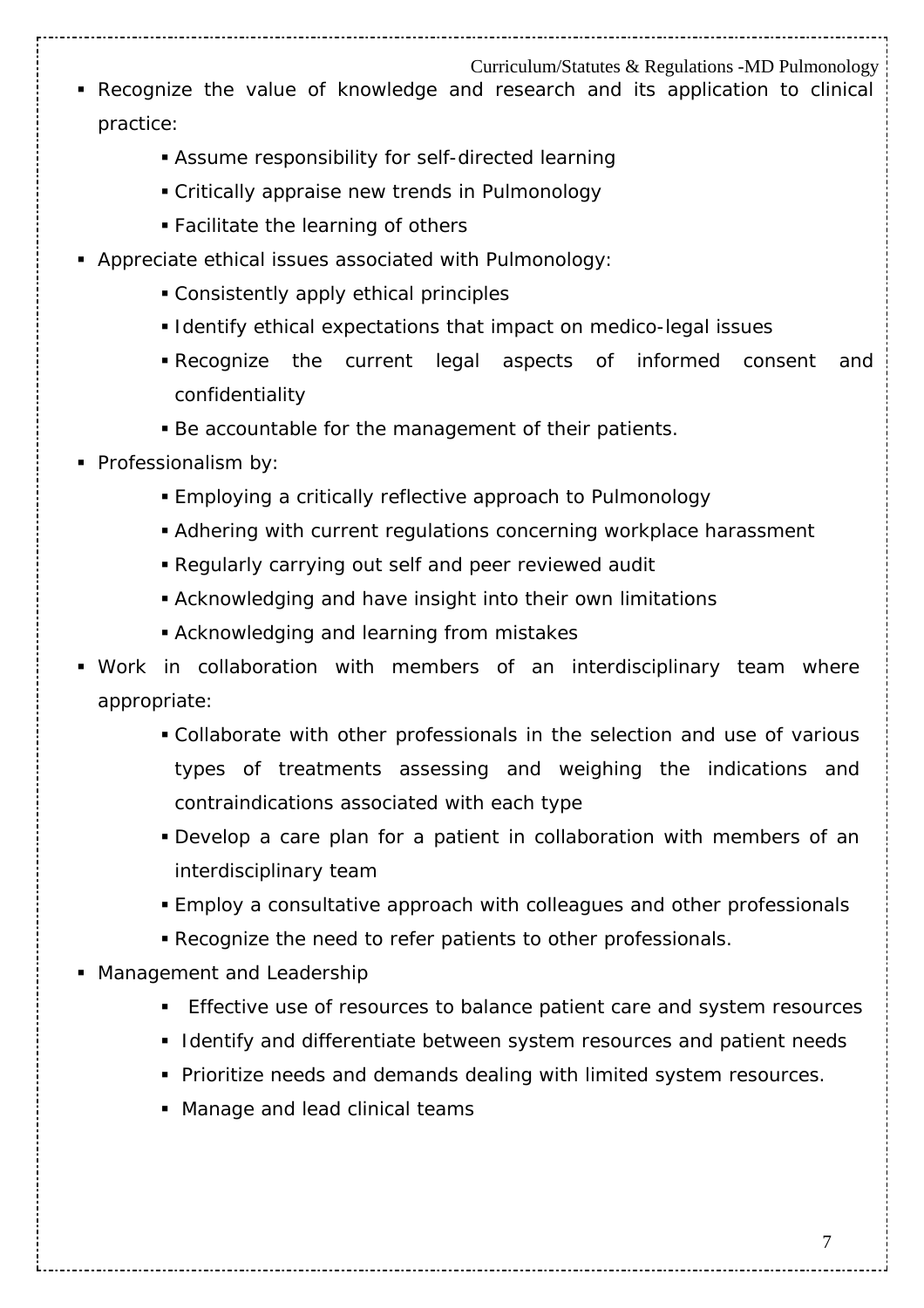- Recognize the importance of different types of expertise which contribute to the effective functioning of clinical team
- Maintain clinically relevant and accurate contemporaneous records
- Health advocacy:
	- **Promote health maintenance of patients**
	- Advocate for appropriate health resource allocation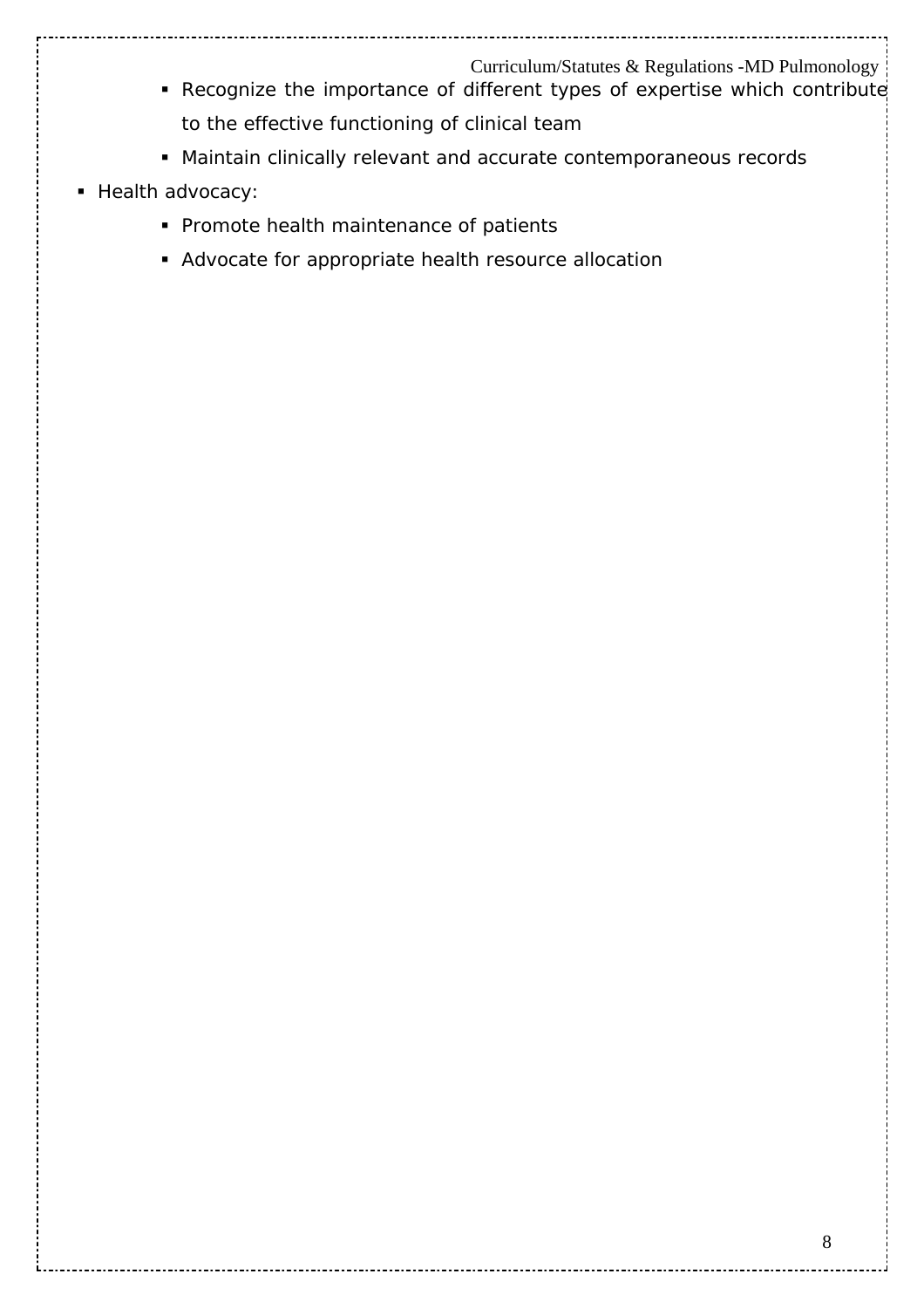# SPECIFIC LEARNING OUTCOMES

Residents completing MD Pulmonology training will have formal instruction, clinical experience, and will be able to demonstrate competence in the evaluation and management of adult and paediatric patients and applying scientific principles for the identification, prevention, treatment and rehabilitation of following acute and chronic pulmonary disorders:

- Obstructive lung diseases, including asthma, bronchitis, emphysema, bronchiectasis
- Pulmonary malignancy primary and metastatic
- Pulmonary infections, including tuberculous, fungal, and those in the immuno-compromised host, e.g., human immunodeficiency virus-related infections
- **Diffuse interstitial lung disease**
- **Pulmonary embolism and pulmonary embolic disease**
- Pulmonary vascular disease, including primary and secondary pulmonary hypertension and the vasculitis and pulmonary hemorrhage syndromes
- Occupational and environmental lung diseases
- **Iatrogenic respiratory diseases, including drug-induced disease**
- Acute lung injury, including radiation, inhalation, and trauma
- Pulmonary manifestations of systemic diseases, including collagen vascular diseases that are primary in other organs
- Pulmonary physiology and pathophysiology in systemic diseases
- Disorders of the pleura and the mediastinum
- Sleep disorders, including the recognition and differential diagnosis of common sleep symptoms, the effects of sleep on pulmonary diseases and treatments, the utility and interpretation of cardiopulmonary monitoring, critical review of polysomnographic reports, and management of sleep-disordered breathing
- Management of the immuno-suppressed patient
- Genetic and developmental disorders of the respiratory system, including cystic fibrosis
- **Pulmonary rehabilitation**
- Pulmonary neoplasia and oncological practice
- Manage general medical problems & respiratory problems faced in Intensive Care Unit, including respiratory and haemodynamic monitoring & support.
- Manage patients on invasive and non-invasive mechanical ventilation.
- After discharge from the critical care unit
- Understanding of Basic respiratory sciences including respiratory mechanics, cell and molecular biology and immunology, as they relate to pulmonary disease
- Conduct research and able to impart patient & public education relevant to the field of Respiratory Medicine.
- **Teaching residents is our highest priority: not just teaching pulmonary** and critical care medicine, but teaching how to convey knowledge and enthusiasm for learning to others. Residents choosing to pursue a career as outstanding clinician-educators have opportunities to develop their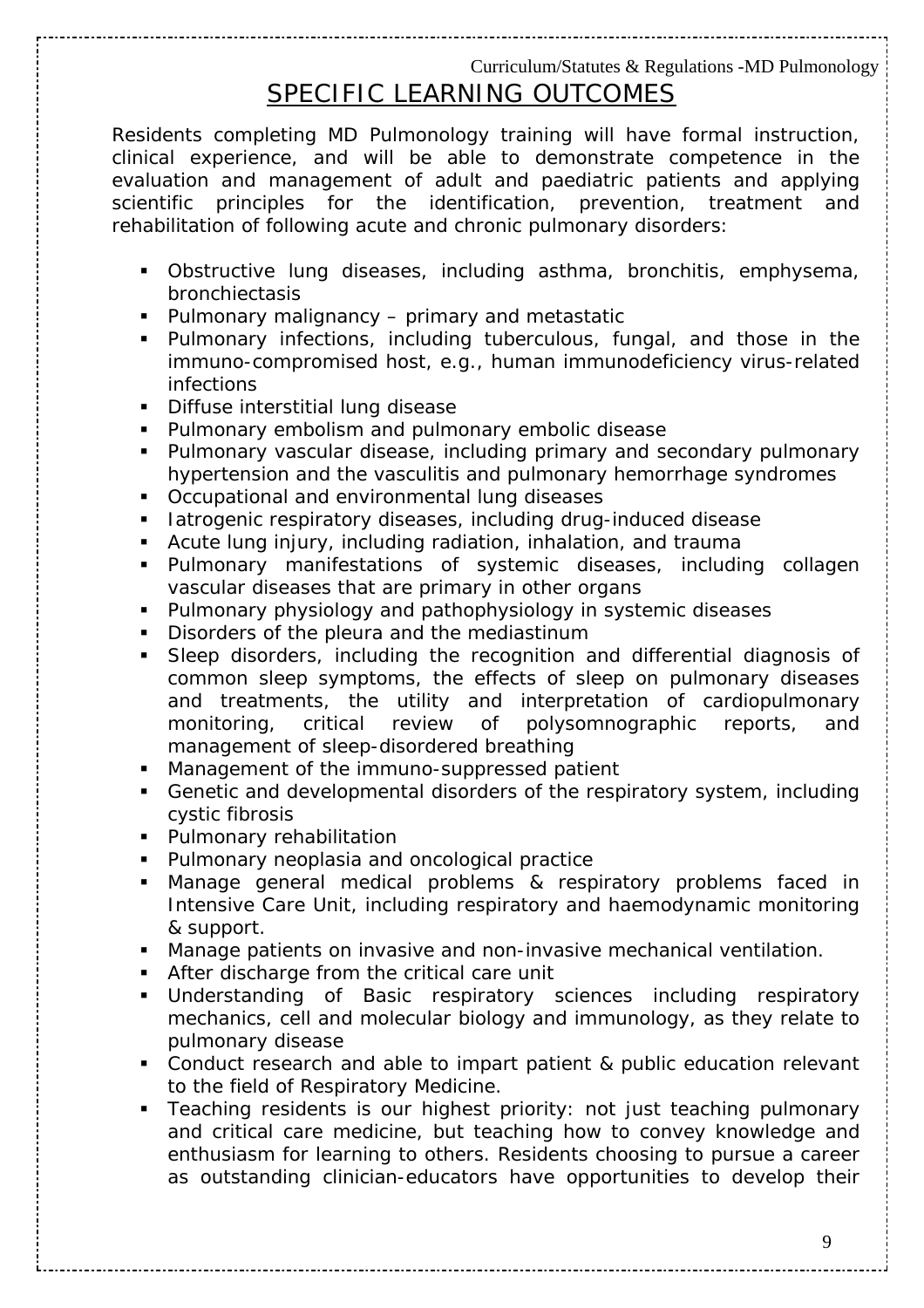teaching skills during their residency, and receive training in curriculum design and effective teaching methods.

#### **Professional Skills:**

Residents shall learn professional skills in:

- Patient Management including eliciting pertinent history, performing physical examination, ordering and interpreting the result of appropriate investigations and thereby deciding and implementing appropriate treatment plan by maintaining follow up
- Psychosocial and emotional effects of acute and chronic illness on patients and their families
- Management of end of life issues and palliative care
- Quality improvement and patient safety activities

#### **Procedural and Technical Skills:**

Residents shall learn technical and procedural skills in:

- **Flexible fiberoptic bronchoscopy procedures**
- **Pulmonary function tests to assess respiratory mechanics and gas** exchange, including spirometry, flow volume studies, lung volumes, diffusing capacity, arterial blood gas analysis, and exercise studies
- Administer medical gases, humidification and aerosol medications
- Perform postural drainage and maintain bronchopulmonary hygiene
- Endotracheal intubation and maintaining artificial airways
- Management of mechanically ventilated patients and perform cardiopulmonary resuscitation
- **Pleural aspiration and pleural biopsy**
- The examination and interpretation of sputum, bronchopulmonary secretions, pleural fluid
- Chest tubes and drainage systems
- **Nutritional support**
- The examination and interpretation of lung tissue for infectious agents, cytology, and histopathology
- **IMaging techniques commonly employed in the evaluation of patients with** critical illness and/or pulmonary disorders
- Practice infection control procedures and perform continuous quality improvement.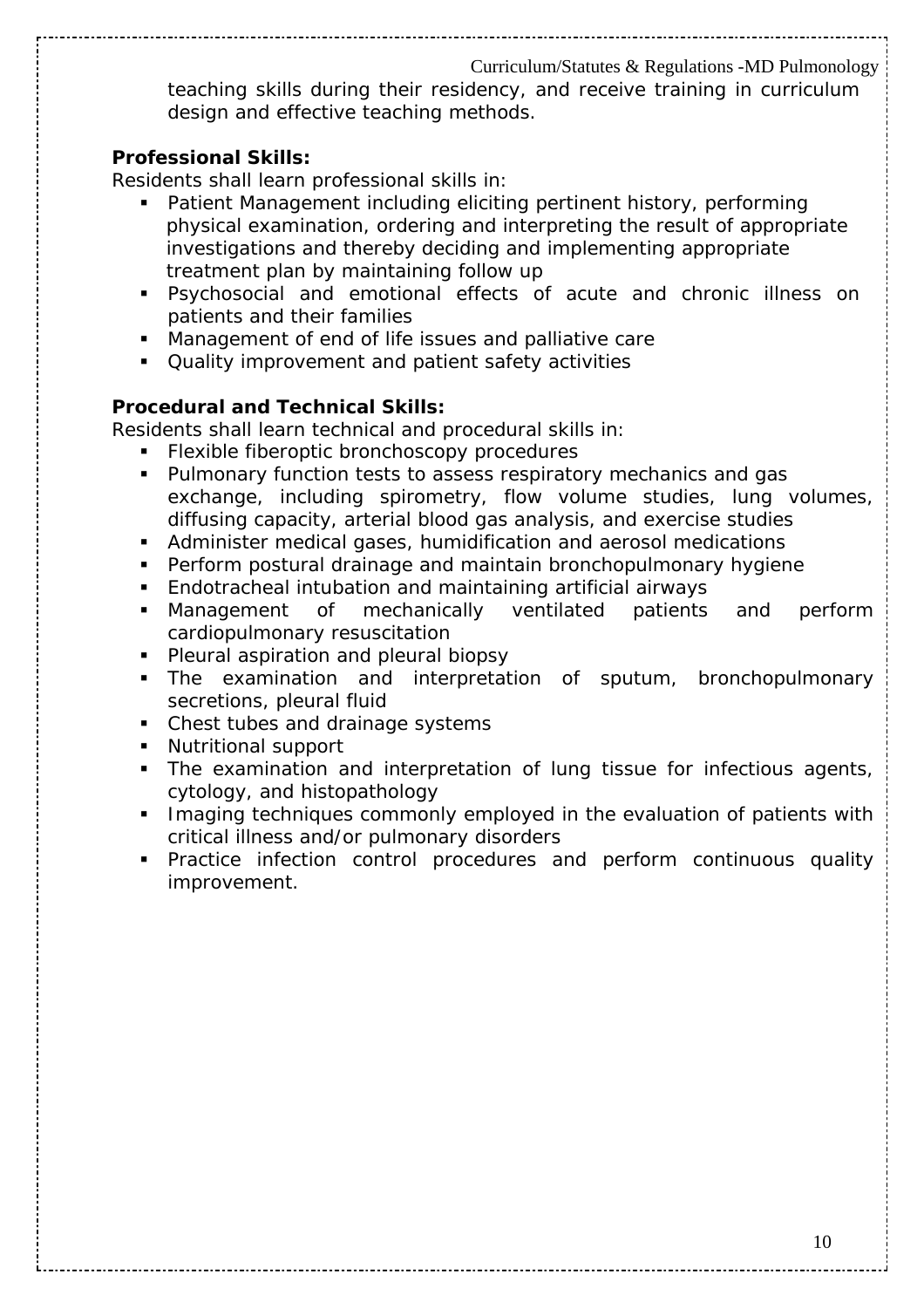# **REGULATIONS**

### *1. Scheme of the Course*

A summary of five years course in MD Pulmonology is presented as under:

| Course<br><b>Structure</b> | <b>Components</b>                                                                                                                                                                                                                                            | Examination                                                                                                                                                                                                                                                                                                                                  |
|----------------------------|--------------------------------------------------------------------------------------------------------------------------------------------------------------------------------------------------------------------------------------------------------------|----------------------------------------------------------------------------------------------------------------------------------------------------------------------------------------------------------------------------------------------------------------------------------------------------------------------------------------------|
| Part I                     | medical<br>• Basic<br>sciences<br>Physiology,<br>Biochemistry,<br>Anatomy,<br>Pharmacology,<br>Behavioural<br>Pathology,<br>Sciences<br>and<br><b>Biostatistics</b><br>Research<br>&<br>Methodology.                                                         | Part-I examination at the end of<br>1 <sup>st</sup> year of MD Pulmonology<br>programme.<br>• Written:<br>Paper I: MCQs<br>Paper II: SEQs                                                                                                                                                                                                    |
| Part-II                    | • Fundamental Concepts in Internal<br>Medicine:<br>Training in clinical techniques<br>of<br>Internal<br>Medicine<br>with<br>compulsory<br>rotations for two years starting from the<br>first day of enrollment                                               | Part-II examination at the end of<br>2 <sup>nd</sup> year of MD Pulmonology<br>programme.<br>Written:<br>Papers 1 & 2: Problem-based<br>questions in Internal Medicine<br>Practical/<br>Oral<br>&<br><b>Clinical Examination</b><br><b>OSCE</b><br>$\bullet$<br>• Clinical<br>Examination<br>Short<br>(Long<br>case,<br>cases)<br>• Log Book |
| Part-III                   | <b>Clinical component of Part III</b><br>• Professional Education in Pulmonology<br>Training in Pulmonology during 3rd, 4th<br>and 5 <sup>th</sup> years of MD programme<br>Three years of training with compulsory/<br>optional rotations in related fields | Part-III examination in specialized<br>components of Pulmonology at the<br>end of 5th year of MD programme<br>Written:<br>$\bullet$<br>Paper 1 & 2: Problem-<br>based questions<br>the<br>in<br>subject<br>Oral & Practical / Clinical<br>Examination<br>$\bullet$ OSCE<br>• Clinical Examination (Long<br>case, Short cases)<br>Log Book    |
|                            | <b>Research component of Part III</b><br>• Research and Thesis Writing:<br>Research work/Thesis writing project<br>must be completed<br>and thesis<br>be<br>submitted before the end of training.                                                            | Part-III thesis examination with<br>defence at the end of fifth (5th)<br>of<br>MD<br>Pulmonology<br>year<br>programme.<br>11                                                                                                                                                                                                                 |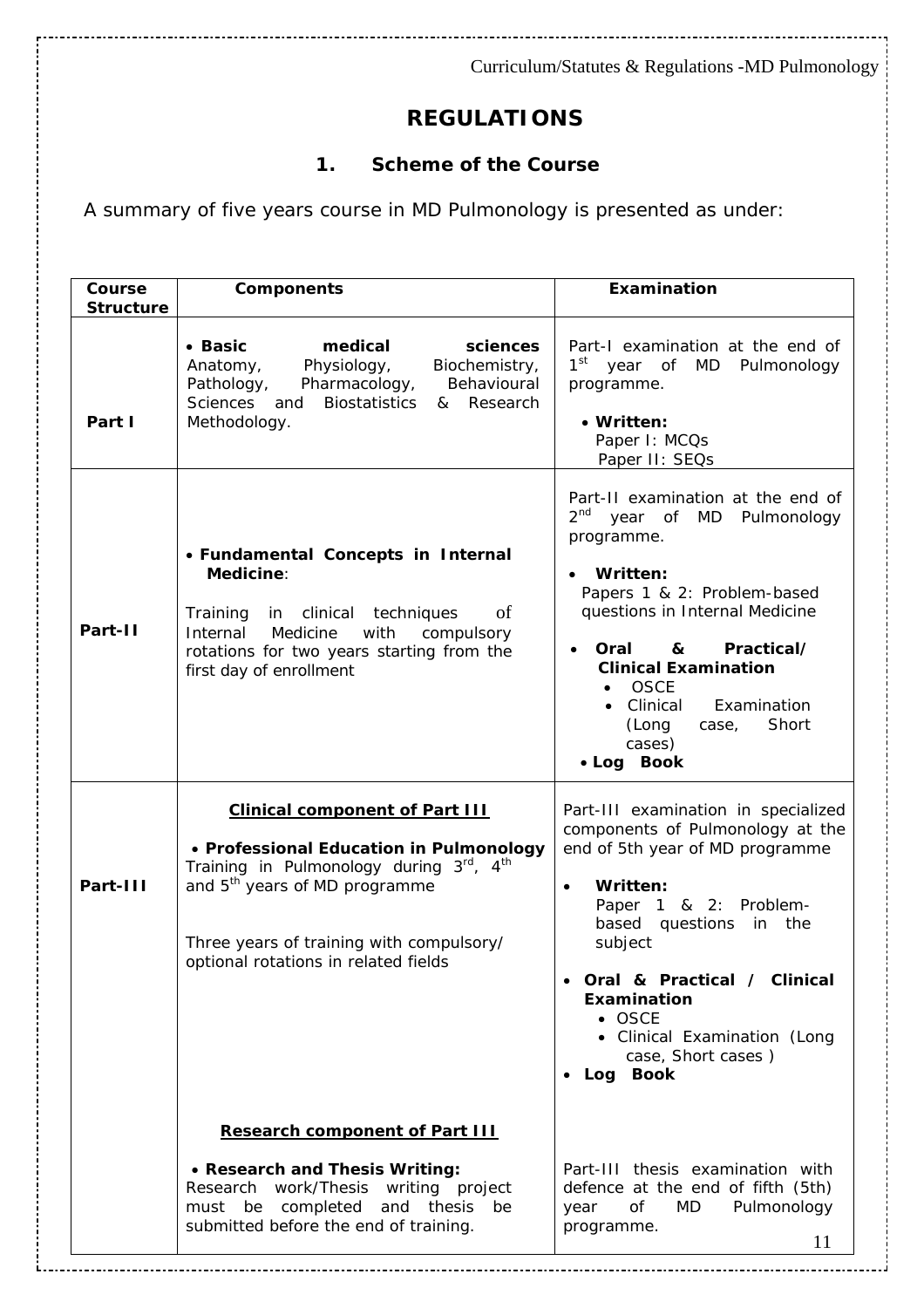#### *2. Examinations*

#### **Part-I Examination**

- 1. All candidates admitted in MD Pulmonology courses shall appear in Part-I examination at the end of 1<sup>st</sup> calendar year.
- 2. The examination shall be held on biannual basis.
- 3. The candidate who fails to pass the examination in 3 consecutive attempts availed or un-availed, shall be dropped from the course.
- 4. The examination shall have two components:

| Paper-I MCQs (single best) | 100 Marks |
|----------------------------|-----------|
| Paper-II SEQs              | 100 Marks |

5. Subjects to be examined shall be Basic Sciences relevant to Pulmonology (Anatomy, Physiology, Biochemistry, Pathology, Pharmacology), Behavioural Sciences and Biostatistics & Research Methodology.

- 6. To be eligible to appear in Part-I examination the candidate must submit;
	- i. duly filled, prescribed Admission Form to the Controller of Examinations duly recommended by the Principal/Head of the Institution in which he/she is enrolled;
	- ii. a certificate by the Principal/Head of the Institution, that the candidate has attended at least 75% of the lectures, seminars, practical/clinical demonstrations;
	- iii. Examination fee as prescribed by the University
- 7. To be declared successful in Part-I examination the candidate must secure 60% marks in each paper.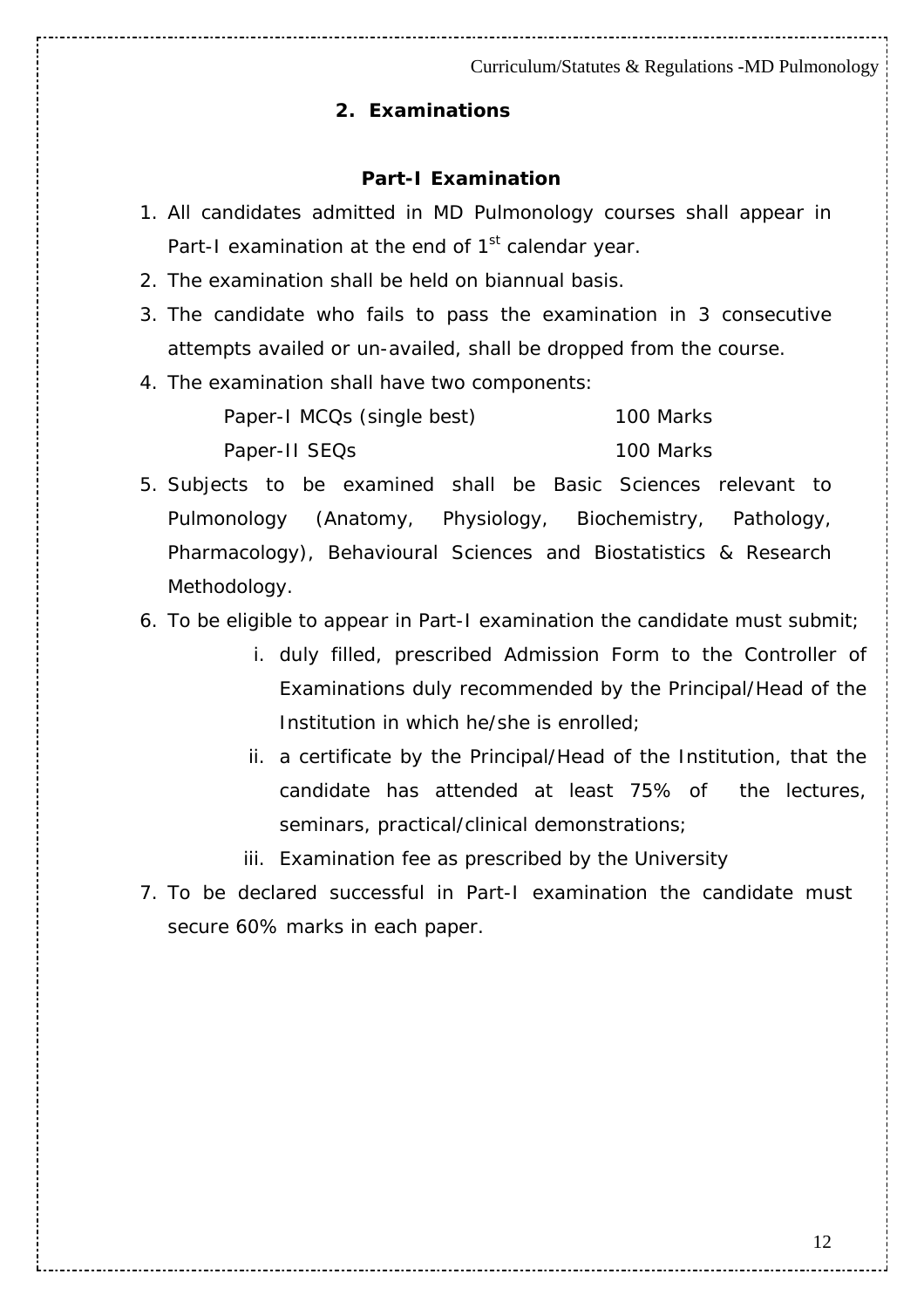#### Curriculum/Statutes & Regulations -MD Pulmonology **Part-II Examination**

- 1. All candidates admitted in MD Pulmonology course shall appear in Part-II examination at the end of 2nd calendar year and having passed part I examination.
- 2. The examination shall be held on biannual basis.
- 3. The candidate who fails to pass the examination within 3 years of passing the Part-I examination shall be dropped from the course.
- 4. The examination shall have the following components:

| a. Written              | 200 Marks |
|-------------------------|-----------|
| b. OSCE                 | 50 Marks  |
| c. Clinical examination | 100 Marks |
|                         |           |

- d. Log Book Evaluation 80 Marks (40 marks per year)
- 5. There shall be two written papers of 100 marks each: Paper 1 & 2: Principles of Internal Medicine
- 6. The types of questions shall be of Short/Modified essay type and MCQs (single best).
- 7. Oral & practical/clinical examination shall be held in clinical techniques in Internal Medicine.
- 8. To be declared successful in Part-II examination the candidate must secure 60% marks in each component and 50% in each sub-component.
- 9. Only those candidates, who pass in theory papers, will be eligible to appear in the Oral & Practical/clinical Examination.
- 10. The candidates, who have passed written examination but failed in oral & practical/ clinical examination, will re-appear only in oral & practical/clinical examination.
- 11. The maximum number of attempts to re-appear in oral & practical /clinical Examination alone shall be three, after which the candidate shall have to appear in both written and oral & practical/clinical examinations as a whole.
- 12. To be eligible to appear in Part-II examination the candidate must submit;
	- i. duly filled, prescribed Admission Form to the Controller of Examinations duly recommended by the Principal/Head of the Institution in which he/she is enrolled;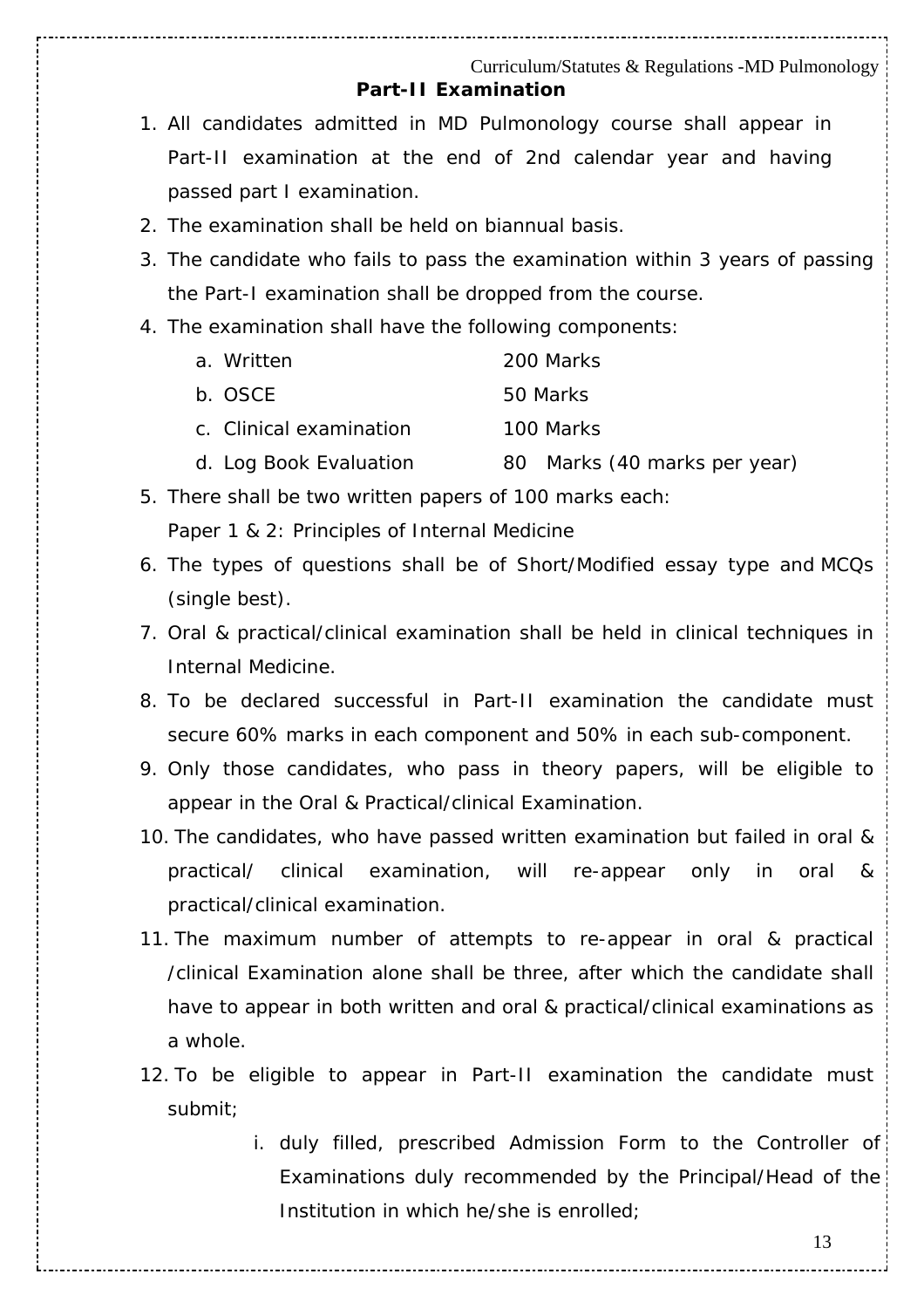- ii. a certificate by the Principal/Head of the Institution, that the candidate has attended at least 75% of the lectures, seminars, practical/clinical demonstrations;
- iii. a certificate of having passed the Part-I examination;
- iv. Examination fee as prescribed by the University.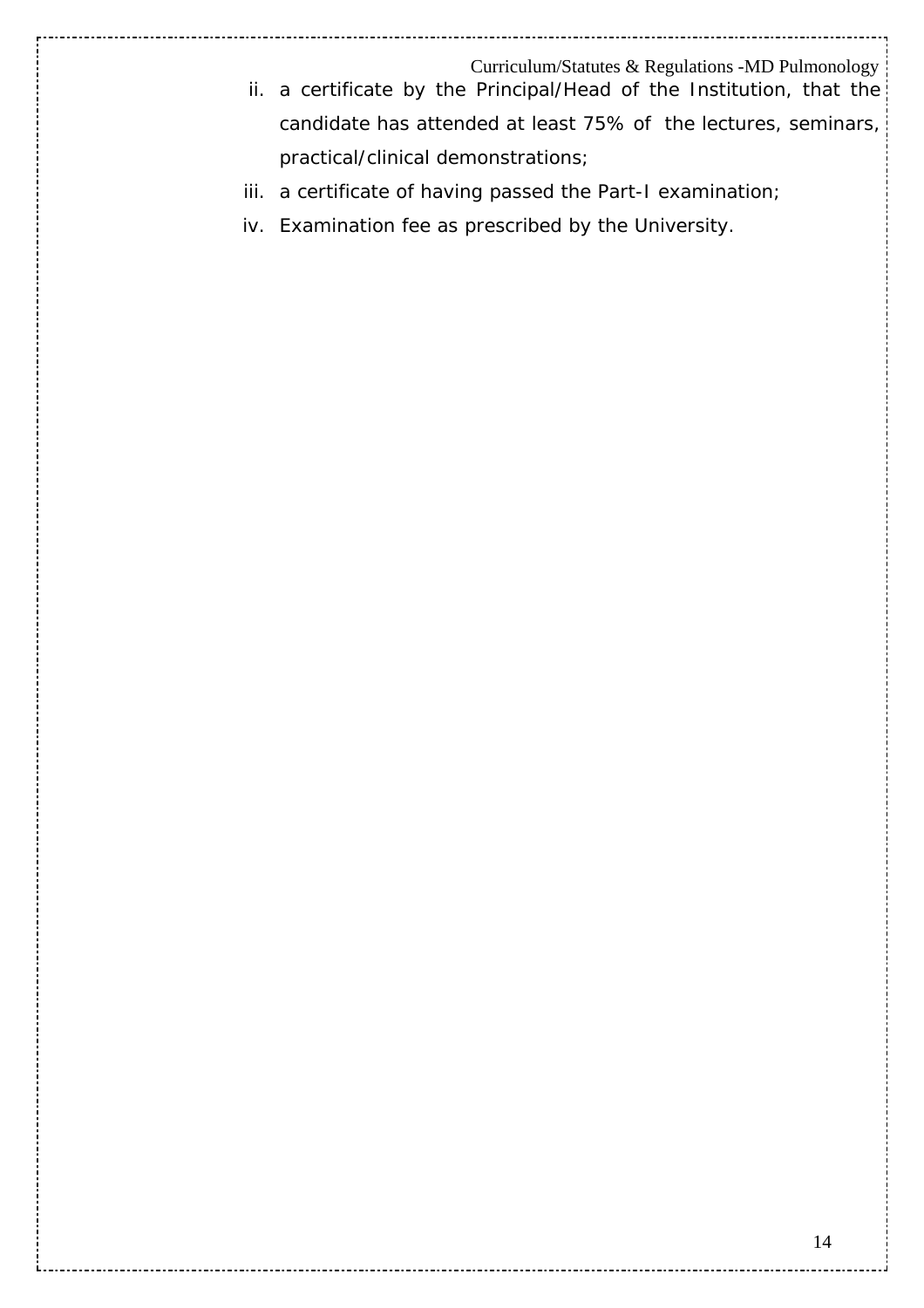#### Curriculum/Statutes & Regulations -MD Pulmonology **Part-III Examination**

- 1. All candidates admitted in MD Pulmonology course shall appear in Part-III (clinical) examination at the end of structured training programme (end of 5th calendar year), and having passed the part I & II examinations. However, a candidate holding FCPS / MRCP / Diplomate American Board/equivalent qualification in Internal Medicine shall be exempted from Part-I & Part-II Examinations and shall be directly admitted to Part-III Examinations, subject to fulfillment of requirements for the examination.
- 2. The examination shall be held on biannual basis.
- 3. To be eligible to appear in Part-III examination the candidate must submit;
	- i. duly filled, prescribed Admission Form to the Controller of Examinations duly recommended by the Principal/Head of the Institution in which he/she is enrolled;
	- ii. a certificate by the Principal/Head of the Institution, that the candidate has attended at least 75% of the lectures, seminars, practical/clinical demonstrations;
	- iii. Original Log Book complete in all respect and duly signed by the Supervisor (for Oral & practical/clinical Examination);
	- iv. certificates of having passed the Part-I & part-II examinations;
	- v. Examination fee as prescribed by the University.
- 4. The Part-III clinical examination shall have the following components:

| ■ Written                               | 300 marks                     |
|-----------------------------------------|-------------------------------|
| • Oral & practical/clinical examination | 300 marks                     |
| • Log Book Evaluation                   | 120 marks (40 marks per year) |

- 5. There shall be two written papers of 150 marks each.
- 6. Both papers shall have problem-based Short/Modified essay questions and MCQs.
- 7. Oral & practical/clinical examination shall have 300 marks for:

|      | i. 1 Long Case    | 100                          |
|------|-------------------|------------------------------|
|      | ii. 4 Short Cases | $100(25 \text{ marks each})$ |
| iii. | OSCE              | 100.                         |

8. To be declared successful in Part-III examination the candidate must secure 60% marks in each component and 50% in each sub-component.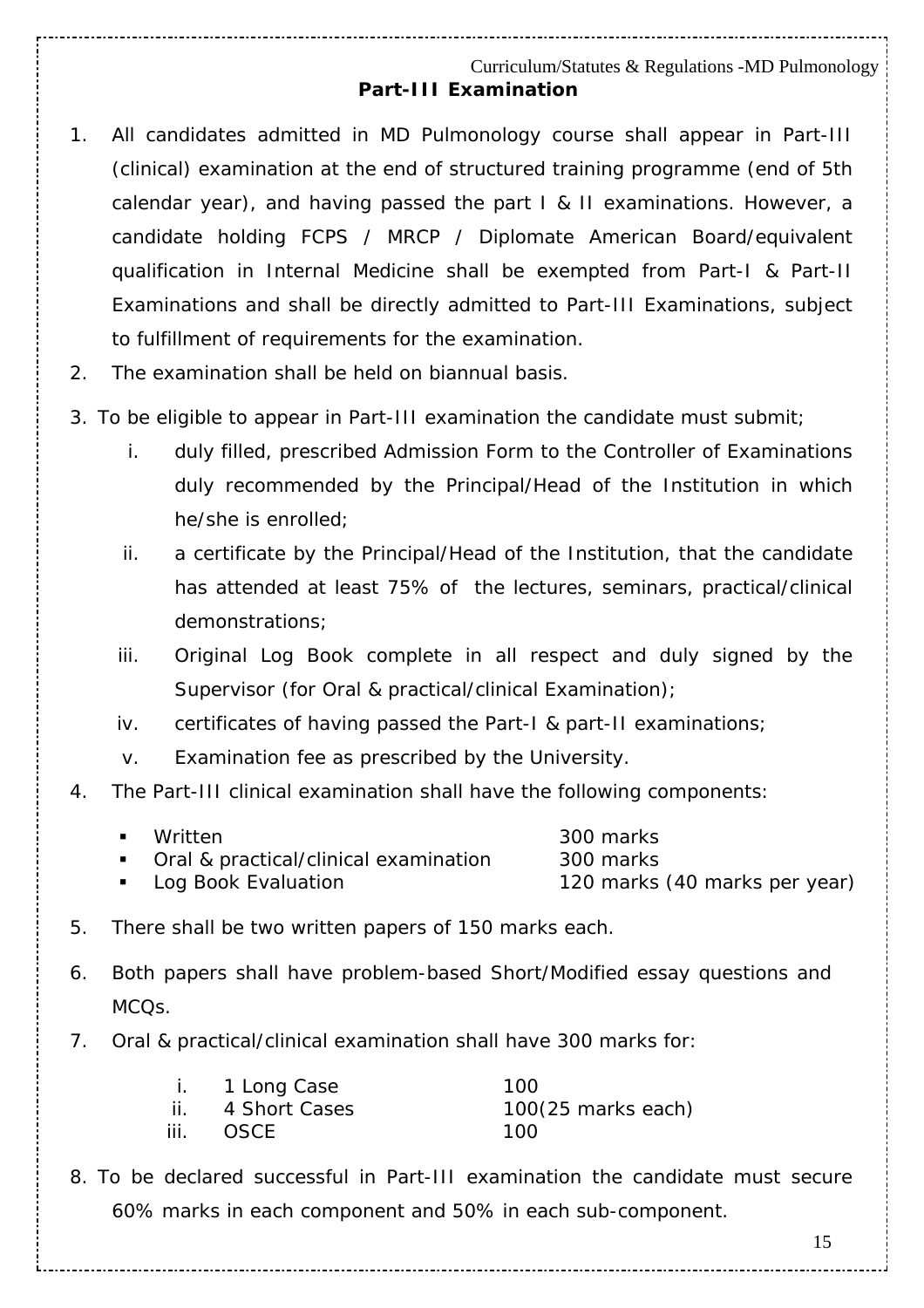- 9. Only those candidates, who pass in theory papers, will be eligible to appear in the Oral & Practical/ Clinical Examination.
- 10. The candidates, who have passed written examination but failed in Oral & Practical/ Clinical Examination, will re-appear only in Oral & Practical / Clinical examination.
- 11. The maximum number of attempts to re-appear in oral & practical /clinical Examination alone shall be three, after which the candidate shall have to appear in both written and oral & practical/clinical examinations as a whole.
- 12. The candidate with 80% or above marks shall be deemed to have passed with distinction.
- *13. Log Book/Assignments:* Through out the length of the course, the performance of the candidate shall be recorded on the Log Book.
- *14.* The Supervisor shall certify every year that the Log Book is being maintained and signed regularly.
- *15.* The Log Book will be developed & approved by the Advanced Studies & Research Board.
- *16.* The evaluation will be maintained by the Supervisor (in consultation with the Co- Supervisor, if appointed).
- 17. The performance of the candidate shall be evaluated on annual basis, e.g., 40 marks for each year in five years MD Pulmonology course. The total marks for Log Book shall be 200.The log book shall reflect the performance of the candidate on following parameters:
- Year wise record of the competence of skills.
- Year wise record of the assignments.
- Year wise record of the evaluation regarding attitude & behaviour
- Year wise record of journal club / lectures / presentations / clinicopathologic conferences attended & / or made by the candidate.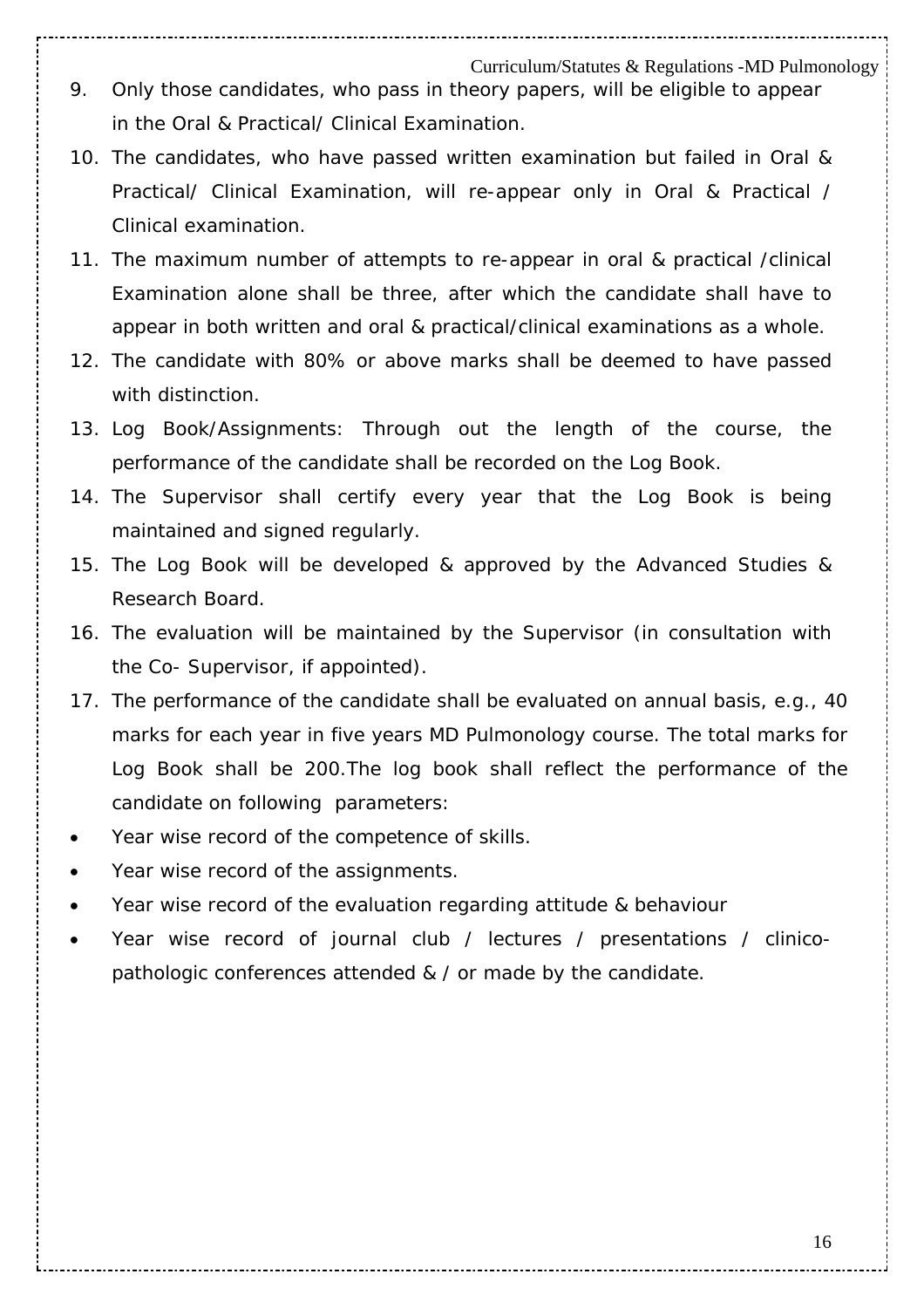#### Curriculum/Statutes & Regulations -MD Pulmonology *3. Submission / Evaluation of Synopsis*

- 1. The candidates shall prepare their synopsis as per guidelines provided by the Advanced Studies & Research Board, available on UHS website.
- 2. The research topic in clinical subject should have 30% component related to basic sciences and 70% component related to applied clinical sciences. The research topic must consist of a reasonable sample size and sufficient numbers of variables to give training to the candidate to conduct research, to collect & analyze the data.
- 3. Synopsis of research project shall be submitted by the end of the 3<sup>rd</sup> year of MD program. The synopsis after review by an Institutional Review Committee shall be submitted to the University for consideration by the Advanced Studies & Research Board, through the Principal / Dean /Head of the institution.

#### **4. Submission of Thesis**

- 1. Thesis shall be submitted by the candidate duly recommended by the Supervisor.
- 2. The minimum duration between approval of synopsis and submission of thesis shall be one year, but the thesis can not be submitted later than 8 years of enrolment.
- 3. The research thesis must be compiled and bound in accordance with the Thesis Format Guidelines approved by the University and available on website.
- 4. The research thesis will be submitted along with the fee prescribed by the University.

#### **5. Thesis Examination**

- 1. All candidates admitted in MD course shall appear in Part-III thesis examination at the end of  $5<sup>th</sup>$  year of their training course.
- 2. Only those candidates shall be eligible for thesis evaluation who have passed Part I, II & III (clinical) Examinations.
- 3. The examination shall include thesis evaluation with defense.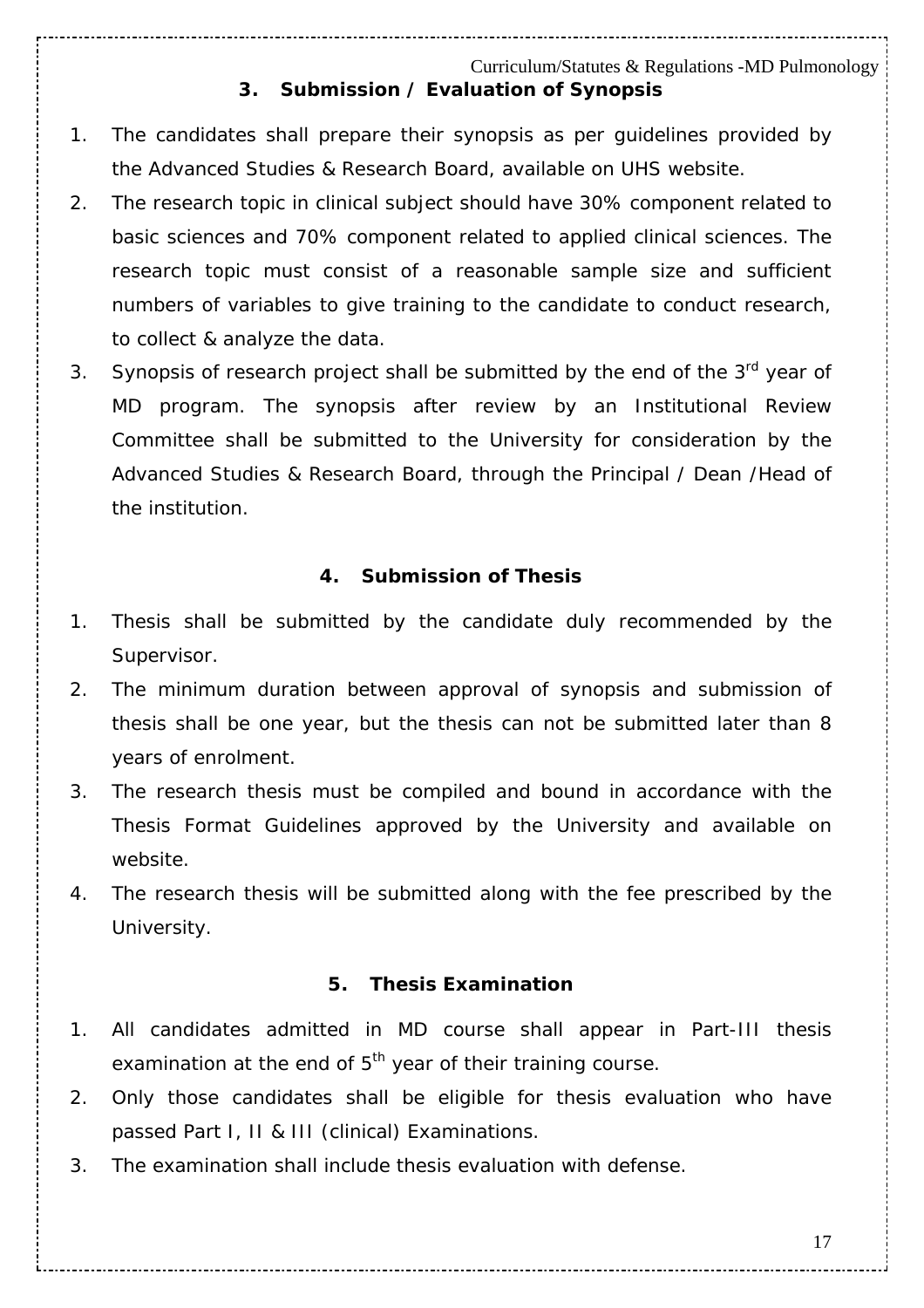- Curriculum/Statutes & Regulations -MD Pulmonology 4. The Vice Chancellor shall appoint three external examiners for thesis evaluation, preferably from other universities and from abroad, out of the panel of examiners approved by the Advanced Studies & Research Board. The examiners shall be appointed from respective specialty. Specialists from Internal Medicine and related fields may also be appointed/co-opted, where deemed necessary.
- 5. The thesis shall be sent to the external examiners for evaluation, well in time before the date of defense examination and should be approved by all the examiners.
- 6. After the approval of thesis by the evaluators, the thesis defense examination shall be held within the University on such date as may be notified by the Controller of Examinations. The Controller of Examinations shall make appropriate arrangements for the conduct of thesis defense examination in consultation with the supervisor, who will co-ordinate the defense examination.
- 7. The thesis defense examination shall be conducted by two External Examiners who shall submit a report on the suitability of the candidate for the award of degree. The supervisor shall act as coordinator.

#### *6. Award of MD Pulmonology Degree*

After successful completion of the structured courses of MD Pulmonology and qualifying Part-I, Part-II and Part-III examinations, the degree with title MD Pulmonology shall be awarded.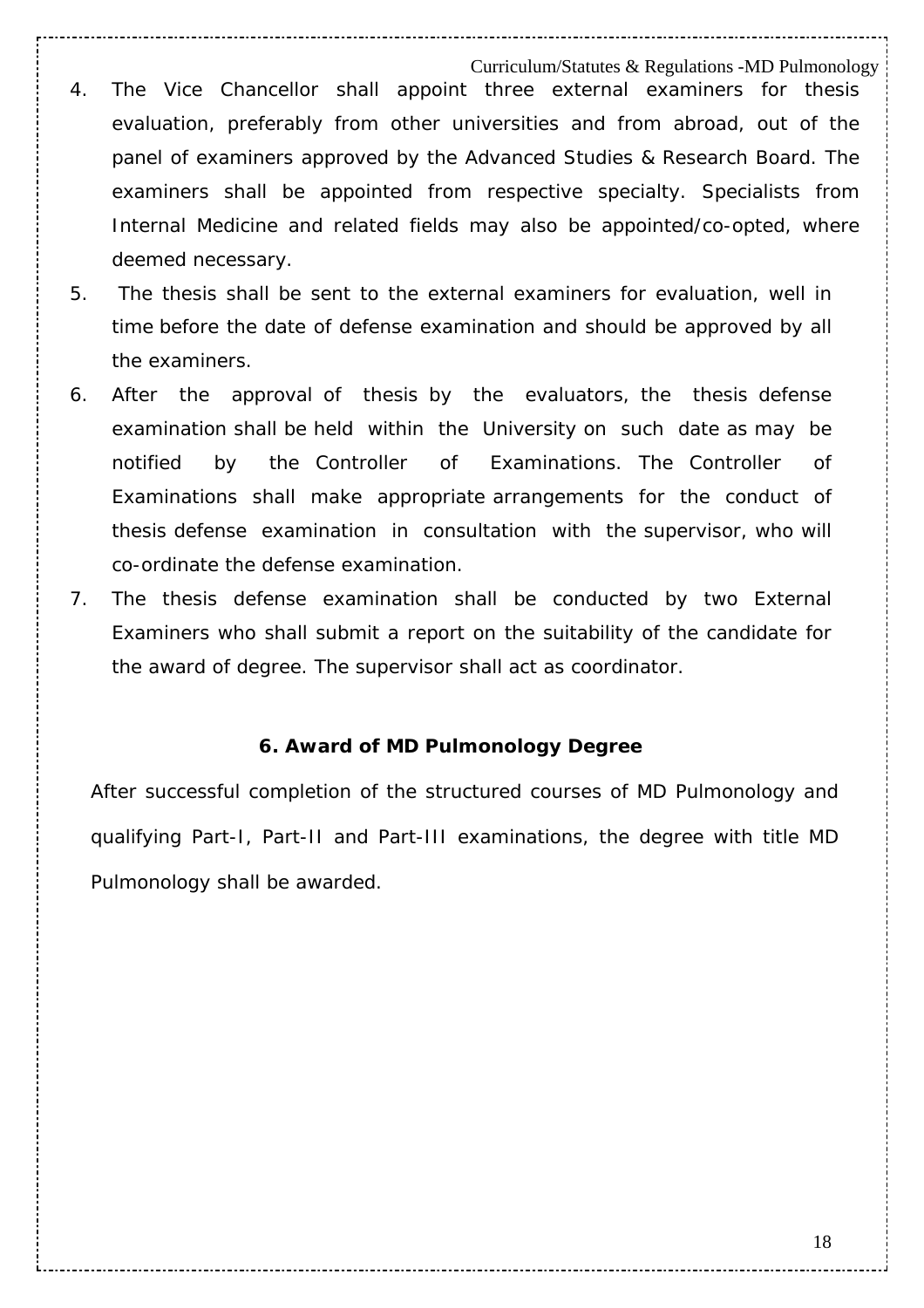# CONTENT OUTLINE

## **Part I MD Pulmonology**

#### **Basic Sciences:**

Student is expected to acquire comprehensive knowledge of Anatomy, Physiology, Pathology (Microbiology), Biochemistry, Pharmacology relevant to the clinical practice appropriate for Pulmonology.

# 1. **Anatomy**

- *Clinical and functional anatomy with pathological and applied relevance*
- *Histology and embryology of upper and lower respiratory tract structures*
- Cell Biology: Cytoplasm Cytoplasmic matrix, cell membrane, cell organelles, cytoskeleton, cell inclusions, cilia and flagella.
- Nucleus nuclear envelope, nuclear matrix, DNA and other components of chromatin, protein synthesis, nucleolus, nuclear changes indicating cell death.
- Cell cycle, mitosis, meiosis, cell renewal.
- Cellular differentiation and proliferation.
- Tissues of Body: Light and electron microscopic details and structural basis of function, regeneration and degeneration. Confocal microscopy.
- The systems/organs of body Cellular organization, light and electron microscopic features, structure function correlations, and cellular organization.

### **Embryology**

- General Features of Human Development
- Features of mitotic and meiotic modes of cell division. Genetic consequences of meiotic division.
- Abnormal miototic and meiotic divisions of clinical importance.
- Gametogenesis: origin of germ cells.
- Oogenesis: prenatal and postnatal development of ova.
- Spermatogenesis: proliferation and maturation of male germ cells. Abnormal gametes, their clinical significance.
- Ovulation, fertilization and the consequences of fertilization.

Early Embryonic Development:

- Cleavage, morula and blastocyst formation and implantation.
- **Formation of the three primary germ layers.**
- **List of the derivatives of the respective germ layers.**
- Period of the Growing Fetus:
- Various stages and salient features of the fetus development
- Extraembryonic Membranes:
- Development, functions and anomalies of yolk sac, amnion, chorion, allantois, umbilical cord and placenta.

Development of the External Body Form: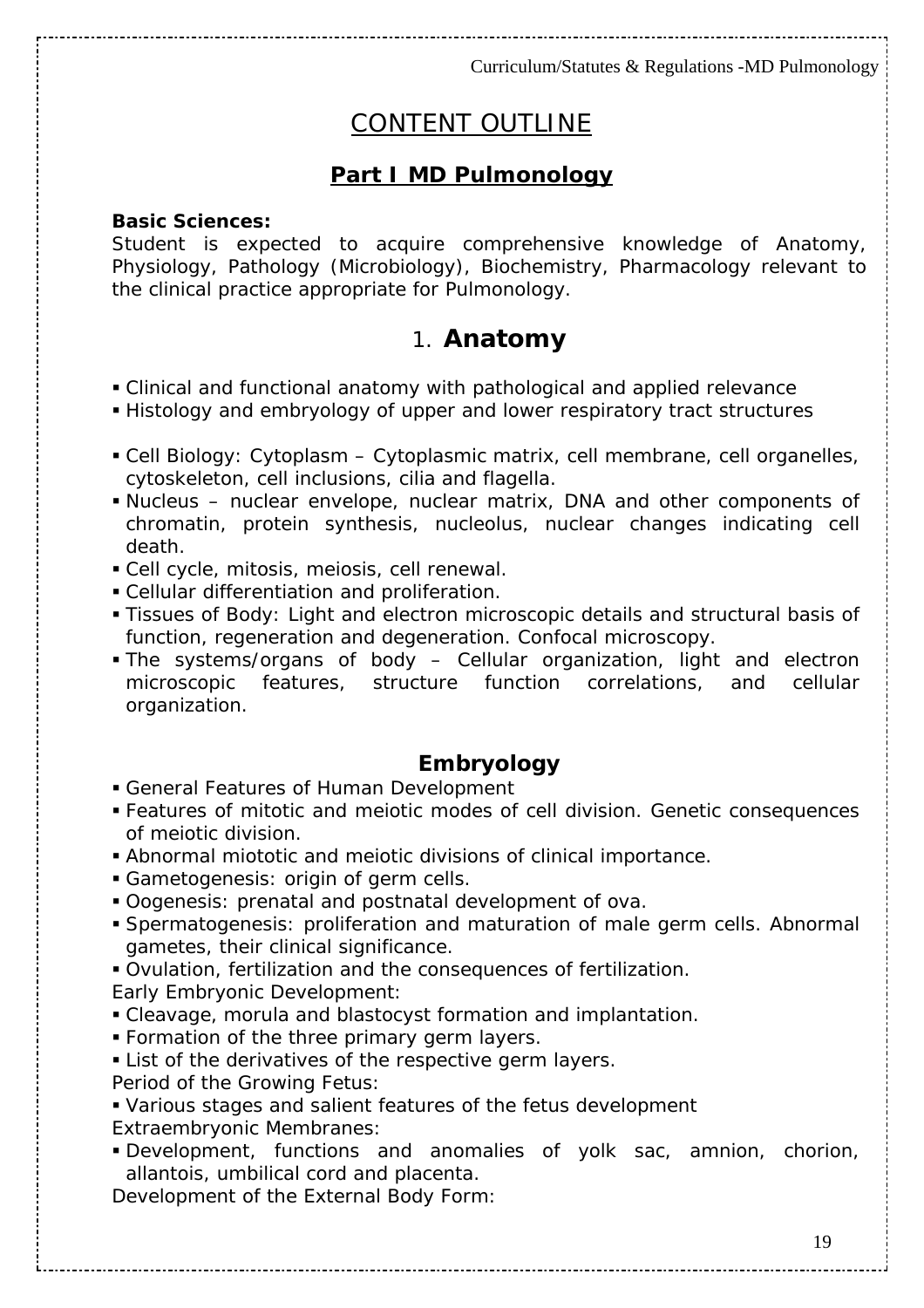Shaping of the head and neck. Common developmental anomalies associated.

The Branchial Apparatus:

 Development and fate of the bronchial grooves, arches and pouches. Their derivatives and anomalies.

Teratogenesis:

- Factors known to be involved in the development of congenital anomalies especially related to the otolaryngological system.
- Concept of critical periods.

## **Histology:**

#### **Structural and Functional Organization of the Tissues of Body**

 Classification of tissues and identification of various tissues particularly those related to the musculoskeletal system, in routine histological preparations under the light microscope.

The Epithelial Tissue

- General structure, functions and classification of epithelia
- **Their location in the body**
- General characters of serous and mucous membranes
- General structural features of exocrine and endocrine glands
- The Connective Tissue
- Cartilage
- Structure of bone marrow. Cell lines seen in haemopoiesis.
- Factors required for bone growth.
- The Muscular Tissue
- Structural and functional differences between the smooth skeletal and cardiac types of muscle.
- Fine structure of skeletal and cardiac muscle fibers, and its relationship to the mechanism of contraction.
- Specialized conducting tissue of the heart.

The Neural Tissue

- The neuron, morphology of the perikaryon and its processes.
- Coverings of the axons in the peripheral nerves and the central nervous system.
- **Types of neuroglia and their functions.**
- Process of myelination in the peripheral nerves and the central nervous system.
- Axon terminals and synapses. Nerve fiber degeneration and regeneration.

# **Surface and Gross Anatomy**

- Respiratory Muscles & Bony cage
- Mediastinum & Hilar regions
- Pleura
- Pulmonary circulation
- Airways, Lung parenchyma & interstitium
- **Lung growth & development**
- **Lymphatic & Nerve supply**
- Cardiac anatomy for pulmonologists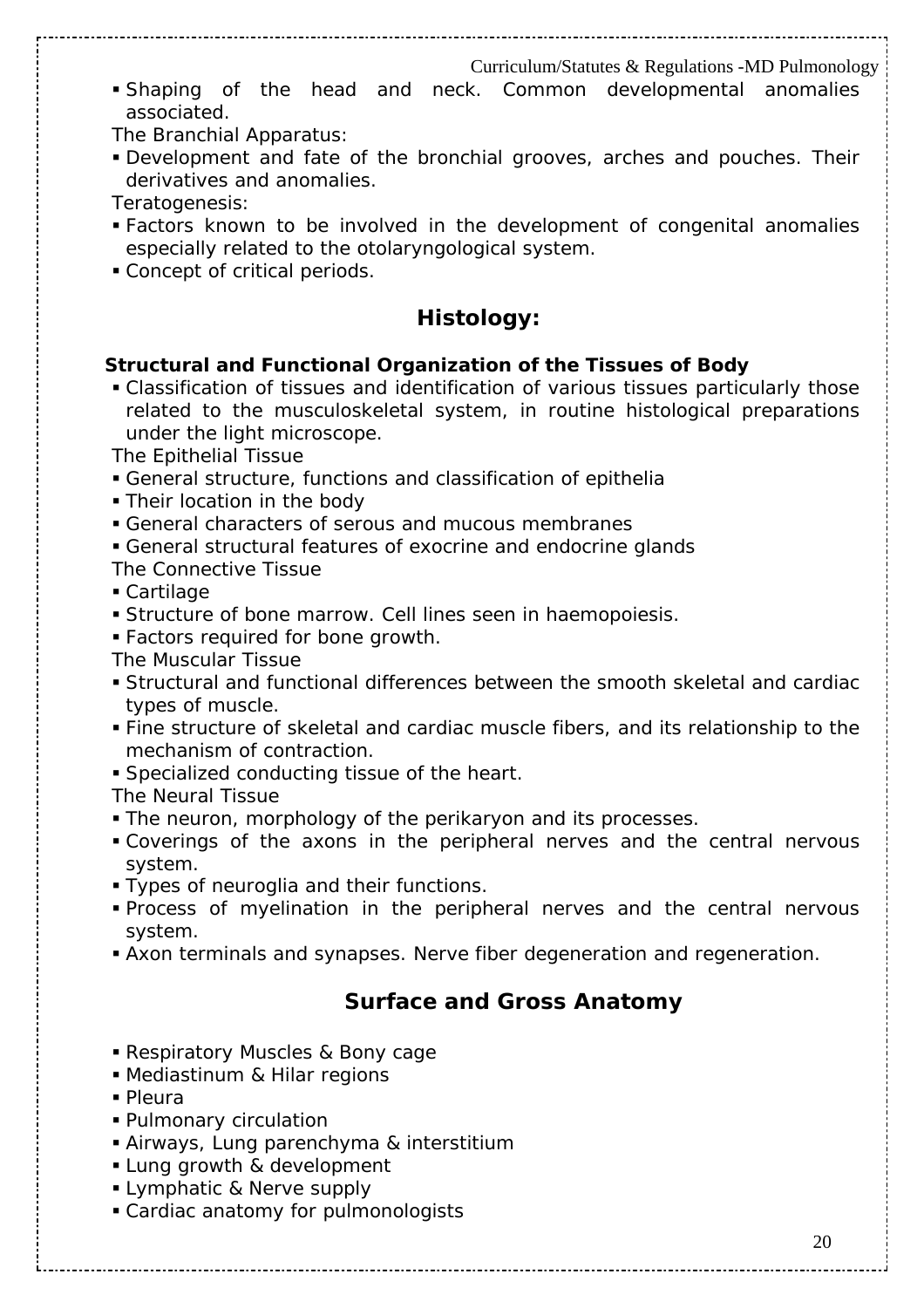# 2. **Physiology**

Cellular organization, structure function correlations and physiological alterations in the respiratory systems of body

- Regulation of respiration
- **Mechanics of Ventilation**
- Respiratory circulation
- **Inhalation kinetics**
- Gas transport & gas exchange
- Respiratory adjustments in health, disease & exercise
- **Lung compliance & airway resistance**
- Physiology of oxygen therapy
- Acid base balance, fluid & electrolytes
- **Respiratory defences**
- **Metabolic functions & Surfactant**
- Respiratory changes in muscular exercise
- Hypoxia, cyanosis, anoxia, asphyxia, dyspnoea, collapse of the lung
- **Artificial respiration**
- Therapeutic uses of oxygen
- Effects of respiration on circulation
- **ABG Interpretation**
- **Pulmonary function tests. Basic Principles**
- **Advanced Principles & Clinical Application**
- **Cardiac physiology for pulmonologists**
- Properties of cardiac muscle
- **Origin and propagation of cardiac impulse**
- The cardiac cycle
- The heart sounds.
- Regulation of cardiac function.
- The special excitatory and conductive system of the heart and abnormalities of the cardiac rhythms
- **Brief description of normal and abnormal ECG**

# 3. **Biochemistry**

- Membrane biochemistry and signal transduction
- Gene expression and the synthesis of proteins
- Bioenergetics; fuel oxidation and the generation of ATP
- Carbohydrate metabolism
- **Lipid metabolism**
- **Nitrogen metabolism**
- **Enzymes and biologic catalysis**
- **Tissue metabolism**
- Biotechnology and concepts of molecular biology with special emphasis on use of recombinant DNA techniques in medicine and the molecular biology of cancer
- General principles of biochemical investigations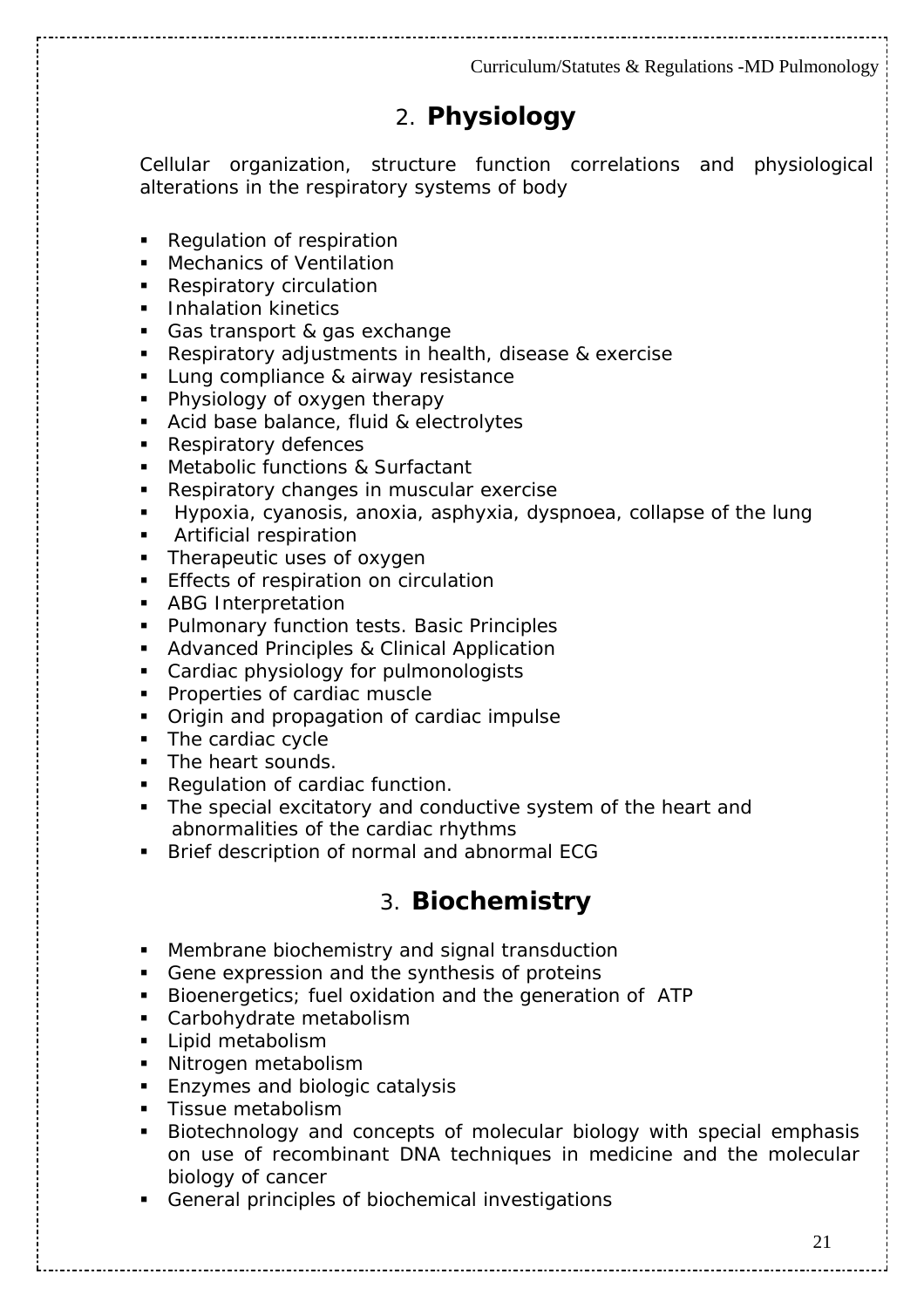- **Basic techniques in molecular biology**
- Cloning and gene analysis
- **Immunochemical techniques**
- Protein chemistry and enzymology
- Cloning & PCR
- **Protein chemistry and quantification**
- **Electrophoretic techniques; PAGE**
- **Immunoblotting**
- Raising and purifying antibodies
- ELISA

# 4. **Pharmacology**

- The Evolution of Medical Drugs
- **British Pharmacopia**
- **Pharmacokinetic Processes**
- **Pharmacodynamic Process**
- **Drug Effect**
- **Beneficial Responses**
- **Harmful Responses**
- **Allergic Responses**
- **Drug Dependence, Addiction, Abuse and Tolerance**
- **Drug Interactions**
- **Drugs used in cardio-respiratory diseases**
- Oxygen therapy
- **Inhalation kinetics & Aerosol / medical gases / humidification therapy** (includes their physical, chemical & pharmacological aspects)
- Steroids therapy
- **Antibiotics therapy**
- **Bronchodilator therapy**
- Anti tuberculosis therapy
- Cancer chemotherapy

# 5. **Pathology**

Pathological alterations at cellular and structural level in infection, inflammation, ischaemia, neoplasia and trauma affecting the ear, nose and upper respiratory tract

#### Cell Injury and adaptation

- Reversible and Irreversible Injury
- Fatty change, Pathologic calcification
- Necrosis and Gangrene
- Cellular adaptation
- Atrophy, Hypertrophy,
- Hyperplasia, Metaplasia, Aplasia

#### Inflammation

Acute inflammation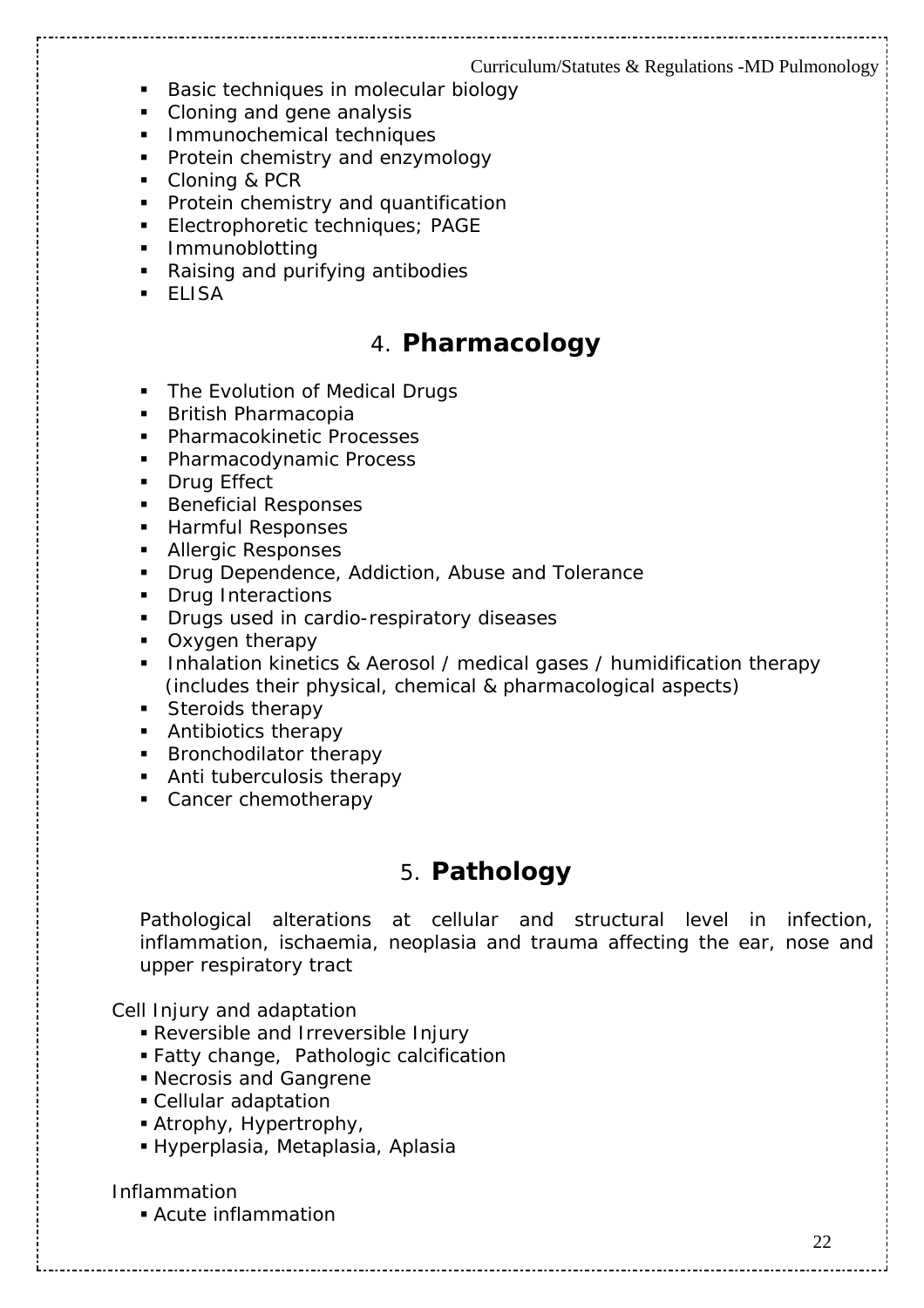- Cellular components and chemical mediators of acute inflammation
- Exudates and transudate
- Sequelae of acute inflammation
- Chronic inflammation
- **Etiological factors and pathogenesis**
- Distinction between acute and chronic (duration) inflammation
- Histologic hallmarks
- Types and causes of chronic inflammation, non-granulomatous & granulomatous,

Haemodynamic disorders

- Etiology, pathogenesis, classification and morphological and clinical manifestations of Edema, Haemorrhage, Thrombosis, Embolism, Infarction & Hyperaemia
- Shock; classification etiology, and pathogenesis, manifestations.
- Compensatory mechanisms involved in shock
- Pathogenesis and possible consequences of thrombosis
- Difference between arterial and venous emboli

Neoplasia

- **Dysplasia and Neoplasia**
- Benign and malignant neoplasms
- **Etiological factors for neoplasia**
- Different modes of metastasis
- **Tumor staging system and tumor grade**

Immunity and Hypersensitivity

- **Immunity**
- **Immune response**
- Diagnostic procedures in a clinical Immunology laboratory
- **Protective immunity to microbial diseases**
- **Tumour immunology**
- Immunological tolerance, autoimmunity and autoimmune diseases.
- Transplantation immunology
- **Hypersensitivity**
- **Immunodeficiency disorders**
- **Immunoprophylaxis & Immunotherapy**

#### **Related Microbiology**

- Role of microbes in various respiratory disorders
- **Infection source**
- Nosocomial infections
- Bacterial growth and death
- Pathogenic bacteria
- Vegetative organisms
- **Spores**
- **Important viruses**
- **Important parasites**
- Sources of infection
- Asepsis and antisepsis
- **Infection prevention**
- **Immunization**
- Personnel protection from communicable diseases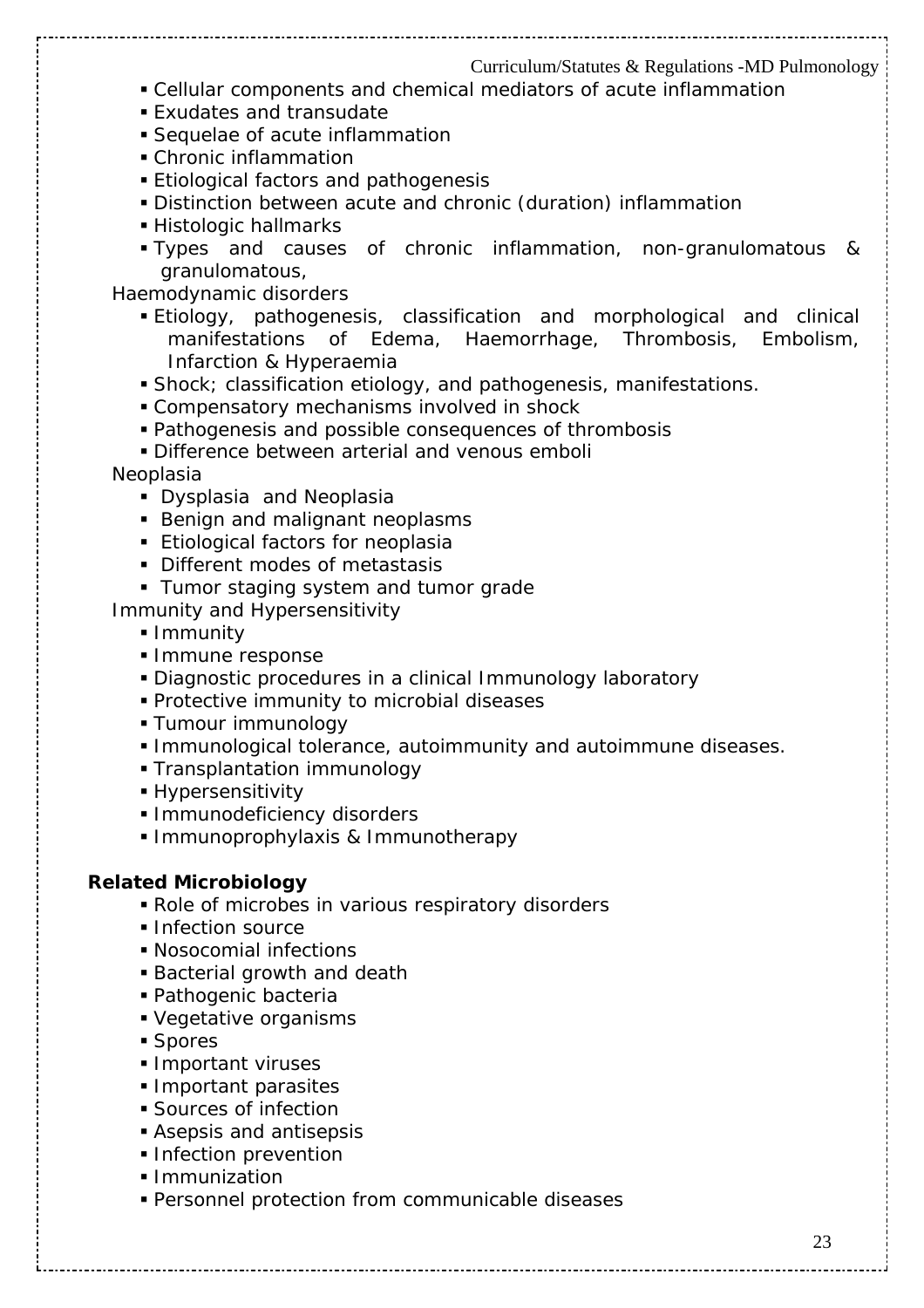- Use of investigation and procedures in laboratory
- Basics in allergy and immunology

## **Special Pathology**

- Pathophysiology in different diseases and effects on lung function:
- Intrathoracic airways obstruction (asthma, chronic bronchitis, emphysema)
- Extra-thoracic airways obstruction (fixed, variable)
- Restrictive ventilatory defects (pulmonary fibrosis, diseases of the chest wall, neuromuscular disorders)
- Allergy & lung
- Bronchial asthma
- Chronic obstructive pulmonary diseases
- **Lung injury**
- Adult respiratory distress syndrome (ARDS)
- Systemic diseases & lung
- Congenital anomalies in lung
- **Tumours**
- Pulmonary tuberculosis
- Pulmonary embolism and infarction
- Bronchiectasis
- Occupational lung disease (pneumoconioses, asbestosis, farmers lung, asthma, extrinsic allergic alveolitis)
- Pleural tumours
- Pleural infection
- Empyema
- SARS and other infectious pulmonary disorders
- Congenital anomalies and oesophageal cancers
- Stricture oesophagus
- Achalasia cardia
- Mediastinal infections
- **Tumours in mediastinum**
- **Thymus tumours**
- Cardiac disease (secondary to lung disease and hypertension; secondary to left ventricular failure or mitral stenosis)
- Pericardial infections and tamponade.
- Hypoxaemia (ventilatory failure, v/q inequality, anatomical shunts)
- Hypercapnia (disorders of the respiratory centre, respiratory nerves and muscles, disorders of the chest wall, airways and lung parenchyma)
- Hyperventilation (acidaemia, psychogenic)

# 6. **Biostatistics & Research Methodology**

- **Introduction to Bio-Statistics**
- **Introduction to Bio- Medical Research**
- Why research is important?
- What research to do?
	- **Selecting a Field for Research**
	- **Drivers for Health Research**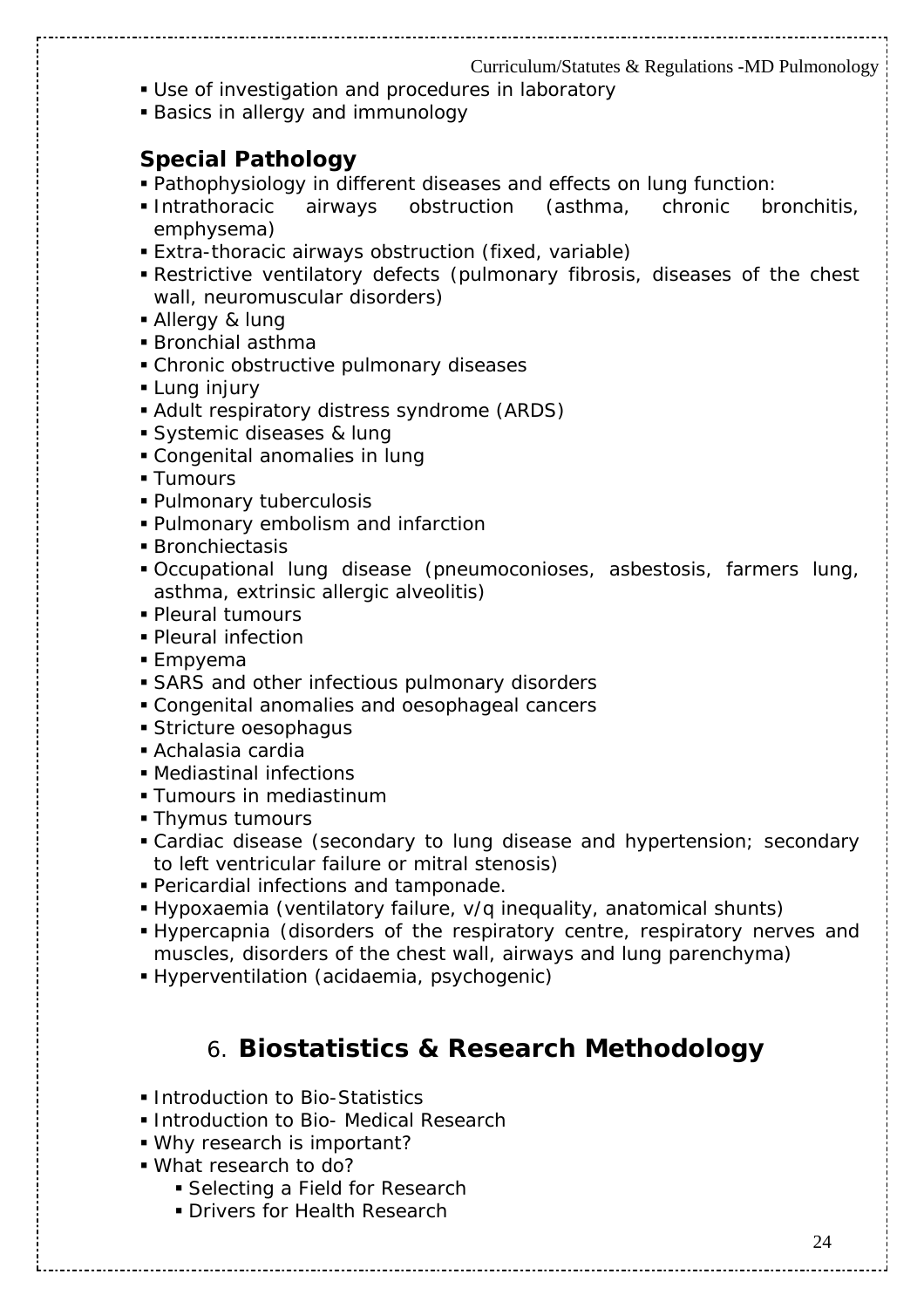- Participation in National and International Research
- Participation in Pharmaceutical Company Research
- Where do research ideas come from
- Criteria for a good research topic
- **Ethics in Health Research**
- Writing a Scientific Paper
- Making a Scientific Presentation
- Searching the Literature

# 7. **Behavioural Sciences**

- Bio-Psycho-Social (BPS) Model of Health Care
- Use of Non-medicinal Interventions in Clinical Practice
	- **Communication Skills**
	- Counselling
	- **Informational Skills**
- Crisis Intervention/Disaster Management
- Conflict Resolution
- **Breaking Bad News**
- Medical Ethics, Professionalism and Doctor-Patient Relationship
	- Hippocratic Oath
	- Four Pillars of Medical Ethics (Autonomy, Beneficence, Non maleficence and Justice)
	- **Informed Consent and Confidentiality**
	- **Ethical Dilemmas in a Doctor's Life**
- Delivery of Culturally Relevant Care and Cultural Sensitivity
	- Psychological Aspects of Health and Disease
	- Psychological Aspect of Health
	- Psychological Aspect of Disease
	- Stress and its Management
	- Psychological Aspect of Pain
	- Psychological Aspect of Aging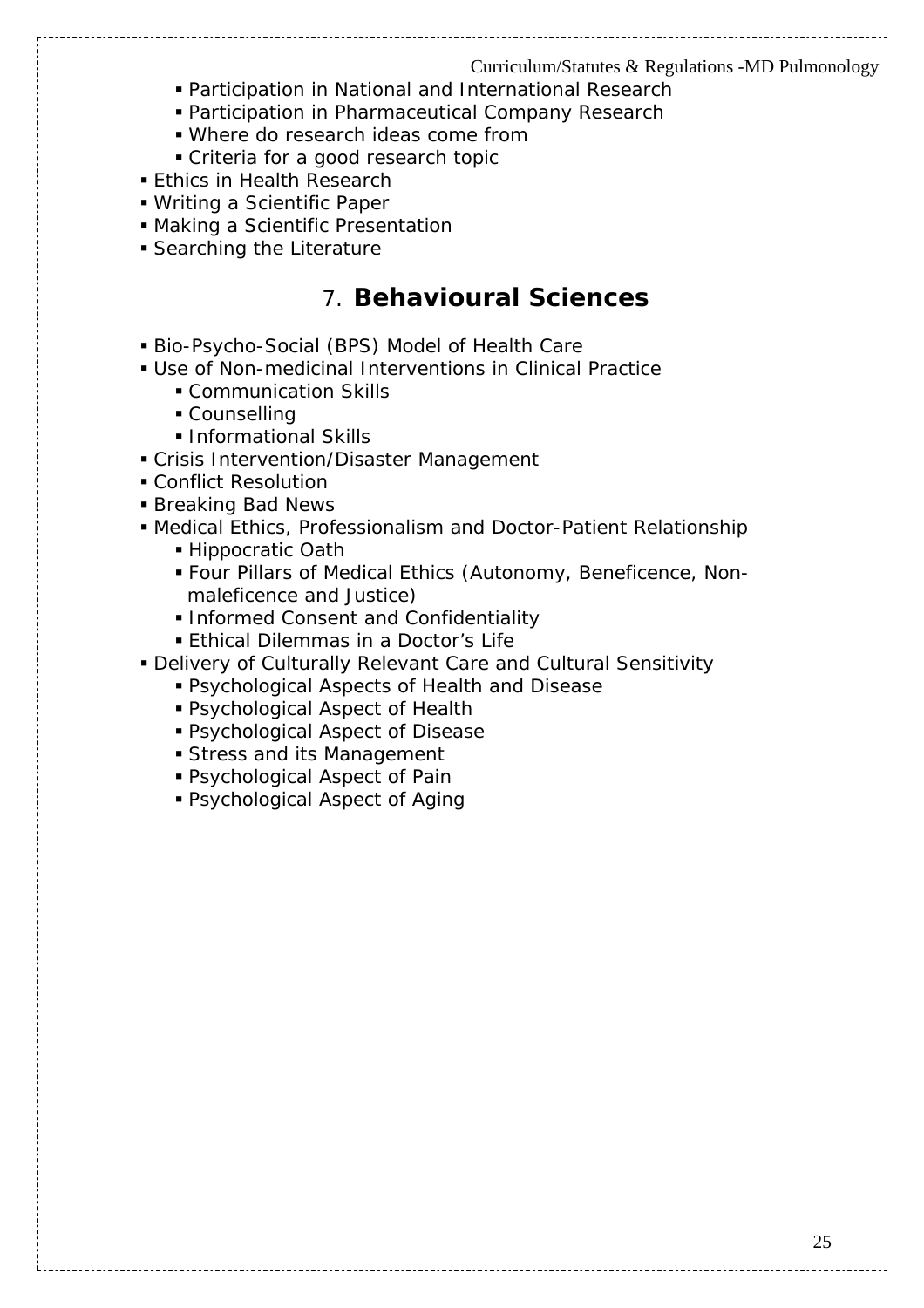# **Part II MD Pulmonology**

Internal Medicine training for first two years starting from first day of enrollment. Resident should get exposure in the following organ and system competencies (listed below) while considering and practicing each system in terms of: -

- Medical ethics
- Professional values, student teachers relationship
- Orientation of in-patient, out-patients and pulmonary labs
- **Approach to the patient**
- History taking
- General physical examination
- Systemic examination
- Routine investigations
- Special investigations
- Diagnostic and therapeutic procedures

## **Course Contents:**

#### **1. Cardiovascular Medicine**

*Common and / or important Cardiac Problems:* 

- **EXALLE**
- **Ischaemic Heart Disease: acute coronary syndromes, stable angina,** atherosclerosis
- **Heart Failure**
- Hypertension including investigation and management of accelerated hypertension
- **Valvular Heart Disease**
- **Endocarditis**
- **Aortic dissection**
- **Syncope**
- **•** Dyslipidaemia

*Clinical Science:* 

- Physiological principles of cardiac cycle and cardiac conduction
- Pharmacology of major drug classes: beta blockers, alpha blockers, ACE inhibitors, Angiotensin receptor blockers (ARBs), anti-platelet agents, thrombolysis, inotropes, calcium channel antagonists, potassium channel activators, diuretics, anti-arrhythmics, anticoagulants, lipid modifying drugs, nitrates, centrally acting anti-hypertensives

#### **2. Dermatology;**

*Common and / or Important Problems:* 

- **Cellulitis**
- **Cutaneous drug reactions**
- **Psoriasis and eczema**
- Skin failure: e.g. erthryoderma, toxic epidermal necrolysis
- **Urticaria and angio-oedema**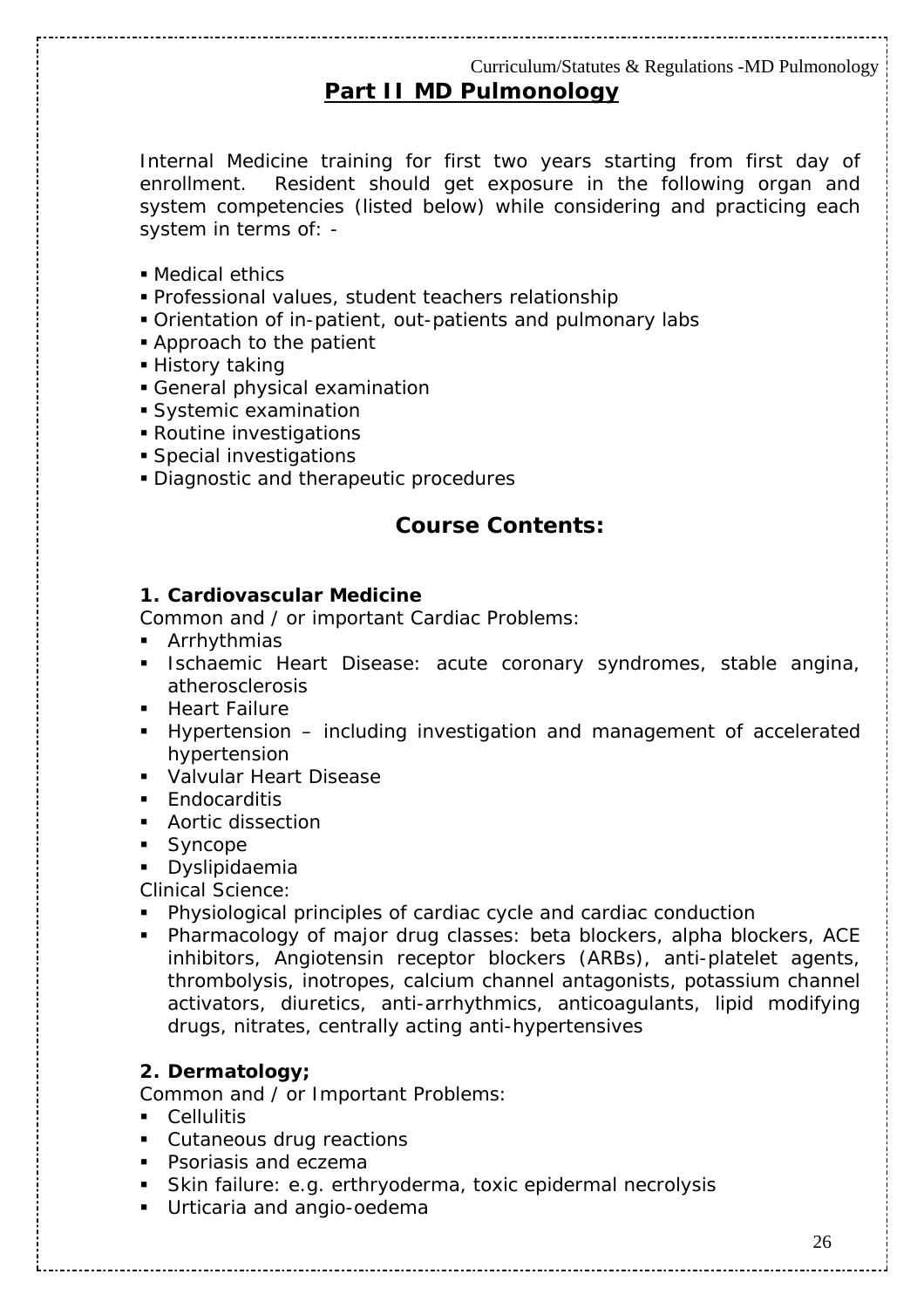- **Cutaneous vasculitis**
- **Herpes zoster and Herpes Simplex infections**
- **Skin tumours**
- Skin infestations
- **•** Dermatomyositis
- **Scleroderma**
- **Lymphoedema**

*Clinical Science:* 

 Pharmacology of major drug classes: topical steroids, immunosuppressants

#### **3. Diabetes & Endocrine Medicine**

*Common and / or Important Diabetes Problems:* 

- **Diabetic ketoacidosis**
- Non-acidotic hyperosmolar coma / severe hyperglycaemia
- **Hypoglycaemia**
- Care of the acutely ill diabetic
- **Peri-operative diabetes care**

*Common or Important Endocrine Problems:* 

- **Hyper/Hypocalcaemia**
- **Adrenocortical insufficiency**
- **Hyper/Hyponatraemia**
- **Thyroid dysfunction**
- **•** Dyslipidaemia
- Endocrine emergencies: myxoedemic coma, thyrotoxic crisis, Addisonian crisis, hypopituitary coma, phaeochromocytoma crisis

*Clinical Science:* 

- Outline the function, receptors, action, secondary messengers and feedback of hormones
- Pharmacology of major drug classes: insulin, oral anti-diabetics, thyroxine, anti-thyroid drugs, corticosteroids, sex hormones, drugs affecting bone metabolism

#### **4. Gastroenterology and Hepatology**

*Common or Important Problems:* 

- **Peptic Ulceration and Gastritis**
- Gastroenteritis
- GI malignancy (oesophagus, gastric, hepatic, pancreatic, colonic)
- **Inflammatory bowel disease**
- **Iron Deficiency anaemia**
- Acute GI bleeding
- Acute abdominal pathologies: pancreatitis, cholecystitis, appendicitis, leaking abdominal aortic aneurysm
- Functional disease: irritable bowel syndrome, non-ulcer dyspepsia
- Coeliac disease
- **Alcoholic liver disease**
- **Alcohol withdrawal syndrome**
- Acute liver dysfunction: jaundice, ascites, encephalopathy
- **Liver cirrhosis**
- Gastro-oesophageal reflux disease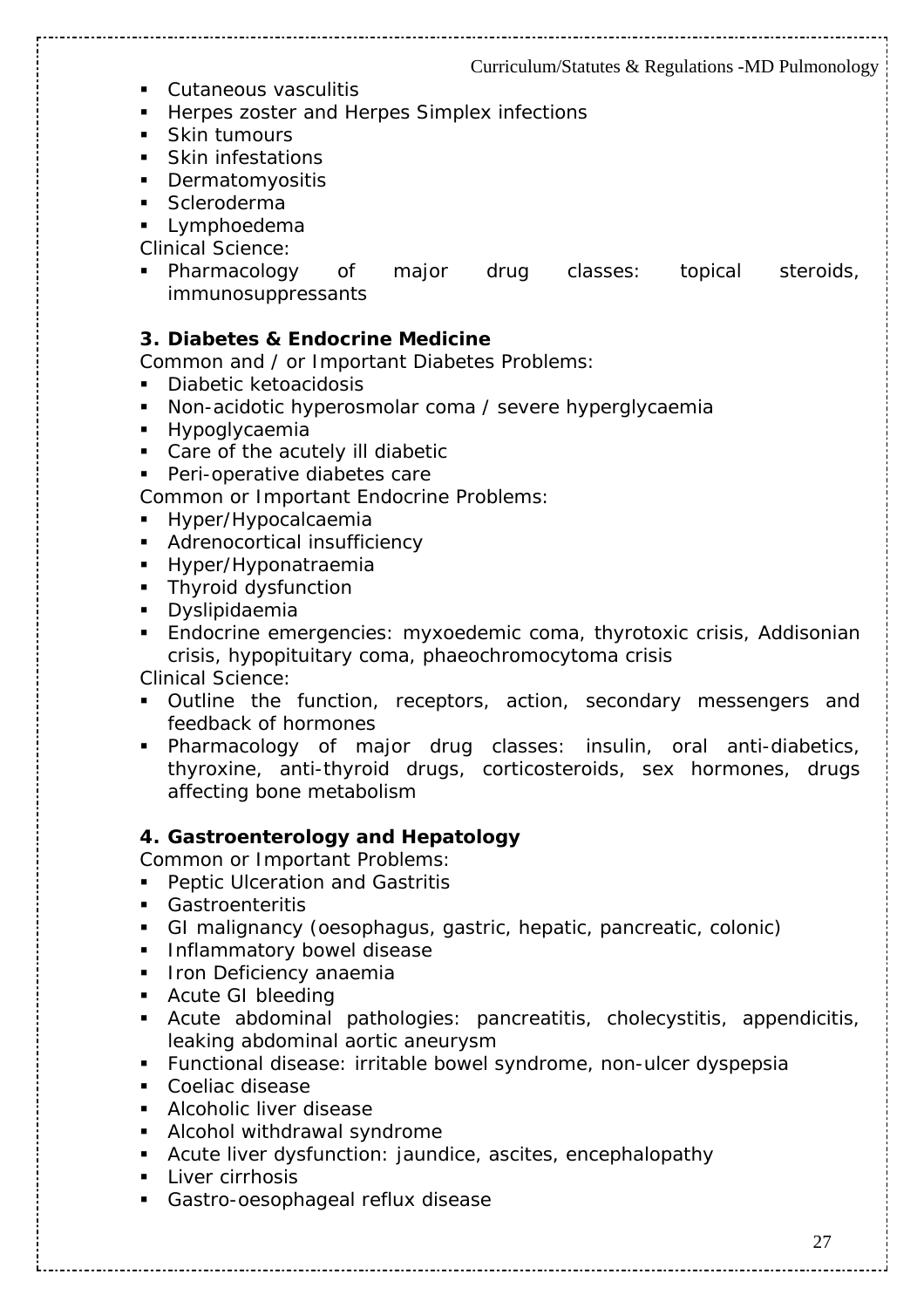- Nutrition: indications, contraindications and ethical dilemmas of nasogastric feeding and EG tubes, IV nutrition, re-feeding syndrome
- Gall stones
- **Viral hepatitis**
- **Auto-immune liver disease**
- Pancreatic cancer

*Clinical Science:* 

- **Laboratory markers of liver, pancreas and gut dysfunction**
- Pharmacology of major drug classes: acid suppressants, antispasmodics, laxatives, anti-diarrhoea drugs, aminosalicylates, corticosteroids, immunosuppressants, infliximab, pancreatic enzyme supplements

#### **5. Renal Medicine**

*Common and / or Important Problems:* 

- **Acute renal failure**
- Chronic renal failure
- **Glomerulonephritis**
- Nephrotic syndrome
- **Urinary tract infections**
- **Urinary Calculus**
- Renal replacement therapy
- Disturbances of potassium, acid/base, and fluid balance (and appropriate acute interventions)

*Clinical Science:* 

- **Measurement of renal function**
- Metabolic perturbations of acute, chronic, and end-stage renal failure and associated treatments

#### **6. Respiratory Medicine**

*Common and / or Important Respiratory Problems:* 

- COPD
- **Asthma**
- **Pneumonia**
- Pleural disease: Pneumothorax, pleural effusion, mesothelioma
- **Lung Cancer**
- Respiratory failure and methods of respiratory support
- **Pulmonary embolism and DVT**
- **Tuberculosis**
- **Interstitial lung disease**
- **Bronchiectasis**
- **Respiratory failure and cor-pulmonale**
- **Pulmonary hypertension**

*Clinical Science:* 

- **Principles of lung function measurement**
- Pharmacology of major drug classes: bronchodilators, inhaled corticosteroids, leukotriene receptor antagonists, immunosuppressants

### **7. Allergy**

*Common or Important Allergy Problems*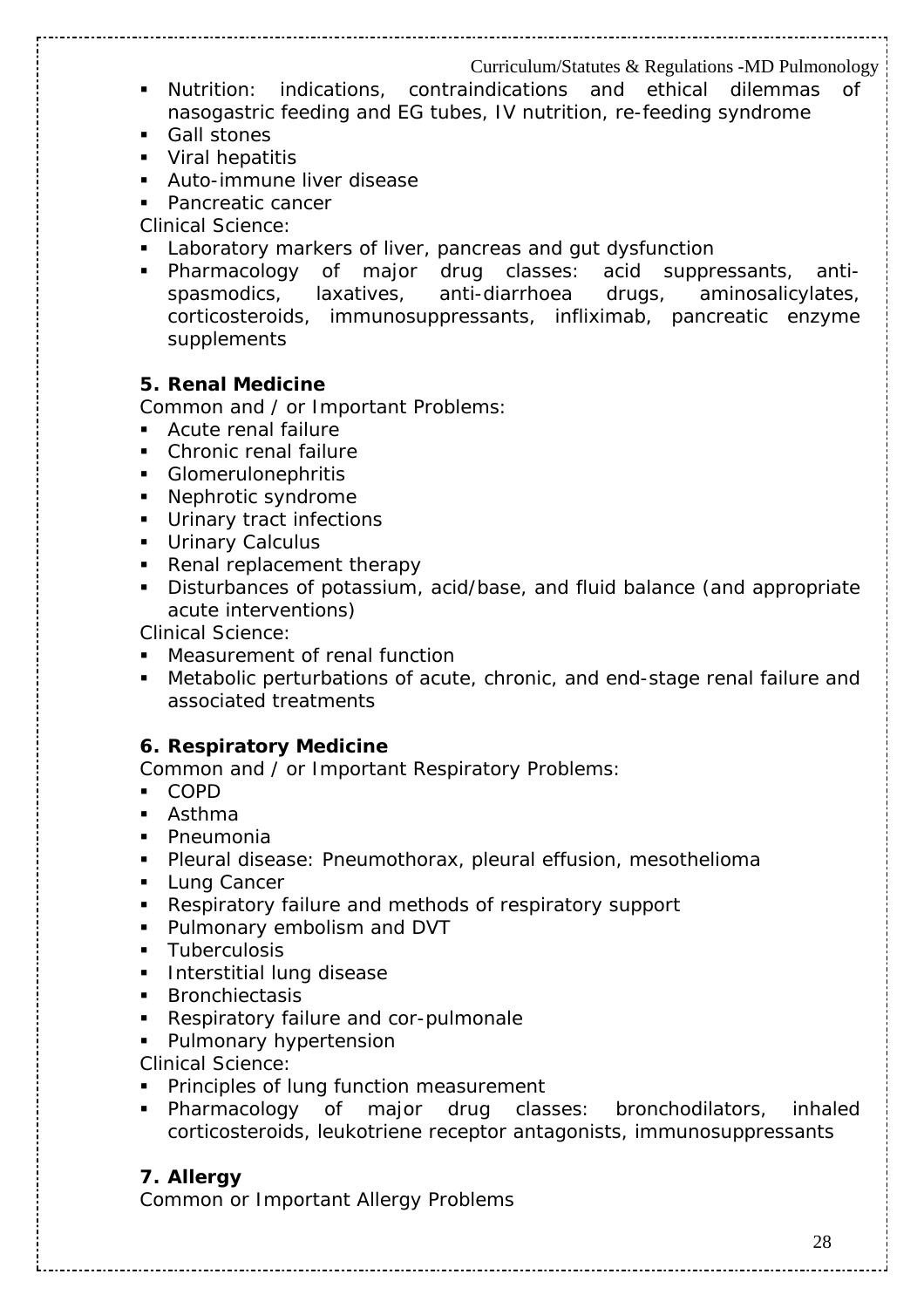- **Anaphylaxis**
- Recognition of common allergies; introducing occupation associated allergies
- **Food, drug, latex, insect venom allergies**
- **Urticaria and angioedema**

*Clinical Science* 

- Mechanisms of allergic sensitization: primary and secondary prophylaxis
- **Natural history of allergic diseases**
- Mechanisms of action of anti-allergic drugs and immunotherapy
- **Principles and limitations of allergen avoidance**

#### **8. Haematology**

*Common and / or Important Problems:* 

- Bone marrow failure: causes and complications
- Bleeding disorders: DIC, haemophilia
- **Thrombocytopenia**
- anticoagulation treatment: indications, monitoring, management of overtreatment
- **Transfusion reactions**
- Anaemia: iron deficient, megaloblastic, haemolysis, sickle cell,
- **Thrombophilia: classification; indications and implications of screening**
- **Haemolytic disease**
- **Myelodysplastic syndromes**
- **Leukaemia**
- **Lymphoma**
- **Myeloma**
- **Myeloproliferative disease**
- **Inherited disorders of haemoglobin (sickle cell disease, thalassaemias)**
- **Amyloid**

*Clinical Science:* 

 Structure and function of blood, reticuloendothelial system, erythropoietic tissues

### **9. Immunology**

*Common or Important Problems:* 

Anaphylaxis (see also 'Allergy')

*Clinical Science:* 

- Innate and adaptive immune responses
- Principles of Hypersensitivity and transplantation

### **10. Infectious Diseases**

*Common and / or Important Problems:* 

- **Fever of Unknown origin**
- Complications of sepsis: shock, DIC, ARDS
- Common community acquired infection: LRTI, UTI, skin and soft tissue infections, viral exanthema, gastroenteritis
- CNS infection: meningitis, encephalitis, brain abscess
- HIV and AIDS including ethical considerations of testing
- **Infections in immuno-compromised host**
- **Tuberculosis**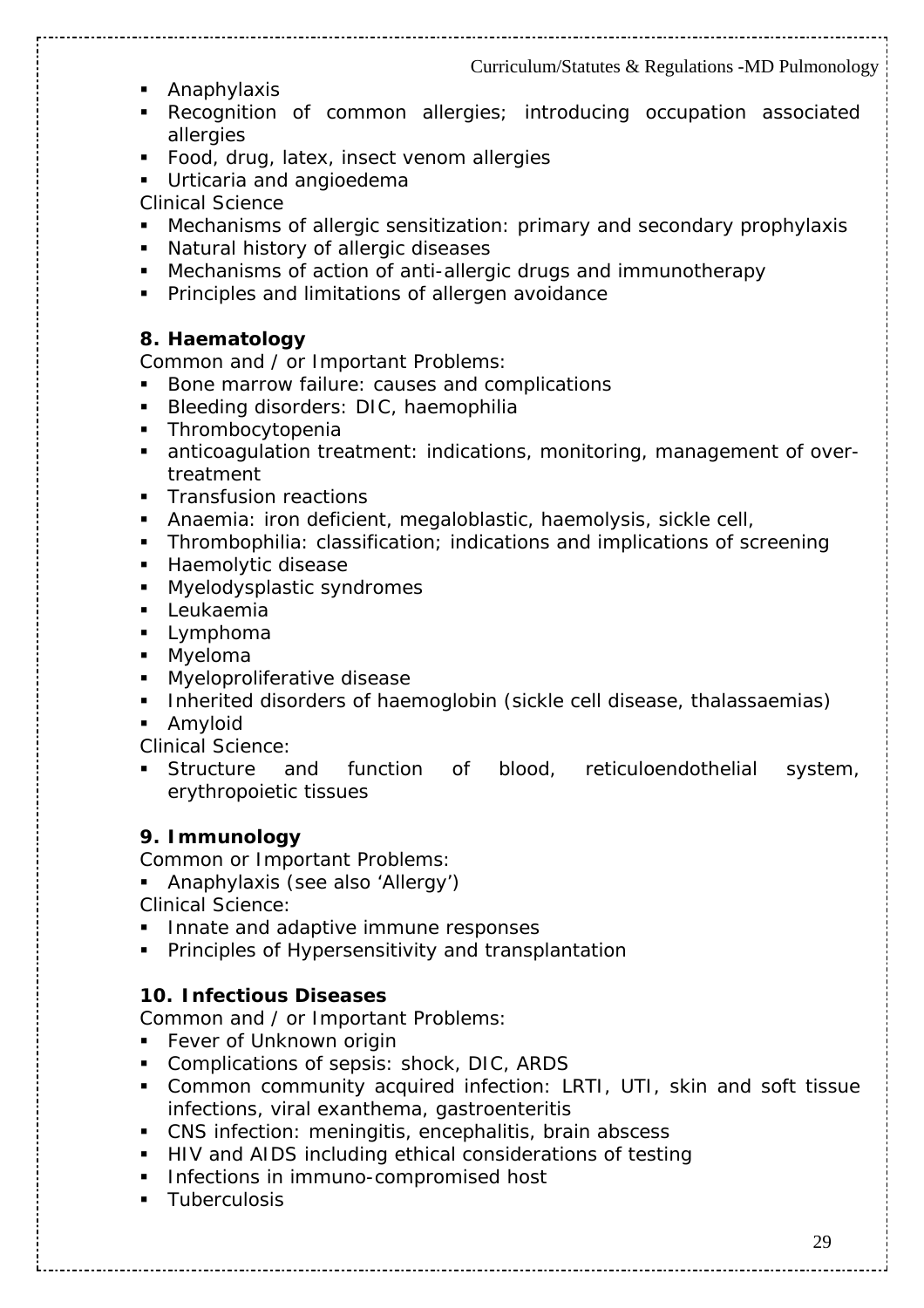- **Anti-microbial drug monitoring**
- **Endocarditis**
- Common genito-urinary conditions: non-gonococcal urethritis, gonorrhoea, syphilis

*Clinical Science:* 

- **Principles of vaccination**
- Pharmacology of major drug classes: penicillins, cephalosporins, tetracyclines, aminoglycosides, macrolides, sulphonamides, quinolones, metronidazole, anti-tuberculous drugs, anti-fungals, anti-malarials, antihelminthics, anti-virals

#### **11. Medicine in the Elderly**

*Common or Important Problems:* 

- **Deterioration in mobility**
- **Acute confusion**
- **Stroke and transient ischaemic attack**
- $Fals$
- **Age related pharmacology**
- **Hypothermia**
- Continence problems
- **Dementia**
- **Movement disorders including Parkinson's disease**
- Depression in the elderly
- **C** Osteoporosis
- Malnutrition
- **Osteoarthritis**

*Clinical Science:* 

- **Effects of ageing on the major organ systems**
- Normal laboratory values in older people

#### **12. Musculoskeletal System**

*Common or Important Problems:* 

- Septic arthritis
- Rheumatoid arthritis
- Osteoarthritis
- Seronegative arthritides
- Crystal arthropathy
- Osteoporosis risk factors, and primary and secondary prevention of complications of osteoporosis
- **Polymyalgia and temporal arteritis**
- Acute connective tissue disease: systemic lupus erythematosus, scleroderma, poly- and dermatomyositis, Sjogren's syndrome, vasculitides

*Clinical Science:* 

 Pharmacology of major drug classes: NSAIDS, corticosteroids, immunosuppressants, colchicines, allopurinol, bisphosphonates

## **13. Neurology**

*Common or Important Problems:*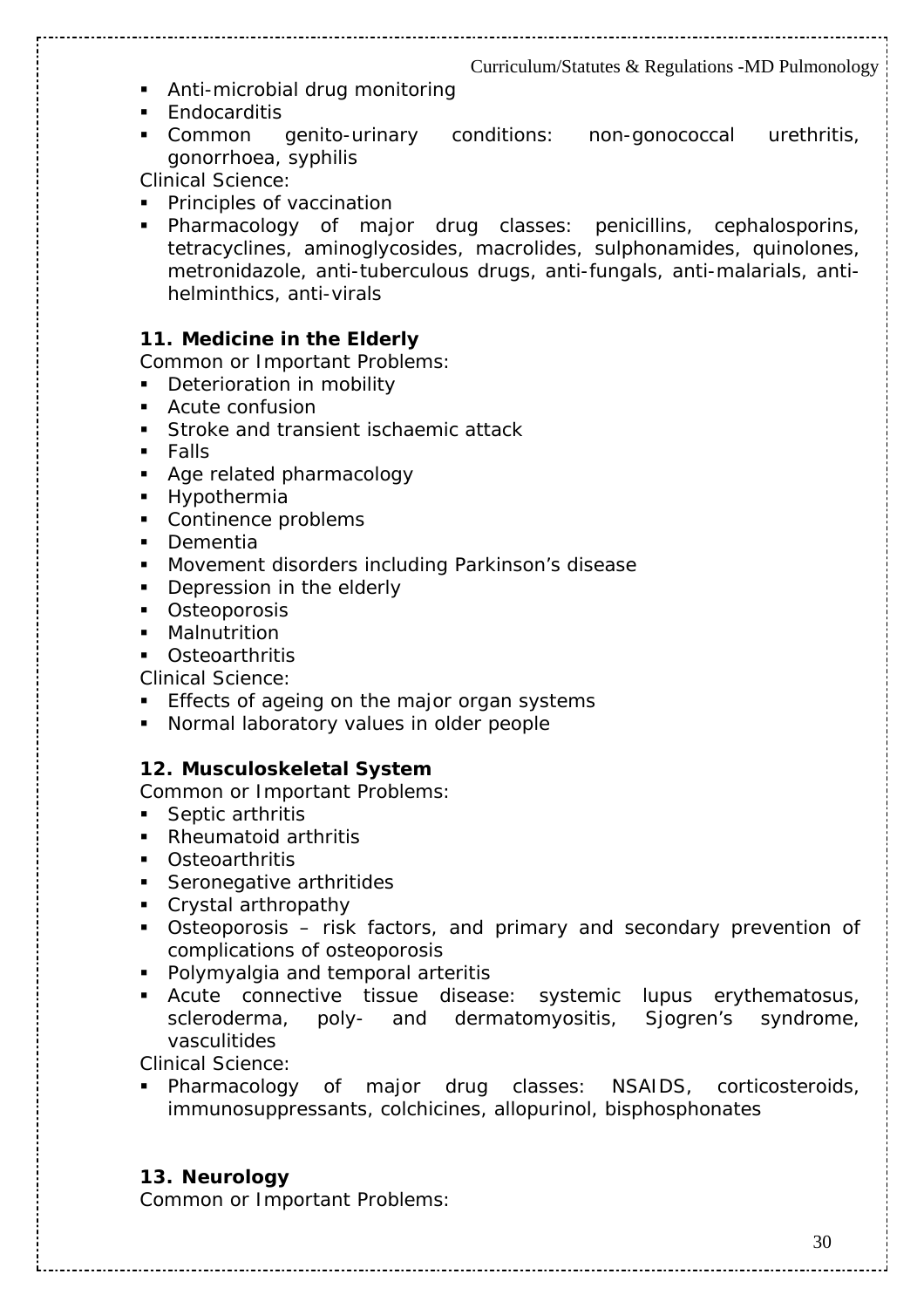- Acute new headache
- **Stroke and transient ischaemic attack**
- **Subarachnoid haemorrhage**
- Coma
- Central Nervous System infection: encephalitis, meningitis, brain abscess
- Raised intra-cranial pressure
- Sudden loss of consciousness including seizure disorders (see also above syncope etc)
- Acute paralysis: Guillian-Barré, myasthenia gravis, spinal cord lesion
- **Multiple sclerosis**
- **Motor neuron disease**

*Clinical Science:* 

- Pathophysiology of pain, speech and language
- Pharmacology of major drug classes: anxiolytics, hypnotics inc. benzodiazepines, anti-epileptics, anti-Parkinson's drugs (antimuscarinics, dopaminergics)

#### **14. Psychiatry**

*Common and /or Important Problems:* 

- **Suicide and parasuicide**
- Acute psychosis
- **Substance dependence**
- **Depression**

*Clinical Science:* 

- **Principles of substance addiction, and tolerance**
- Pharmacology of major drug classes: anti-psychotics, lithium, tricyclic antidepressants, mono-amine oxidase inhibitors, SSRIs, venlafaxine, donepezil, drugs used in treatment of addiction (bupropion, disulpharam, acamprosate, methadone)

#### **15. Cancer and Palliative Care**

*Common or Important Oncology Problems:* 

- **Hypercalcaemia**
- SVC obstruction
- Spinal cord compression
- Neutropenic sepsis
- Common cancers (presentation, diagnosis, staging, treatment principles): lung, bowel, breast, prostate, stomach, oesophagus, bladder) *Common or Important Palliative Care Problems:*
- Pain: appropriate use, analgesic ladder, side effects, role of radiotherapy
- Constipation
- **Breathlessness**
- **Nausea and vomiting**
- Anxiety and depressed mood
- Clinical Science:
- **Principles of oncogenesis and metastatic spread**
- **Apoptosis**
- **Principles of staging**
- **Principles of screening**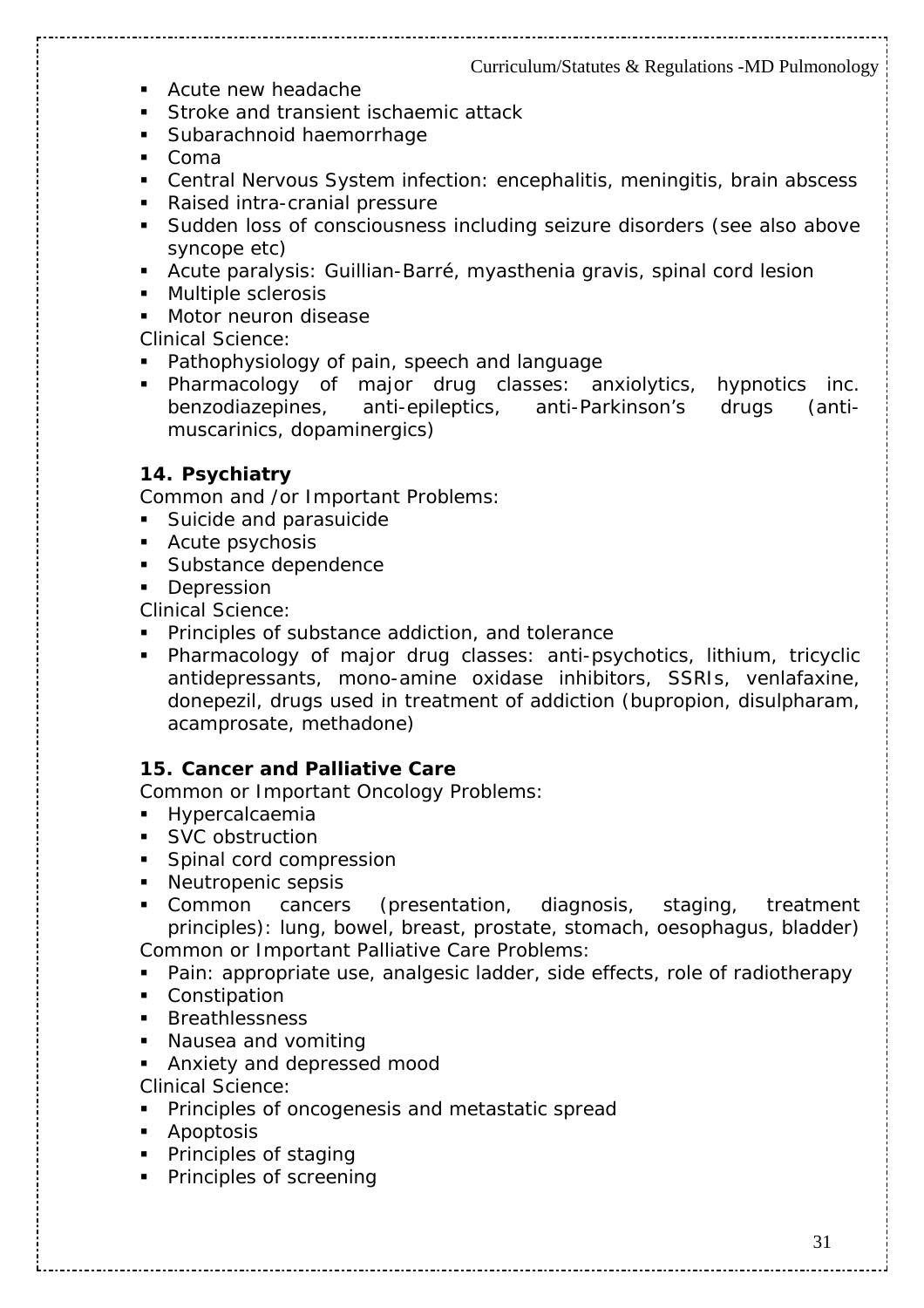Pharmacology of major drug classes in palliative care: anti-emetics, opioids, NSAIDS, agents for neuropathic pain, bisphosphonates, laxatives, anxiolytics

#### **16. Clinical Genetics**

*Common and / or Important problems:* 

- Down's syndrome
- Turner's syndrome
- **Huntington's disease**
- **Haemochromatosis**
- Marfan's syndrome
- Klinefelter's syndrome
- **Familial cancer syndromes**
- Familial cardiovascular disorders

*Clinical Science:* 

- Structure and function of human cells, chromosomes, DNA, RNA and cellular proteins
- Principles of inheritance: Mendelian, sex-linked, mitochondrial
- **Principles of pharmacogenetics**
- **Principles of mutation, polymorphism, trinucleotide repeat disorders**
- Principles of genetic testing including metabolite assays, clinical examination and analysis of nucleic acid (e.g. PCR)

#### **17. Clinical Pharmacology**

*Common and / or Important problems:* 

- Corticosteroid treatment: short and long-term complications, bone protection, safe withdrawal of corticosteroids, patient counselling regarding avoid adrenal crises
- **Specific treatment of poisoning with:** 
	- Aspirin,
	- Paracetamol
	- Tricyclic anti-depressants
	- Beta-blockers
	- Carbon monoxide
	- Opiates
		- Digoxin
		- Benzodiazepines

*Clinical Science:* 

- **Drug actions at receptor and intracellular level**
- Principles of absorption, distribution, metabolism and excretion of drugs
- **Effects of genetics on drug metabolism**
- **Pharmacological principles of drug interaction**
- Outline the effects on drug metabolism of: pregnancy, age, renal and liver impairment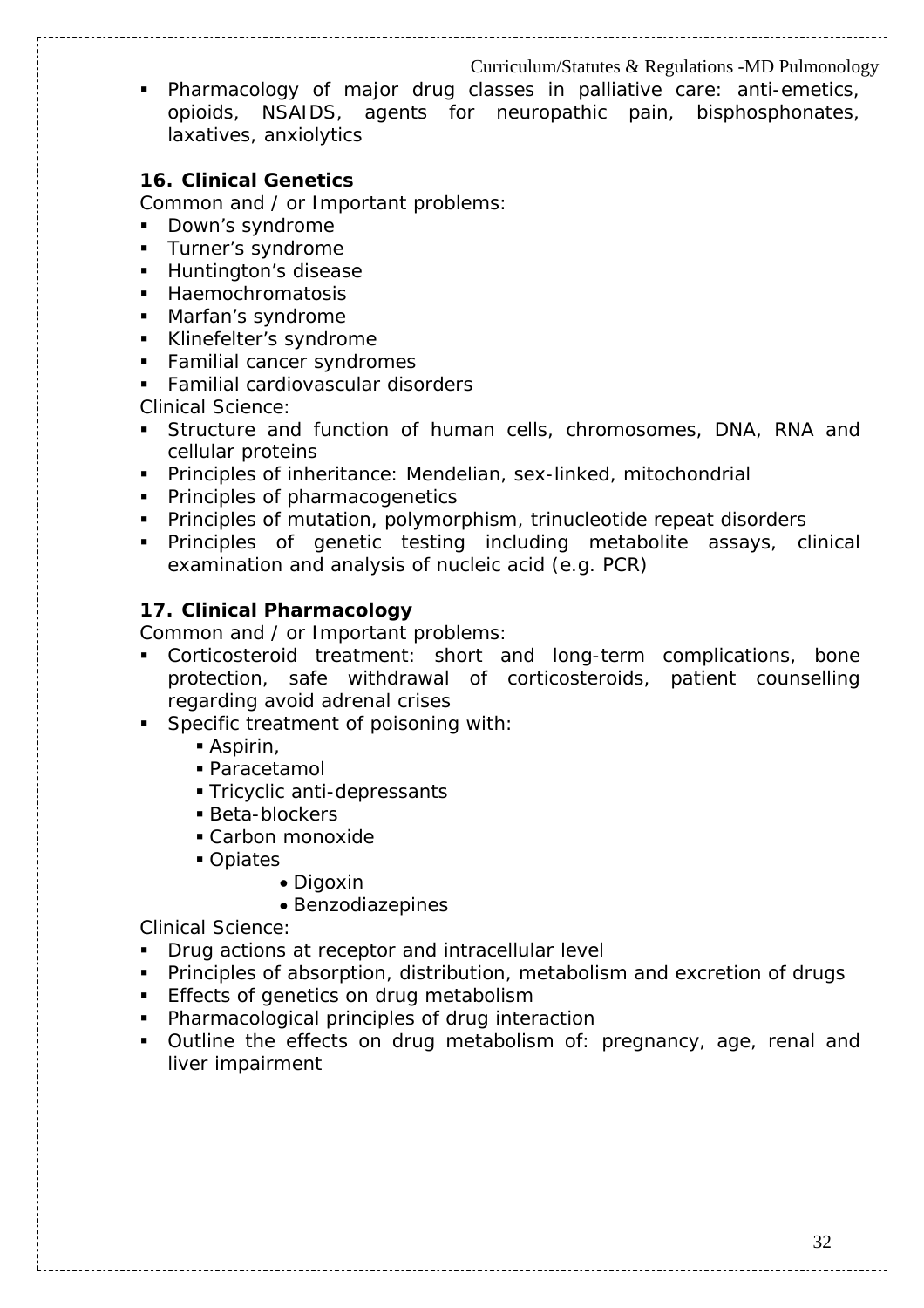## **Investigation Competencies**

*Outline the Indications for, and Interpret the Following Investigations:* 

- Basic blood biochemistry: urea and electrolytes, liver function tests, bone biochemistry, glucose, magnesium
- Cardiac biomarkers and cardiac-specific troponin
- Creatine kinase
- **Thyroid function tests**
- **Inflammatory markers: CRP / ESR**
- **Arterial Blood Gas analysis**
- Cortisol and short Synacthen test
- **HbA1C**

.

- **Lipid profile**
- **Amylase**
- **Full blood count**
- **Coagulation studies**
- **Haemolysis studies**
- D dimer
- **Blood film report**
- Blood / Sputum / urine culture
- Fluid analysis: pleural, cerebro-spinal fluid, ascitic
- **Urinalysis and urine microscopy**
- Auto-antibodies
- Chest radiograph
- Abdominal radiograph
- Joint radiographs (knee, hip, hands, shoulder, elbow, dorsal spine, ankle)
- $\overline{ECG}$
- **Peak flow tests**
- **Full lung function tests**

#### *More Advanced Competencies;*

- **Viral hepatitis serology**
- **Stool testing**
- **HIV** testing
- **Ultrasound**
- Detailed imaging: Barium studies, CT, CT pulmonary angiography, high resolution CT, MRI
- **Echocardiogram**
- 24 hour ECG monitoring
- **Ambulatory blood pressure monitoring**
- **Exercise tolerance test**
- **Cardiac perfusion scintigraphy**
- **Tilt testing**
- Neurophysiological studies: EMG, nerve conduction studies, visual and auditory evoked potentials
- Bone scan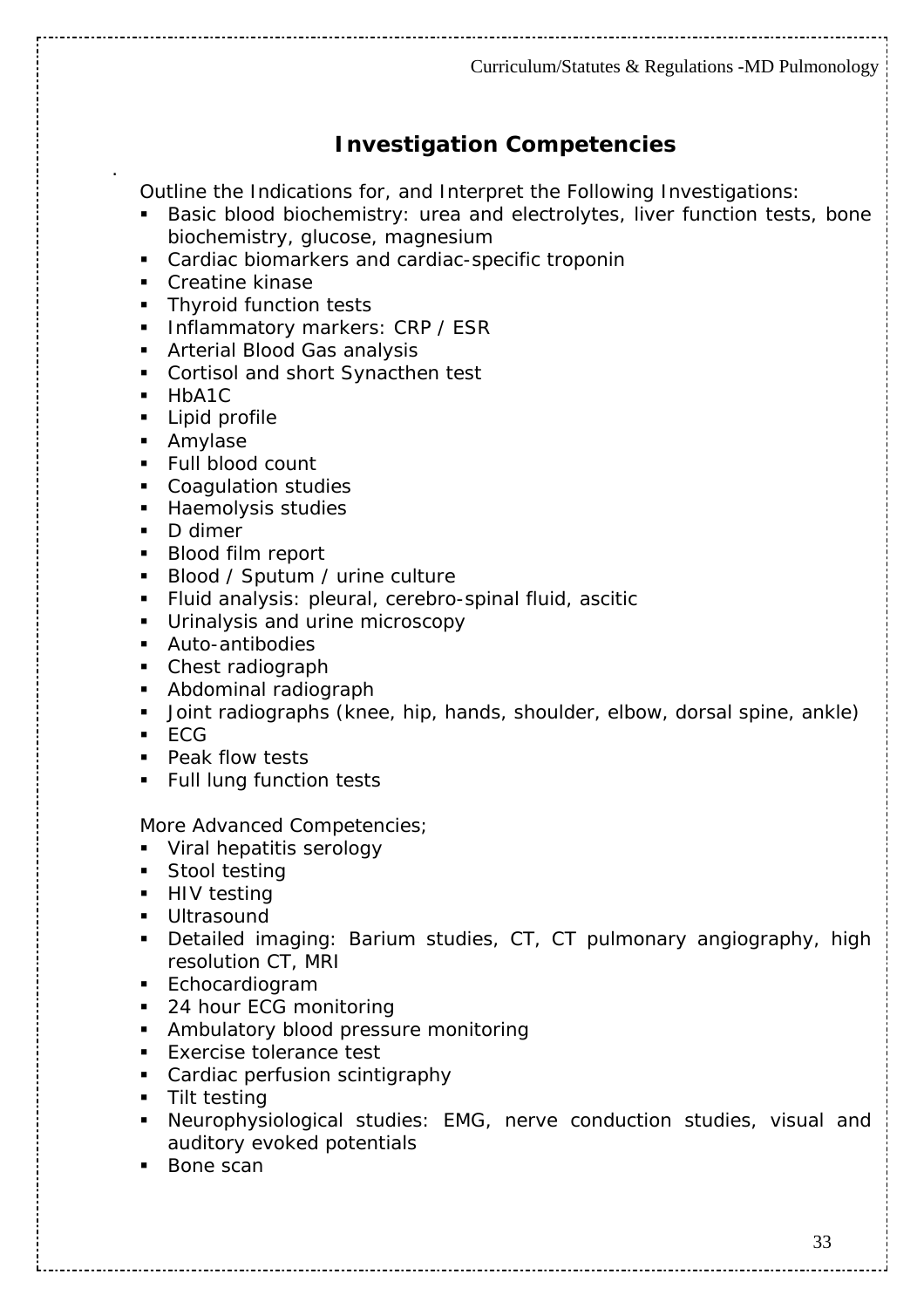## **Procedural Competencies**

- The trainee is expected to be competent in performing the following procedures by the end of core training. The trainee must be able to outline the indications for these interventions. For invasive procedures, the trainee must recognize the indications for the procedure, the importance of valid consent, aseptic technique, safe use of local anaesthetics and minimization of patient discomfort.
- Venepuncture
- Cannula insertion, including large bore
- Arterial blood gas sampling
- **Lumbar Puncture**
- Pleural tap and aspiration
- **Intercostal drain insertion: Seldinger technique**
- Ascitic tap
- **Abdominal paracentesis**
- Central venous cannulation
- **Initial airway protection: chin lift, Guedel airway, nasal airway, laryngeal** mask
- Basic and, subsequently, advanced cardiorespiratory resuscitation
- **Bronchoscopy**
- Cytology: pleural fluid, ascitic fluid, cerebro-spinal fluid, sputum
- DC cardioversion
- Urethral catheterization
- Nasogastric tube placement and checking
- Electrocardiogram
- **Temporary cardiac pacing by internal wire or external pacemaker**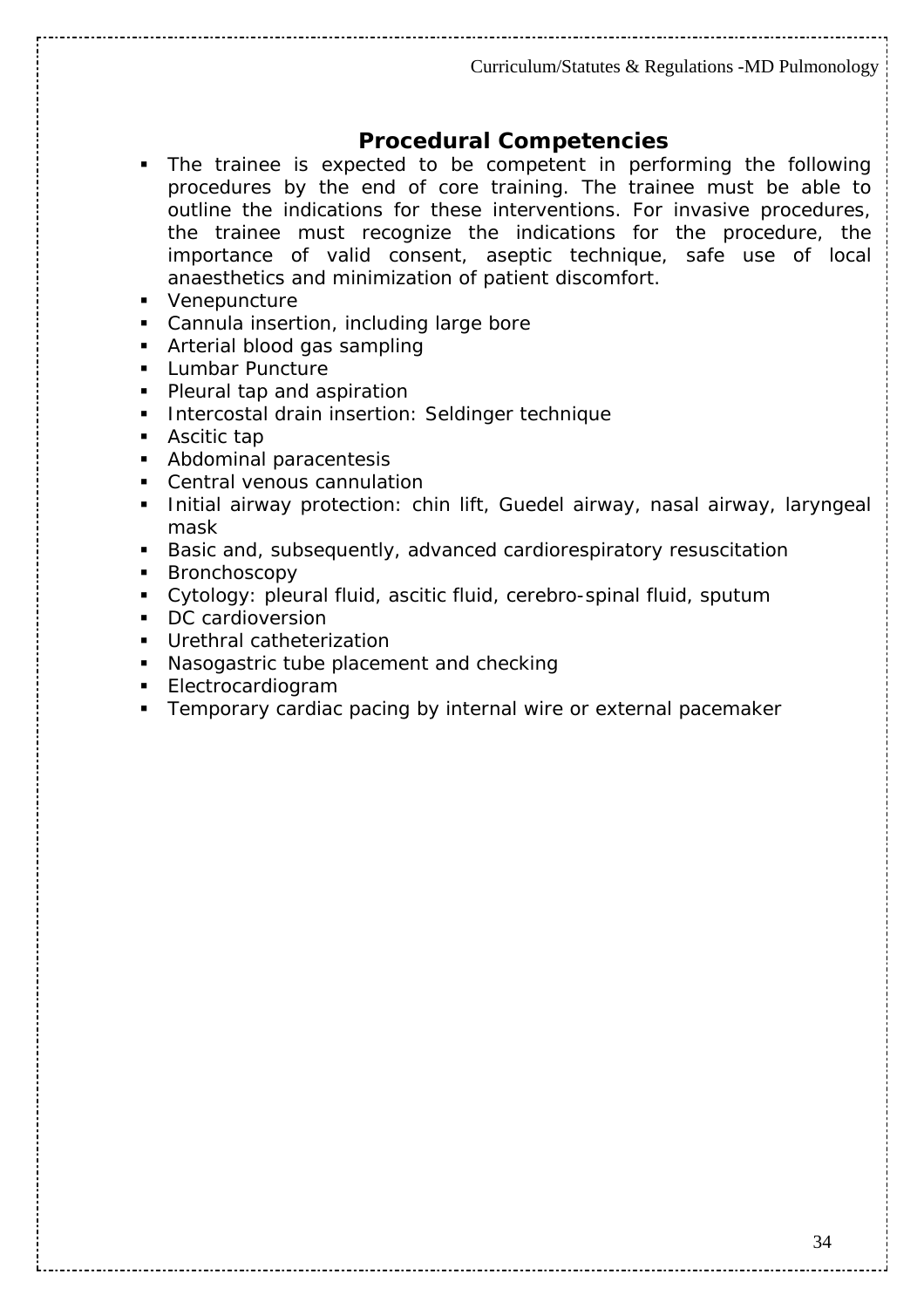# **Part-III Specialty training in Pulmonology**

#### **Specific Program Content**

- 1. Specialized training in Pulmonology
- 2. Compulsory rotations
- 3. Research & thesis writing
- 4. Maintaining of Log-book

#### **1. Specialized training in Pulmonology**

- Diagnosis & evaluation
- **History & examination**
- Symptoms & signs in respiratory medicine
- Diagnostic approach to common respiratory problems (dyspnoea, haemoptysis, chest pain, etc)
- **Imaging in respiratory diseases e.g. chest x-ray, CT scan &** ultrasound, MRI, PET scan & nuclear medicine
- **Pulmonary function tests** 
	- o Spirometry
	- o Static lung volumes
	- o Diffusion capacity
	- o Bronchoprovocation Tests
	- o Cardiopulmonary exercise testing
	- oSix minutes walk test
	- oImpairment & disability assessment
- Pleural procedures
	- oPleural aspiration
	- oPleural biopsy
	- oIntercostal drainage
	- oPleuroscopy
- Bronchoscopy & associated procedures

#### **Obstructive lung diseases**

- **Approach to a patient with obstructive &/ or bullous diseases**
- COPD
- **Chronic bronchitis**
- **Emphysema**
- Asthma (Incl. Occupational / exercise / drug induced, ABPA)
- **Bronchiectasis & cystic fibrosis**
- Upper & central airways diseases

#### **Occupational disorders**

- General principles
- **Asbestos-related lung disease**
- **Coal workers lung disease**
- Occupational asthma
- **Byssinosis**
- **Industrial bronchitis**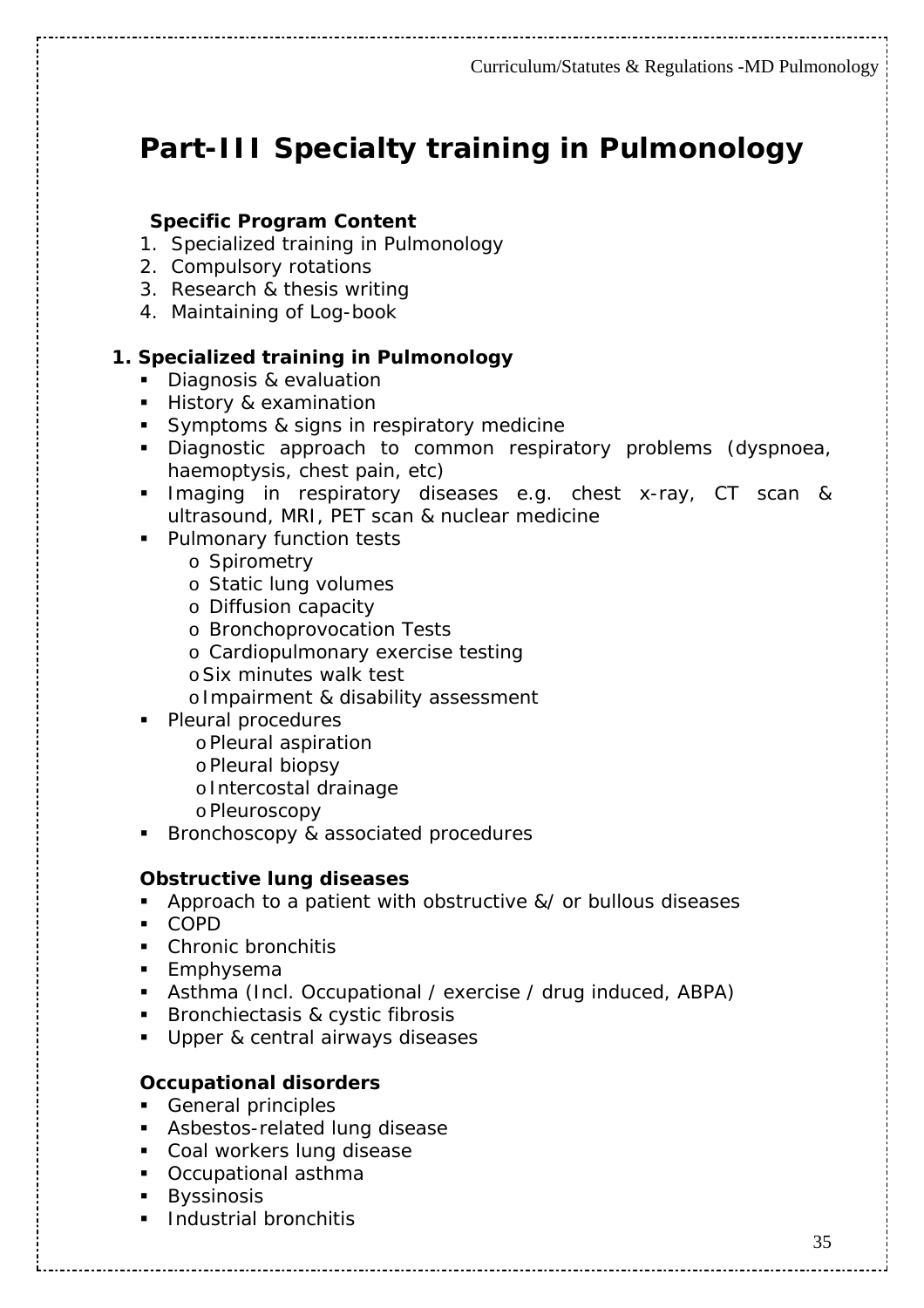- Chronic beryllium and hard metal lung disease
- **Toxic inhalation**
- Miscellaneous

#### **Environmental disorders**

- **Air pollution**
- **Pulmonary disorders related to high altitude**
- **Diving injuries**
- **Air embolism**
- Thermal lung injury
- **Acute smoke inhalation**

#### **Drug induced lung disorders**

- Diseases due to non-chemotherapeutic agents
- Diseases due to chemotherapeutic agents

#### **Interstitial & inflammatory lung diseases**

- **An overview of interstitial lung diseases**
- Systemic sarcoidosis
- Idiopathic pulmonary fibrosis
- **Hypersensitivity pneumonitis**
- Radiation pneumonitis
- **Eosinophilic pneumonias**
- Pulmonary manifestations of collagen vascular disorders
- **Others**

#### **Depositional & infiltrative disorders**

- **Pulmonary histiocytosis X**
- **Pulmonary lymphangiomyomatosis and tuberous sclerosis**
- In born errors of metabolism and lungs

#### **Alveolar disorders**

- **Alveolar haemorrhage syndrome**
- **Pulmonary alveolar proteinosis**

#### **Disorders of pulmonary circulation**

- **Pulmonary hypertension**
- Cor-pulmonale
- **Pulmonary thrombembolism**
- **Pulmonary oedema/ ARDS**
- **Pulmonary vasculitis**
- **Pulmonary AV malformations**

#### **Disorders of pleural space**

- **Pleural effusions**
- Pneumothorax
- **Pleural tumors**

#### **Tuberculosis (TB) and Opportunistic diseases**

Causes of TB and other opportunistic mycobacterial diseases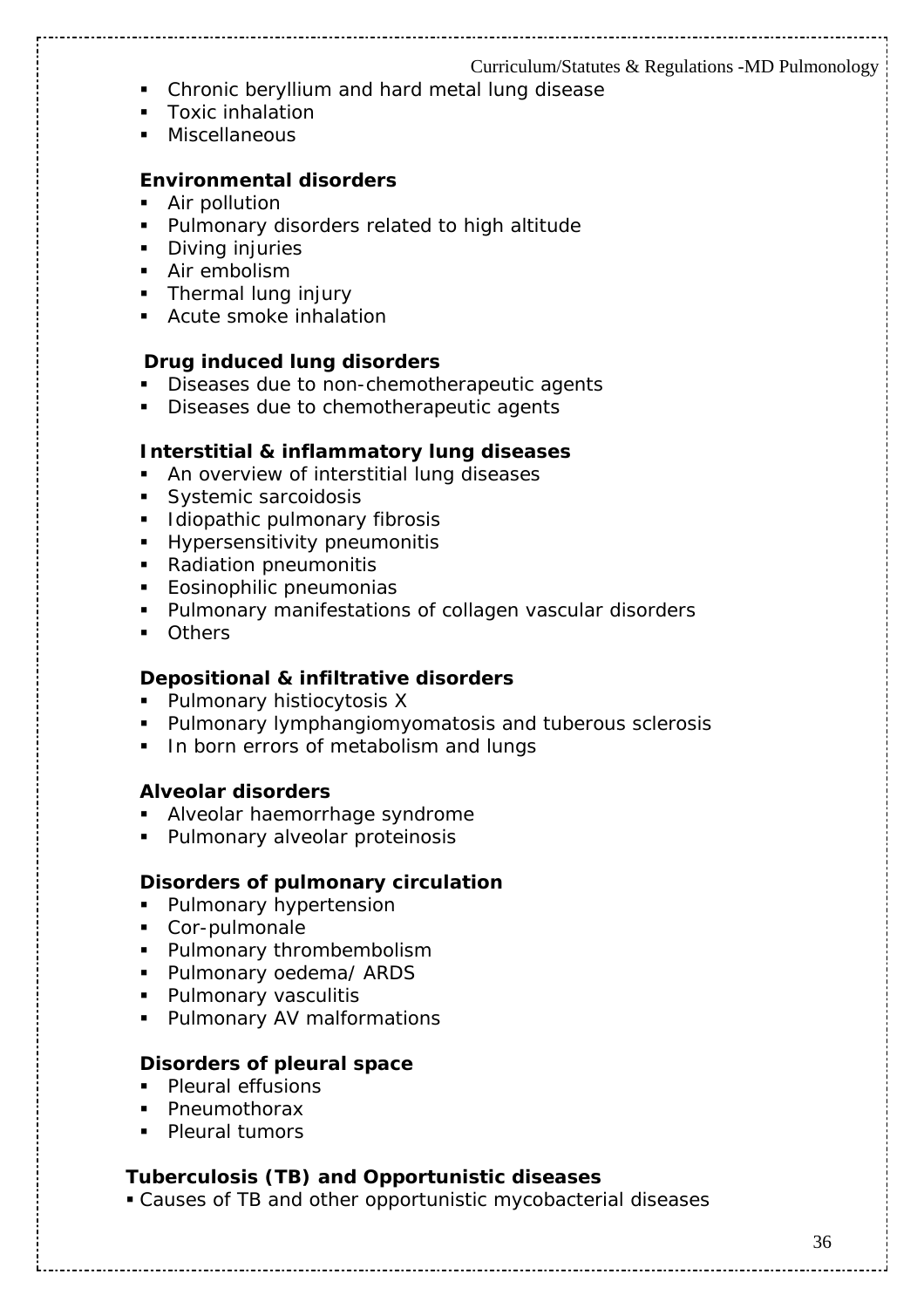- Multi-drug resistant TB
- Investigation including imaging and use of various pleural biopsy techniques, skin tests and gamma interferon tests
- Differential diagnosis of TB and opportunistic mycobacterial diseases
- **Treatment and management of patients with**
- **Infection control**
- **Tuberculin skin testing**
- Role of appropriate tests in diagnosis
- Pulmonary disease in the immuno-compromised host
- HIV/AIDS
- Transplant patients
- Patients on immunosuppressive drugs
- **Immunodeficiency patients.**
- Causes of immuno-compromise in patients
- Causes of lung disease in immuno-compromised patients
- **Investigation of lung disease in immuno-compromised patients**
- Differential diagnosis of lung disease in immuno-compromised patients
- Treatment and management of lung disease in immuno-compromised patients
- Pharmacology of drugs used
- **Interpretation of other appropriate lung function tests**

#### **Diseases of mediastinum, Chest wall, tumors & cysts**

- Mediastinitis & pneumomediastinum
- Disorders of chest walls
- Neuromuscular disorders
- **Surgical aspects of pulmonology**
- Chest trauma
- **Lung transplantation**
- Sleep control & sleep disorders

#### **Neoplasms of lung**

- **Solitary pulmonary nodule**
- **Small cell and non-small cell called**
- **Other lung tumors**
- **Extra-pulmonary manifestations of lung tumors**

#### **Acute respiratory failure**

- **Lung failure**
- Systemic inflammatory response and multiple organ dysfunction syndrome
- Acute respiratory failure in surgical patient
- Respiratory distress syndrome in newborn
- **Nutrition in respiratory failure**
- **Oxygen therapy & oxygen utility**
- Upper airways management (intubation)
- **Mechanical ventilation**

#### **Respiratory manifestations of extra-pulmonary disorders**

- Cardiac diseases
- Renal diseases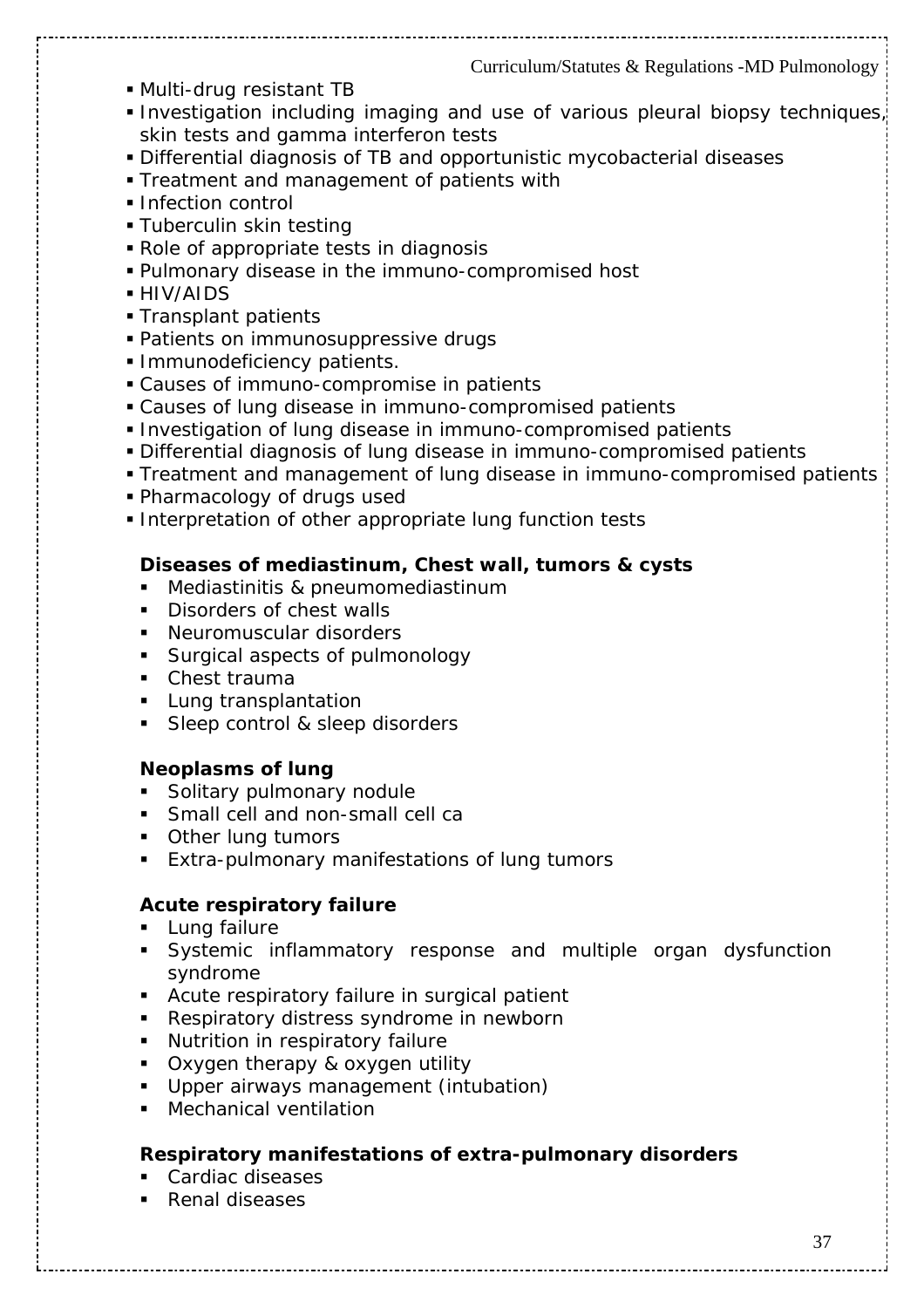- **Abdominal diseases**
- **Hematologic diseases**
- **Endocrine diseases**
- **Diangle 3** Diangleric & gynecologic diseases
- **Transplant & immunodeficiency disorders (HIV)**
- Paediatric aspects of pulmonology

#### **Haemodynamics & respiratory monitoring**

#### **Critical care situation**

- Sedation & analgesia in ICU
- **Infectious diseases of lungs (pulmonary TB, pneumonia, viral & fungal** infection etc)
- **Ethics in critical care situation**
- **Prevention, palliation & pulmonary rehabilitation**
- **Intensive care medicine**
- **Advanced airway & ventilator management**
- Care of the patient on ventilator
- Cardiovascular problems in ICU
- Renal, fluid & electrolyte problems & acid base balance in ICU
- **Infectious disease problems in ICU**

#### **Procedures in critical care medicine**

- Airway management & intubation
- Central venous catheter
- **Arterial line placement & care**
- **Tracheostomy**
- Cardiopulmonary resuscitation

#### **Paediatric Pulmonary medicine**

- **Reactive airway disease**
- Recurrent pneumonia / pulmonary infections
- **Tuberculosis**
- **Sleep disorder breathing**
- **Allergy**
- Wheezing, apnea and hypoventilation
- **Asthma and wheezing disorders**
- Chronic lung disease of prematurity
- Congenital malformations of the respiratory tract
- **Cystic fibrosis**
- Acute and chronic infection
- **Recurrent croup**
- Vocal cord dysfunction
- **Bronchiectasis**
- **Tracheostomy**
- Nasal and sinus disorders
- Asthma management and education
- **Laryngo, tracheo or bronchomalacia**
- Exercise intolerance/ limitation and shortness of breath
- Bronchopulmonary dysplasia (BPD)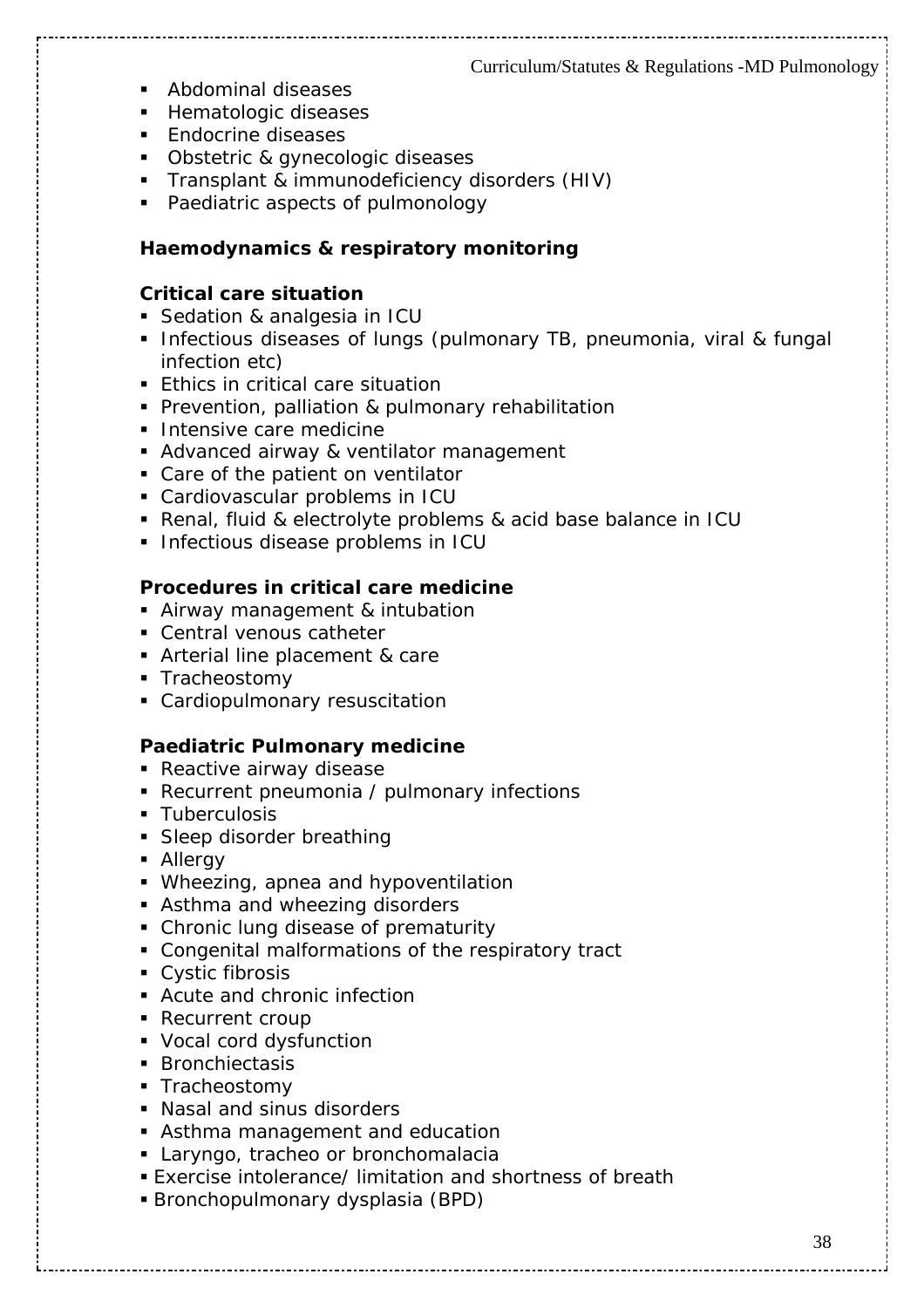- Oxygen and ventilator dependency
- Chest wall and pulmonary abnormalities or dysfunction
- Aerosol therapy
- Practical procedures and investigations
- Pharmacology and therapeutics

#### **2. Compulsory rotations in the relevant fields for 3-6 months**

Clinical training experiences are described below:

#### **1. Intensive Care Units**

On this 3 month rotation, the resident shall develop competence in the differential diagnosis and management of the critically ill, and learn to integrate these clinical skills with the biomedical instrumentation of bedside hemodynamic measurements, right heart catheterization, measurement and computation of gas exchange variables, cardiac output determination, and all aspects of mechanical ventilation and airway care. These principles, and those governing fluid therapy, nutritional support, and antimicrobial therapy in severely ill patients, shall be reviewed extensively.

#### **2. Outpatient Services**

Pulmonary outpatient training shall be provided during the entire residency in a continuity to review findings and to discuss patient care issues. Residents shall assume primary responsibility for managing their patients

#### **3. Bronchoscopy/PFT Service**

Residents shall perform bronchoscopy in a dedicated bronchoscopy suite using state of the art equipment and quickly become proficient at: airway inspection, bronchoalveolar lavage, endobronchial biopsy, transbronchial lung biopsy and transbronchial needle aspiration (TBNA). In addition to performing bronchoscopy, residents shall be instructed in interpreting pulmonary function tests and learn airway mechanics, cardiopulmonary exercise testing, and bronchoprovocation challenge testing.

#### **4. Pulmonary Consultation Service**

The resident shall learn to assess all types of primary data that contribute to the accurate diagnosis of lung disease: pulmonary function tests, chest radiographs and computerized tomography, ventilation-perfusion lungs scans, pulmonary histopathology and cytology, and the bacteriology of respiratory pathogens.

#### **5. Lung Transplantation**

This popular rotation shall provide residents with an intense introduction to the selection of transplant candidates and the management of these patients after transplantation. Residents shall perform a number of bronchoscopies on lung transplant patients and work with a dedicated group of lung transplant physicians.

#### **6. Sleep Medicine Rotation**

The rotation in sleep medicine shall allow residents to learn basic principles of sleep-disordered breathing. Residents will learn a multidisciplinary approach to sleep medicine and learning the basics of sleep physiology and polysomnogram interpretation.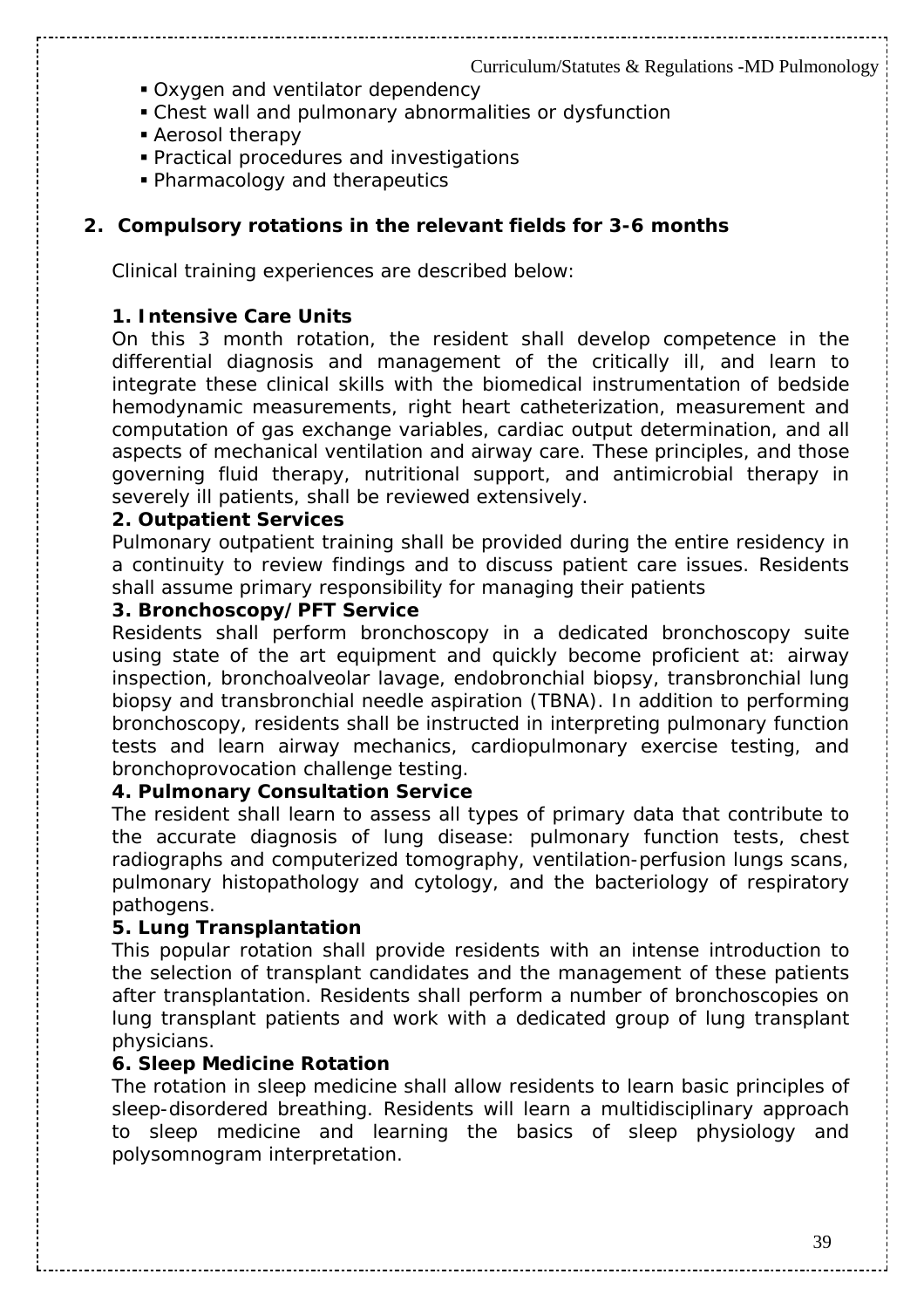#### **7. Pulmonary Rehabilitation / DOT Rotation**

This rotation shall expose residents to issues in rehabilitation of patients with chronic pulmonary diseases as well as the use of non-invasive ventilation in patients with neuromuscular disease and respiratory muscle weakness. Residents shall also be required to maintain currency of knowledge in tuberculosis and chest diseases with special reference to DOT therapy in Pakistan

**8. Elective experiences in chest radiology, Cardiology** and **Thoracic surgery** for 1 month each in the relevant departments

### **RESEARCH/ THESIS WRITING**

#### **RESEARCH/ THESIS WRITING**

Total of one year will be allocated for work on a research project with thesis writing. Project must be completed and thesis be submitted before the end of training. Research can be done as one block in  $5<sup>th</sup>$  year of training or it can be stretched over five years of training in the form of regular periodic rotations during the course as long as total research time is equivalent to one calendar year.

#### **Research Experience**

The active research component program must ensure meaningful, supervised research experience with appropriate protected time for each resident while maintaining the essential clinical experience. Recent productivity by the program faculty and by the residents will be required, including publications in peer-reviewed journals. Residents must learn the design and interpretation of research studies, responsible use of informed consent, and research methodology and interpretation of data. The program must provide instruction in the critical assessment of new therapies and of the surgical literature. Residents should be advised and supervised by qualified staff members in the conduct of research.

#### **Clinical Research**

Each resident will participate in at least one clinical research study to become familiar with:

- 1. Research design
- 2. Research involving human subjects including informed consent and operations of the Institutional Review Board and ethics of human experimentation
- 3. Data collection and data analysis
- 4. Research ethics and honesty
- 5. Peer review process

This usually is done during the consultation and outpatient clinic rotations.

#### **Case Studies or Literature Reviews**

Each resident will write, and submit for publication in a peer-reviewed journal, a case study or literature review on a topic of his/her choice.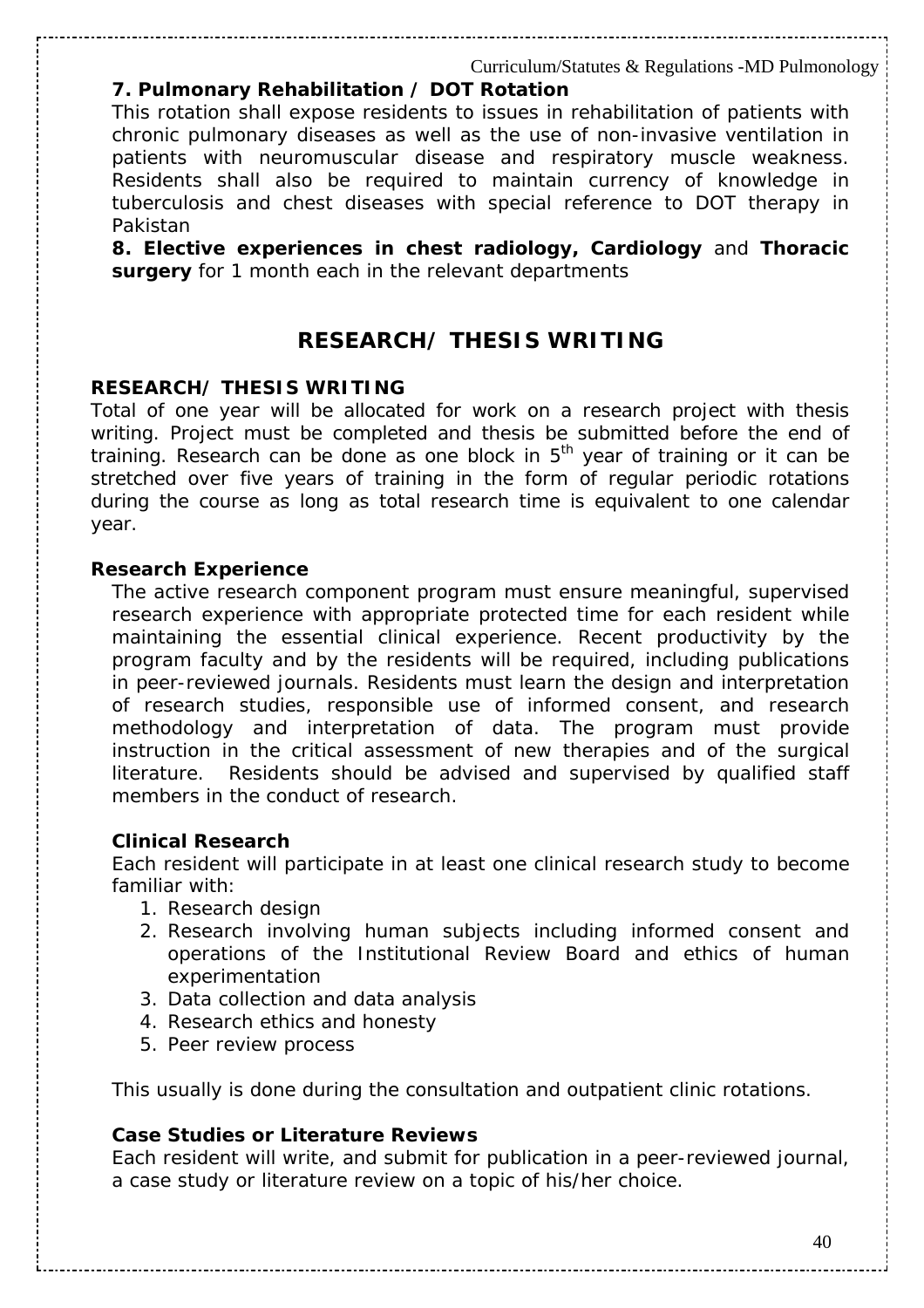#### **Laboratory Research**

#### *Bench Research*

Participation in laboratory research is at the option of the resident and may be arranged through any faculty member of the Division. When appropriate, the research may be done at other institutions.

#### *Research involving animals*

Each resident participating in research involving animals is required to:

- 1. Become familiar with the pertinent Rules and Regulations of the University of Health Sciences Lahore i.e. those relating to "Health and Medical Surveillance Program for Laboratory Animal Care Personnel" and "Care and Use of Vertebrate Animals as Subjects in Research and Teaching"
- 2. Read the "Guide for the Care and Use of Laboratory Animals"
- 3. View the videotape of the symposium on Humane Animal Care

#### *Research involving Radioactivity*

Each resident participating in research involving radioactive materials is required to

- 1. Attend a Radiation Review session
- 2. Work with an Authorized User and receive appropriate instruction from him/her.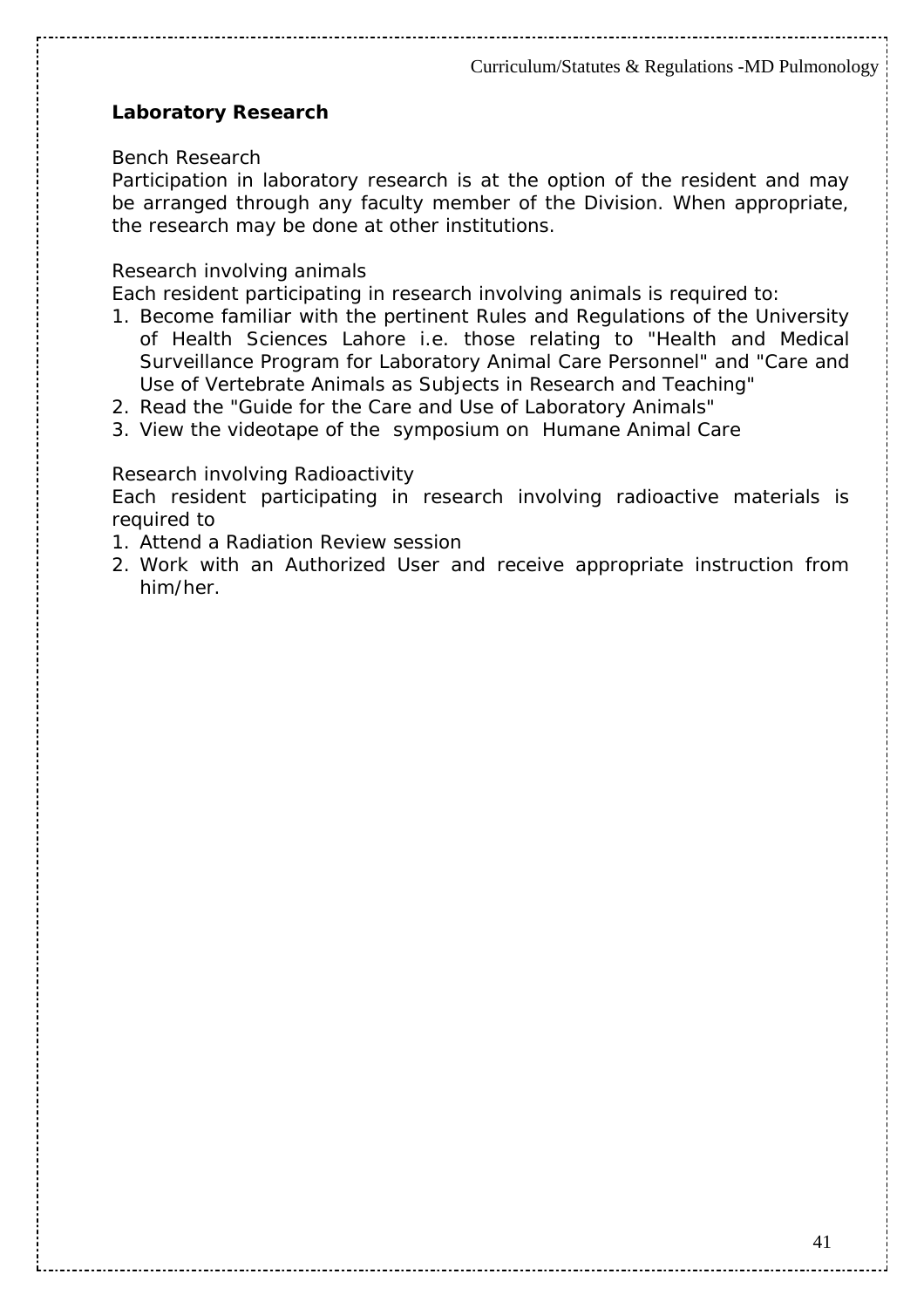# METHODS OF INSTRUCTION/COURSE CONDUCTION

As a policy, active participation of students at all levels will be encouraged. Following teaching modalities will be employed:

- 1. Lectures
- 2. Seminar Presentation and Journal Club Presentations
- 3. Group Discussions
- 4. Grand Rounds
- 5. Clinico-pathological Conferences
- 6. SEQ as assignments on the content areas
- 7. Skill teaching in ICU, emergency and ward settings
- 8. Attend genetic clinics and rounds for at least one month.
- 9. Attend sessions of genetic counseling
- 10. Self study, assignments and use of internet
- 11. Bedside teaching rounds in ward
- 12. OPD & Follow up clinics
- 13. Long and short case presentations

In addition to the conventional teaching methodologies interactive strategies like conferences will also be introduced to improve both communication and clinical skills in the upcoming consultants. Conferences must be conducted regularly as scheduled and attended by all available faculty and residents. Residents must actively request autopsies and participate in formal review of gross and microscopic pathological material from patients who have been under their care. It is essential that residents participate in planning and in conducting conferences.

#### **1. Clinical Case Conference**

Each resident will be responsible for at least one clinical case conference each month. The cases discussed may be those seen on either the consultation or clinic service or during rotations in specialty areas. The resident, with the advice of the Attending Physician on the Consultation Service, will prepare and present the case(s) and review the relevant literature.

#### **2. Monthly Student Meetings**

Each affiliated medical college approved to conduct training for MD Pulmonology will provide a room for student meetings/discussions such as:

- **a.** Journal Club Meeting
- **b.** Core Curriculum Meetings
- **c.** Skill Development

#### *a. Journal Club Meeting*

A resident will be assigned to present, in depth, a research article or topic of his/her choice of actual or potential broad interest and/or application.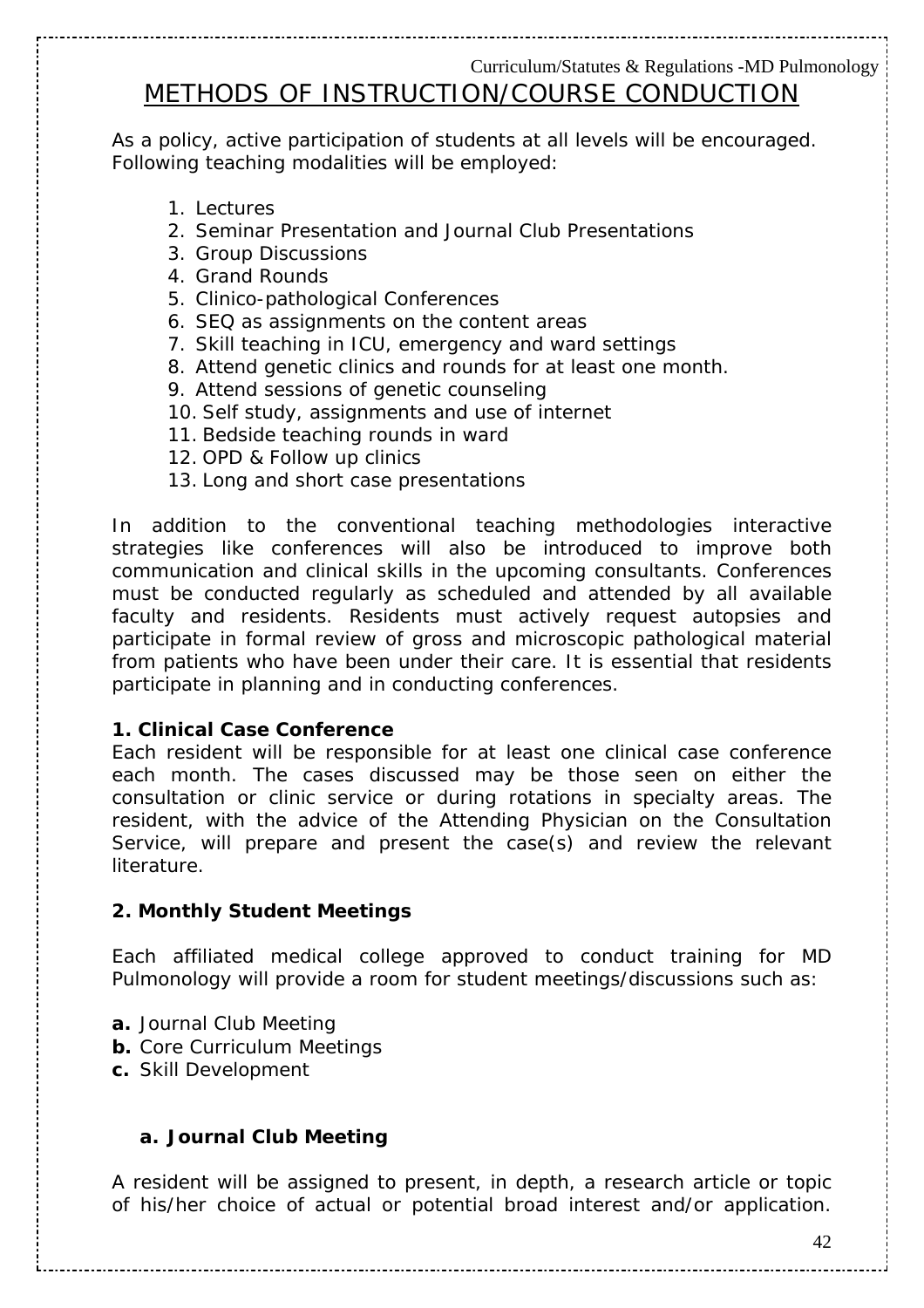Two hours per month should be allocated to discussion of any current articles or topics introduced by any participant. Faculty or outside researchers will be invited to present outlines or results of current research activities. The article should be critically evaluated and its applicable results should be highlighted, which can be incorporated in clinical practice. Record of all such articles should be maintained in the relevant department.

#### *b. Core Curriculum Meetings*

All the core topics of Pulmonology should be thoroughly discussed during these sessions. The duration of each session should be at least two hours once a month. It should be chaired by the chief resident (elected by the residents of the relevant discipline). Each resident should be given an opportunity to brainstorm all topics included in the course and to generate new ideas regarding the improvement of the course structure

#### *c. Skill Development*

Two hours twice a month should be assigned for learning and practicing clinical skills.

#### **List of skills to be learnt during these sessions is as follows:**

- 1.Residents must develop a comprehensive understanding of the indications, contraindications, limitations, complications, techniques, and interpretation of results of those technical procedures integral to the discipline (mentioned in pg. 10).
- 2. Residents must acquire knowledge of and skill in educating patients about the technique, rationale and ramifications of procedures and in obtaining procedure-specific informed consent. Faculty supervision of residents in their performance is required, and each resident's experience in such procedures must be documented by the program director.
- 3.Residents must have instruction in the evaluation of medical literature, clinical epidemiology, clinical study design, relative and absolute risks of disease, medical statistics and medical decision-making.
- 4.Training must include cultural, social, family, behavioral and economic issues, such as confidentiality of information, indications for life support systems, and allocation of limited resources.
- 5.Residents must be taught the social and economic impact of their decisions on patients, the primary care physician and society. This can be achieved by attending the bioethics lectures and becoming familiar with Project Professionalism Manual such as that of the American Board of Internal Medicine.
- 6.Residents should have instruction and experience with patient counseling skills and community education.
- 7.This training should emphasize effective communication techniques for diverse populations, as well as organizational resources useful for patient and community education.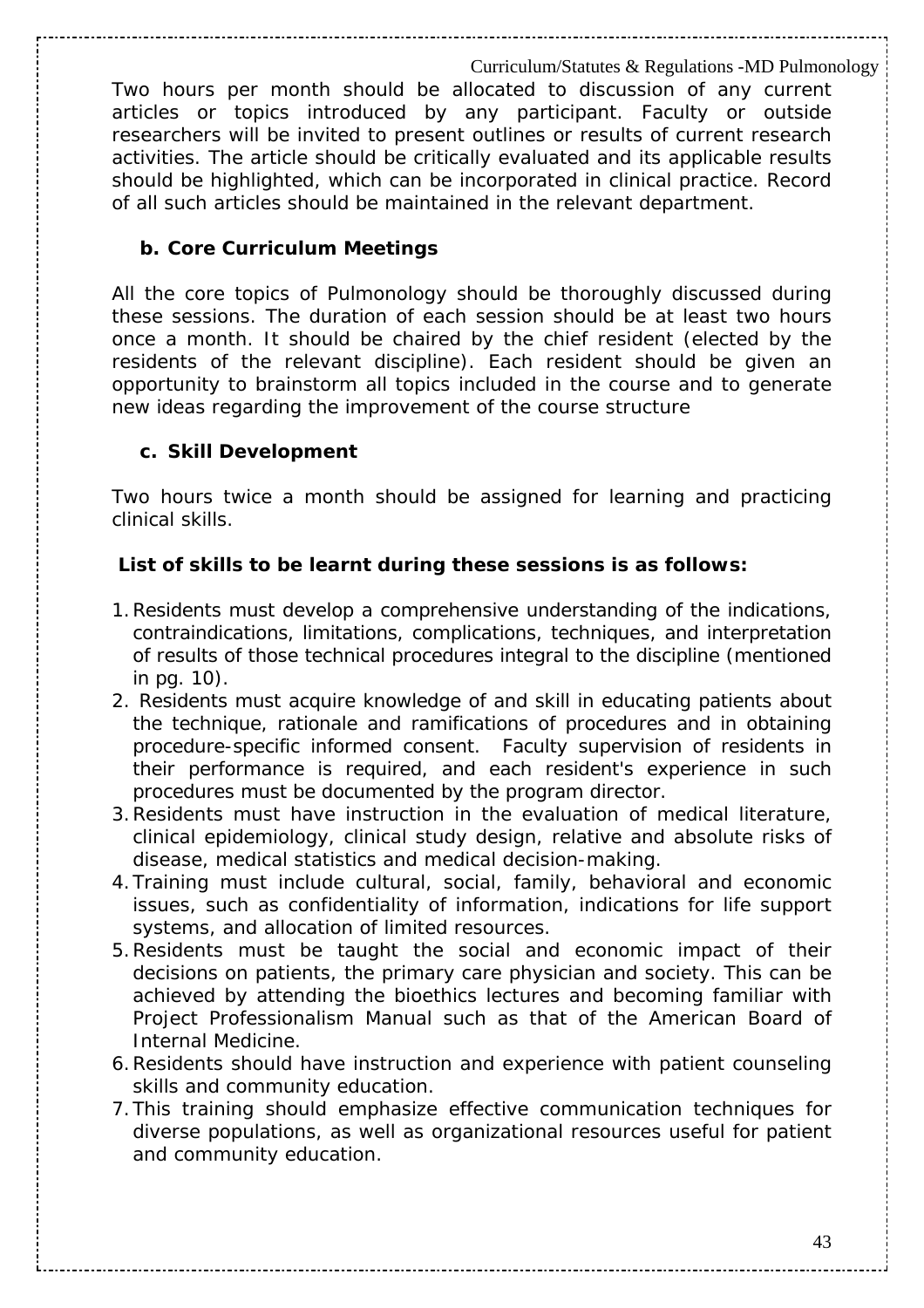- 8.Residents may attend the series of lectures on Nuclear Medicine procedures (radionuclide scanning and localization tests and therapy) presented to the Radiology residents.
- 10. Residents should have experience in the performance of clinical laboratory and radionuclide studies and basic laboratory techniques, including quality control, quality assurance and proficiency standards.
- 11. Each resident will observe and participate in each of the following procedures, preferably done on patients firstly under supervision and then independently (pg.10)

#### **3. Annual Grand Meeting**

Once a year all residents enrolled for MD Pulmonology should be invited to the annual meeting at UHS Lahore.

One full day will be allocated to this event. All the chief residents from affiliated institutes will present their annual reports. Issues and concerns related to their relevant courses will be discussed. Feedback should be collected and suggestions should be sought in order to involve residents in decision making.

The research work done by residents and their literary work may be displayed.

In the evening an informal gathering and dinner can be arranged. This will help in creating a sense of belonging and ownership among students and the faculty.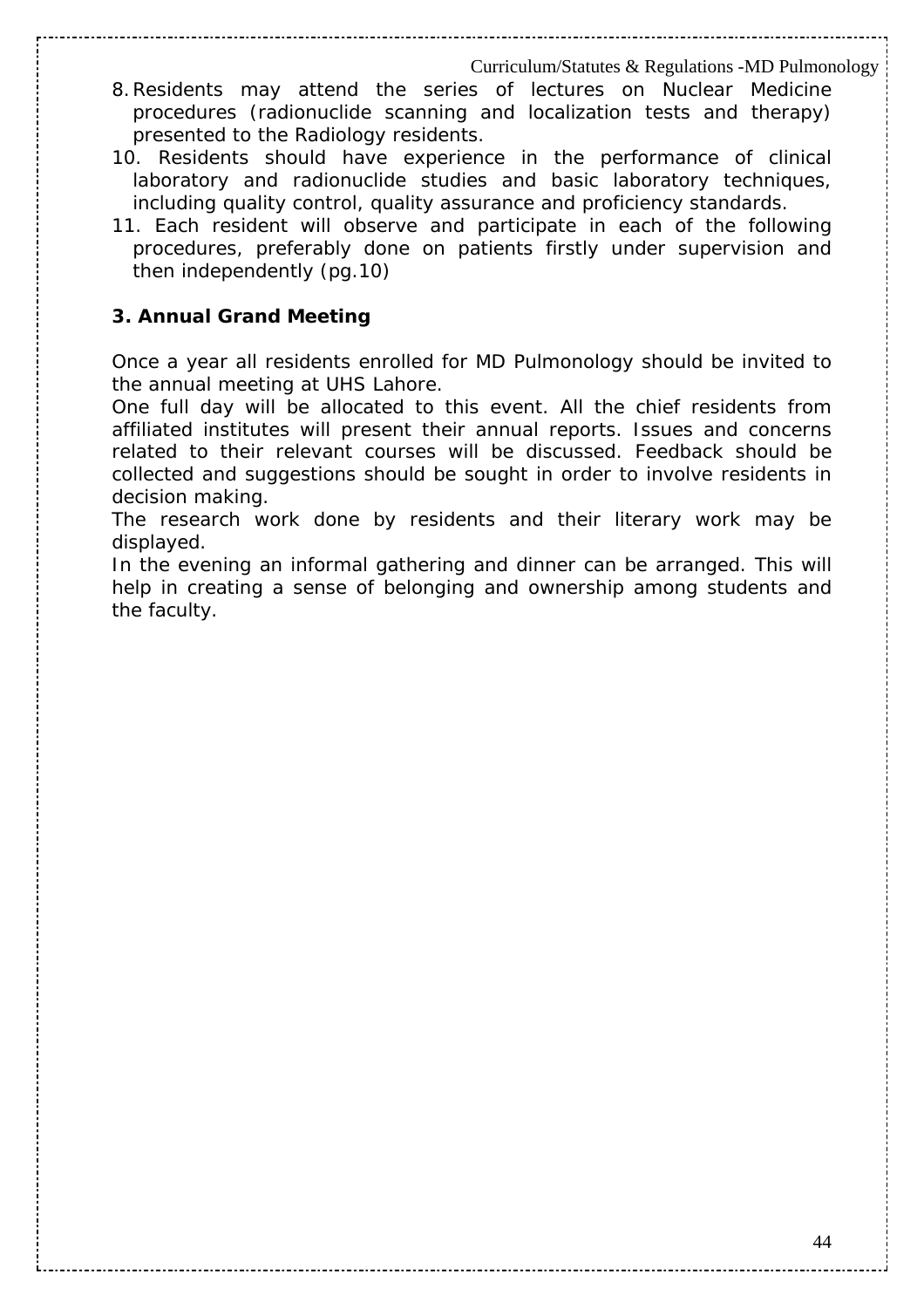# LOG BOOK

The residents must maintain a log book and get it signed regularly by the supervisor. A complete and duly certified log book should be part of the requirement to sit for MD examination. Log book should include adequate number of diagnostic and therapeutic procedures observed and performed, the indications for the procedure, any complications and the interpretation of the results, routine and emergency management of patients, case presentations in CPCs, journal club meetings and literature review.

#### **Proposed Format of Log Book is as follows:**

#### The procedures shall be entered in the log book as per format

Residents should become proficient in performing the related procedures. After observing the technique, they will be observed while performing the procedure and, when deemed competent by the supervising physician, will perform it independently. They will be responsible for obtaining informed consent, performing the procedure, reviewing the results with the pathologist and the attending physician and informing the patient and, where appropriate, the referring physician of the results.

#### **Procedures Performed**

| Sr.# | Date | Name of Patient, Age,<br>Sex & Admission No. | <b>Diagnosis</b> | Procedure<br>Performed | Supervisor's<br><b>Signature</b> |
|------|------|----------------------------------------------|------------------|------------------------|----------------------------------|
|      |      |                                              |                  |                        |                                  |
|      |      |                                              |                  |                        |                                  |
| ົ    |      |                                              |                  |                        |                                  |
|      |      |                                              |                  |                        |                                  |

#### **Pulmonary Emergencies Handled**

| Sr.<br># | Date | Name of Patient, Age,<br>Sex & Admission No. | <b>Diagnosis</b> | Procedure/<br>Management | Supervisor's<br>Signature |
|----------|------|----------------------------------------------|------------------|--------------------------|---------------------------|
|          |      |                                              |                  |                          |                           |
| ⌒        |      |                                              |                  |                          |                           |
| 3        |      |                                              |                  |                          |                           |
|          |      |                                              |                  |                          |                           |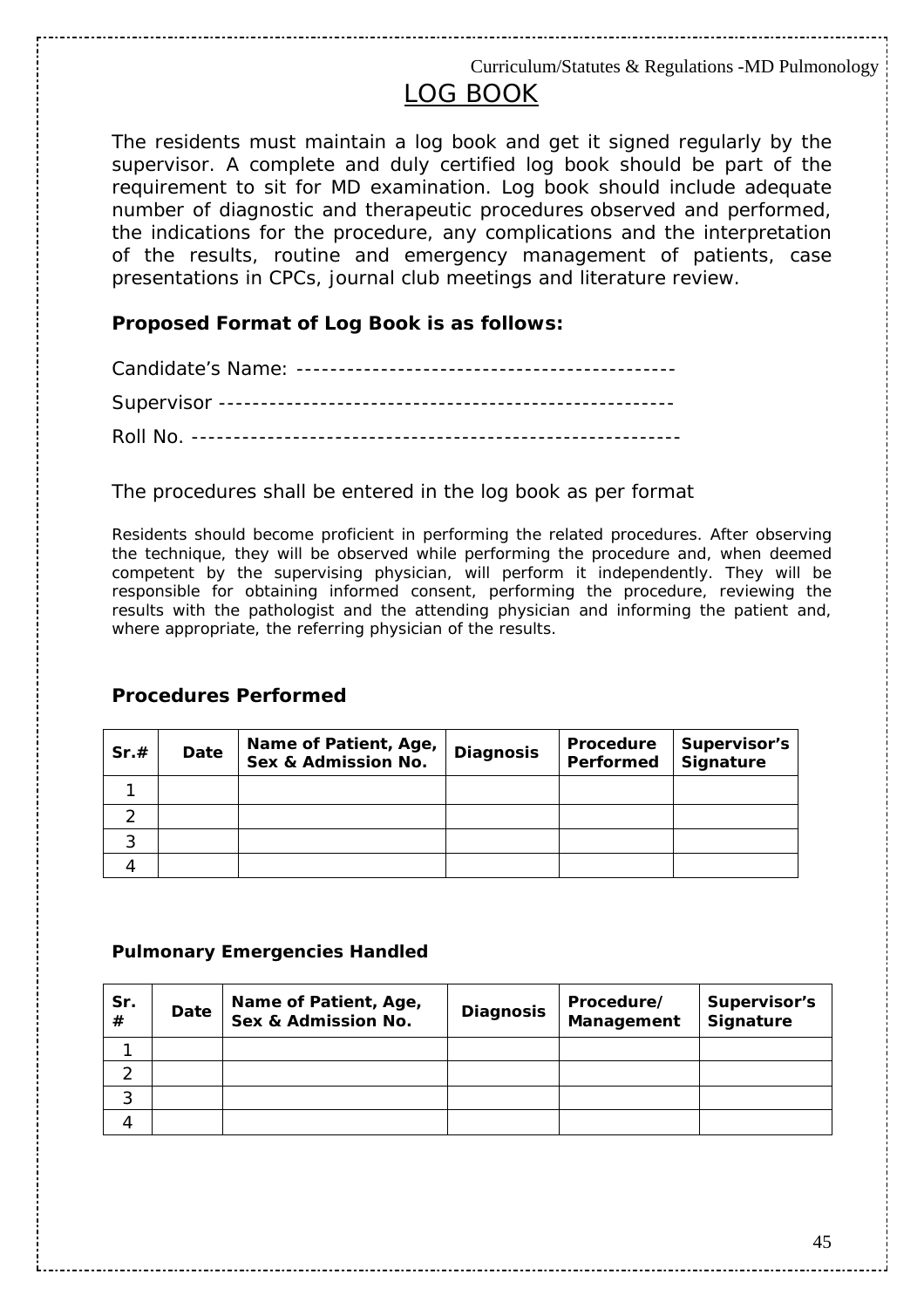#### **Case Presented**

| Sr.# | Date | Name of Patient, Age,<br>Sex & Admission No. | <b>Case Presented</b> | Supervisor's<br>Signature |
|------|------|----------------------------------------------|-----------------------|---------------------------|
|      |      |                                              |                       |                           |
|      |      |                                              |                       |                           |
|      |      |                                              |                       |                           |
|      |      |                                              |                       |                           |

#### **Seminar/Journal Club Presentation**

|   | $Sr.+$ Date | <b>Topic</b> | Supervisor's<br>Signature |
|---|-------------|--------------|---------------------------|
|   |             |              |                           |
| ◠ |             |              |                           |
| ົ |             |              |                           |
|   |             |              |                           |

#### **Evaluation Record**

(Excellent, Good, Adequate, Inadequate, Poor)

At the end of the rotation, each faculty member will provide an evaluation of the clinical performance of the fellow.

| Sr.# | Date | <b>Method of Evaluation</b><br>(Oral, Practical, Theory) | Rating | Supervisor's<br>Signature |
|------|------|----------------------------------------------------------|--------|---------------------------|
|      |      |                                                          |        |                           |
|      |      |                                                          |        |                           |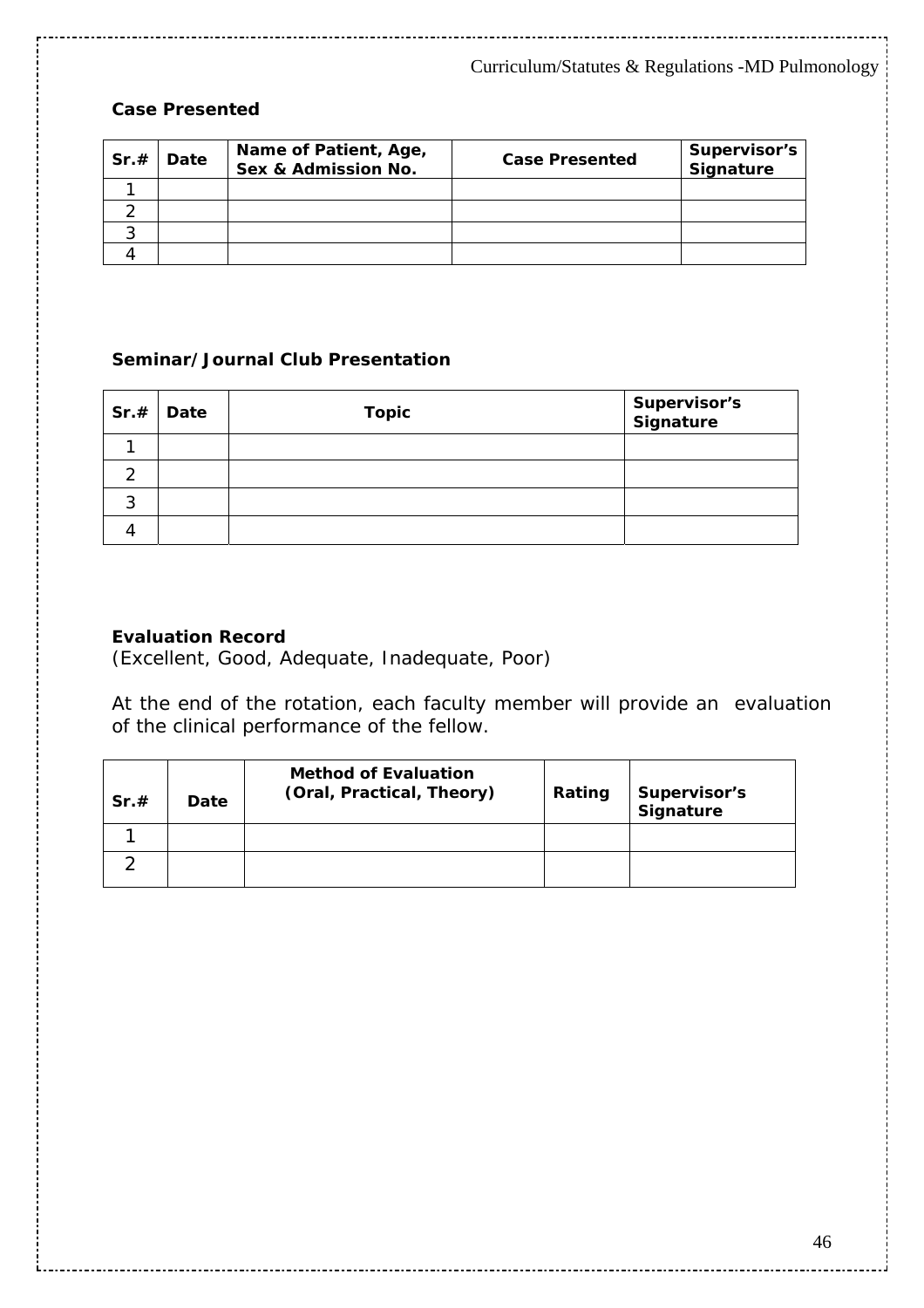#### **Assessment**

It will consist of action and professional growth oriented *student-centered integrated assessment* with an additional component of *informal internal assessment***,** *formative assessment* and measurement-based *summative assessment***.**

#### **Student-Centered Integrated Assessment**

It views students as decision-makers in need of information about their own performance. Integrated Assessment is meant to give students responsibility for deciding what to evaluate, as well as how to evaluate it, encourages students to **'own'** the evaluation and to use it as a basis for self-improvement. Therefore, it tends to be growth-oriented, studentcontrolled, collaborative, dynamic, contextualized, informal, flexible and action-oriented.

In the proposed curriculum, it will be based on:

- Self Assessment by the student
- Peer Assessment
- Informal Internal Assessment by the Faculty

#### *Self Assessment by the Student*

Each student will be provided with a pre-designed self-assessment form to evaluate his/her level of comfort and competency in dealing with different relevant clinical situations. It will be the responsibility of the student to correctly identify his/her areas of weakness and to take appropriate measures to address those weaknesses.

#### *Peer Assessment*

The students will also be expected to evaluate their peers after the monthly small group meeting. These should be followed by a constructive feedback according to the prescribed guidelines and should be non-judgmental in nature. This will enable students to become good mentors in future.

#### *Informal Internal Assessment by the Faculty*

There will be no formal allocation of marks for the component of Internal Assessment so that students are willing to confront their weaknesses rather than hiding them from their instructors.

It will include:

**a.** Punctuality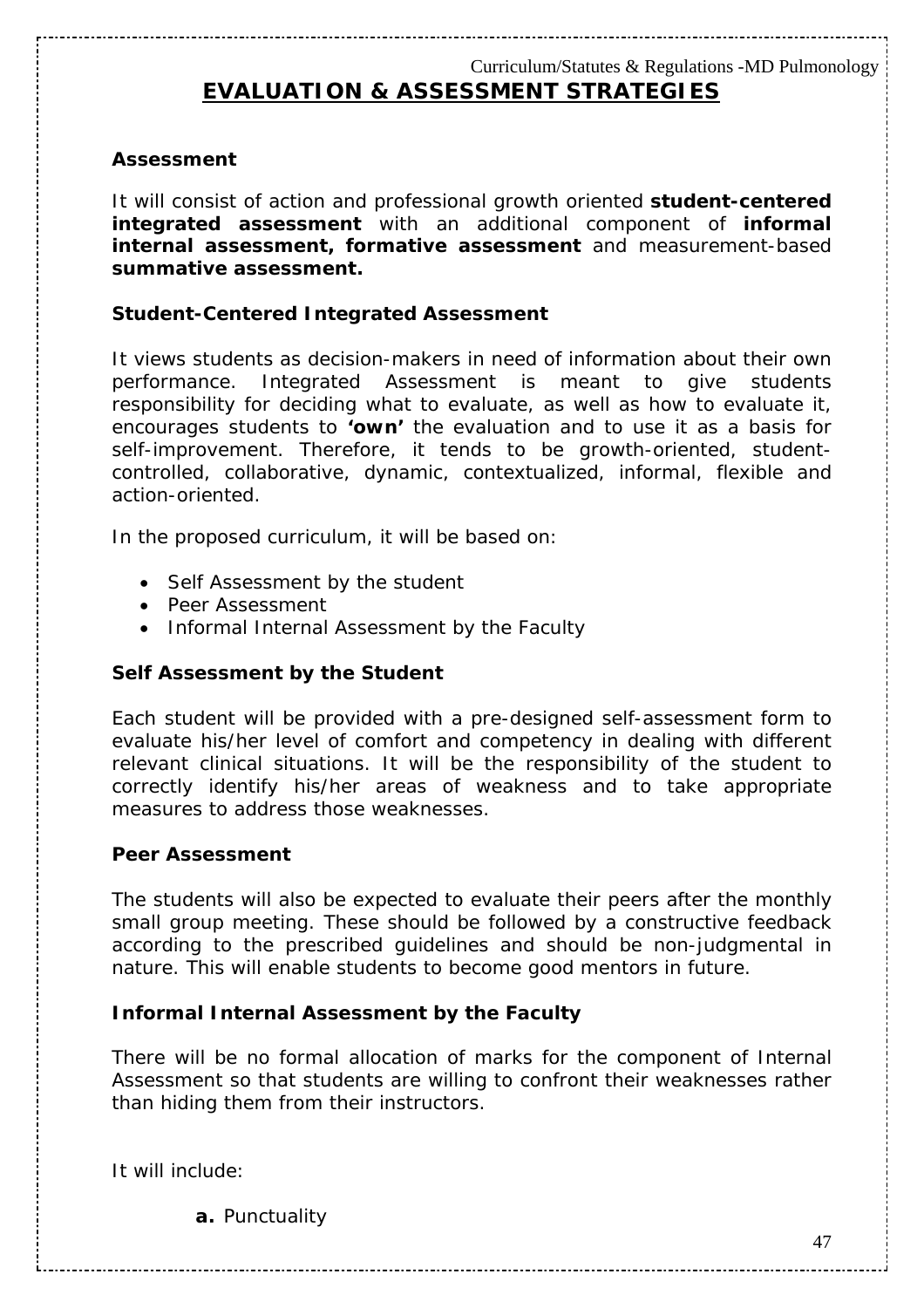- **b.** Ward work
- **c.** Monthly assessment (written tests to indicate particular areas of weaknesses)
- **d.** Participation in interactive sessions

#### **Formative Assessment**

Will help to improve the existing instructional methods and the curriculum in use

#### *Feedback to the faculty by the students:*

After every three months students will be providing a written feedback regarding their course components and teaching methods. This will help to identify strengths and weaknesses of the relevant course, faculty members and to ascertain areas for further improvement.

#### **Summative Assessment**

It will be carried out at the end of the programme to empirically evaluate **cognitive, psychomotor** and **affective domains** in order to award degrees for successful completion of courses.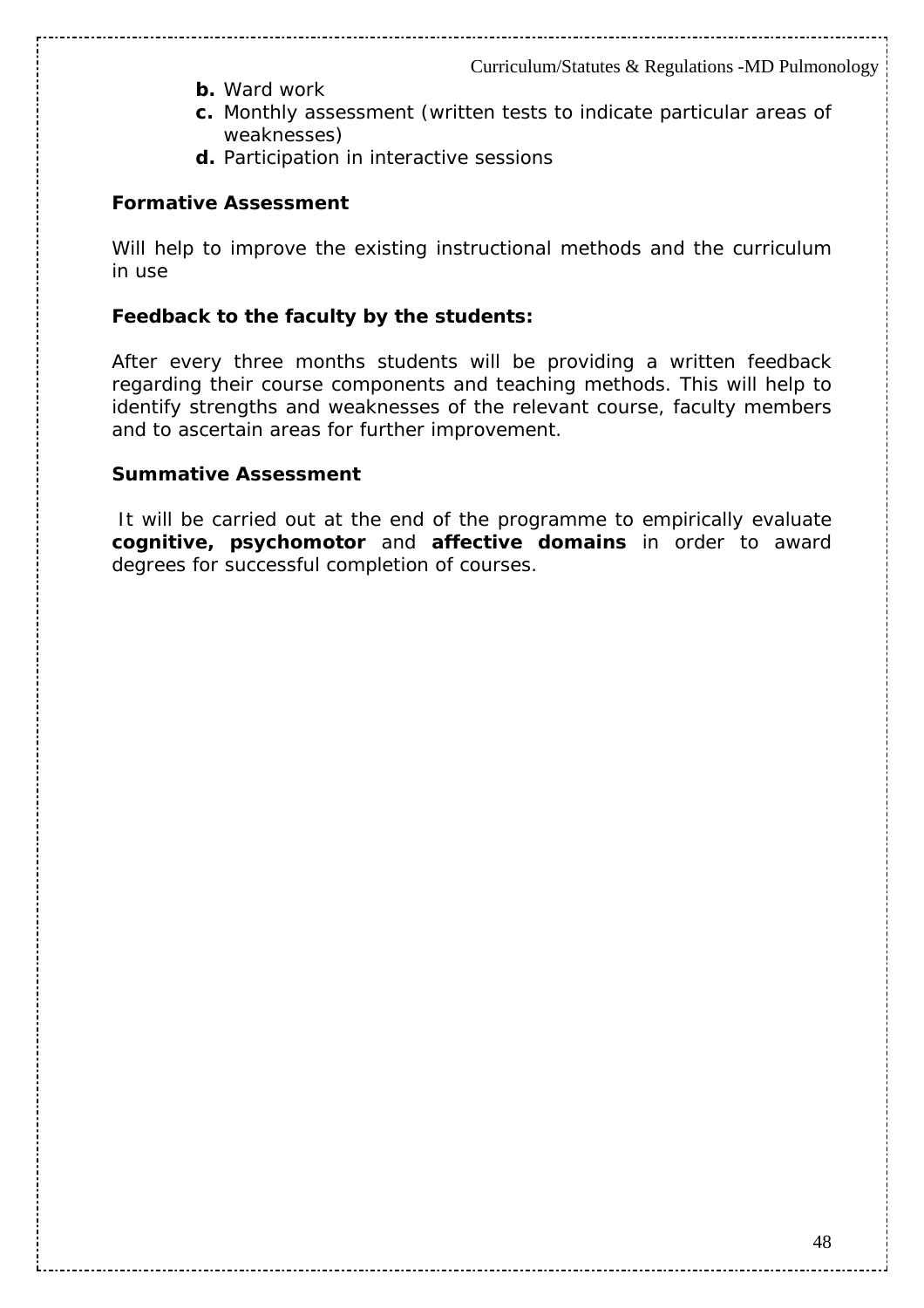# **MD PULMONOLOGY EXAMINATIONS**

## **Part-I MD Pulmonology Total Marks: 200**

All candidates admitted in MD Pulmonology course shall appear in Part I examination at the end of first calendar year.

#### **Components of Part-I Examination:**

Paper-I, 100 MCQs (single best, having one mark each) 100 Marks Paper-II, 10 SEQs (having 10 marks each) 100 Marks

| 1. Anatomy<br>2. Physiology<br>3. Pathology<br>4. Biochemistry<br>5. Pharmacology<br>6. Behavioural Sciences | $(20$ MCQs)<br>(20 MCOs)<br>$(20$ MCQs)<br>(15 MCOs)<br>(10 MCOs)<br>(10 MCOs) | (2 SEOs)<br>$(2$ SEQs)<br>(2 SEOs)<br>$(1$ SEQ)<br>$(1$ SEQ)<br>$(1$ SEQ) |
|--------------------------------------------------------------------------------------------------------------|--------------------------------------------------------------------------------|---------------------------------------------------------------------------|
| 7. Biostatistics & Research Methodology                                                                      | (05 MCOs)                                                                      | $(1$ SEQ)                                                                 |

### **Part-II MD Pulmonology Total Marks: 430**

All candidates admitted in MD Pulmonology course shall appear in Part II examination at the end of  $2^{nd}$  calendar year.

There shall be two written papers of 100 marks each, Oral & practical/ clinical examination of 150 marks and log book assessment of 80 marks.

#### **Topics included in paper 1**

Principles of internal medicine including;

| 1. Pulmonary Medicine             | (10 MCOs) |
|-----------------------------------|-----------|
| 2. Allergy and Immunology         | (10 MCOs) |
| 3. Cardiovascular Illness         | (10 MCOs) |
| 4. Endocrinology and Metabolism   | (10 MCOs) |
| 5. Ophthalmology & Otolaryngology | (05 MCOs) |
| 6. Infectious Disease             | (05 MCOs) |
|                                   |           |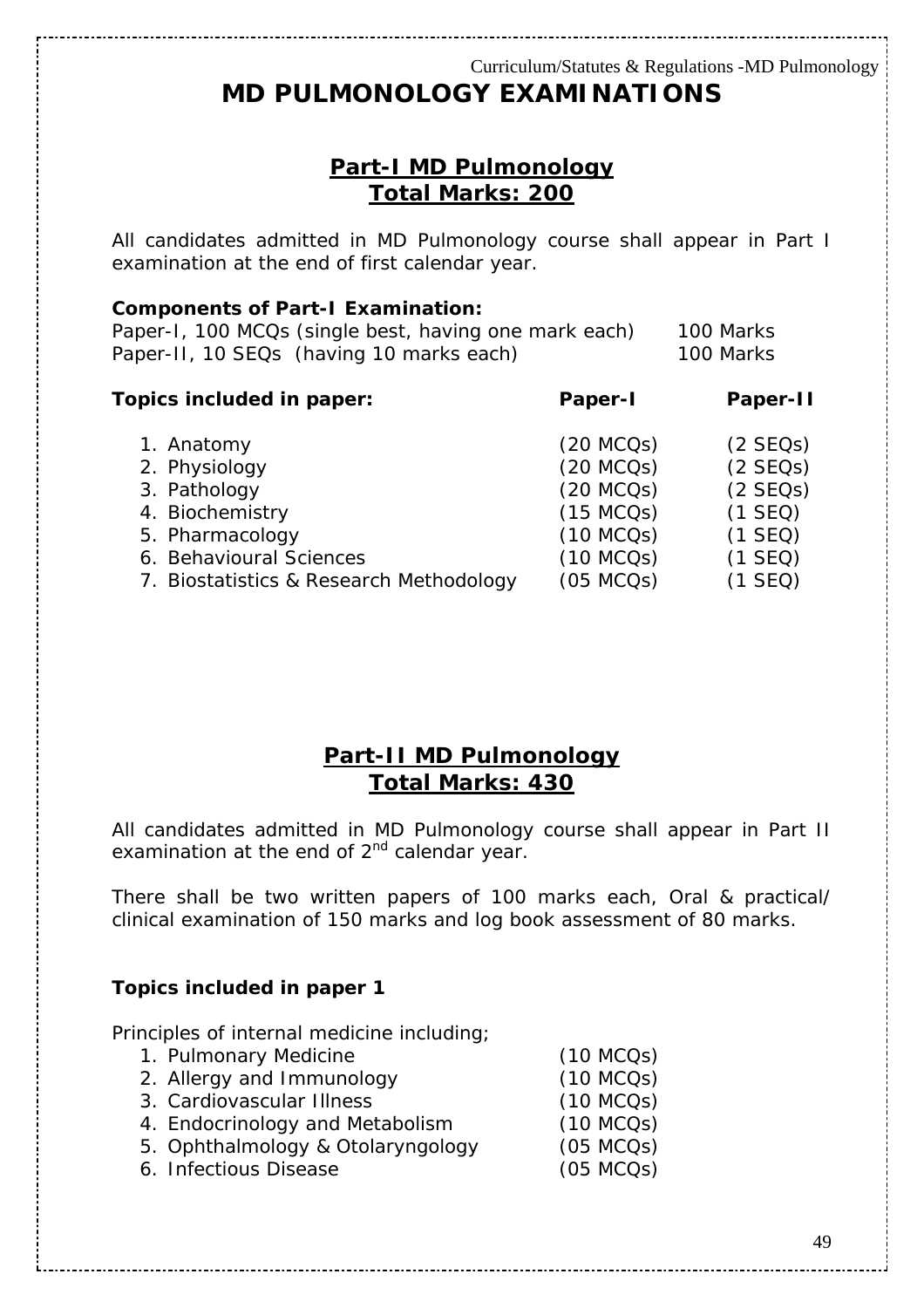## **Topics included in paper 2**

Principles of internal medicine including;

| 1. Nephrology                    | (10 MCOs) |
|----------------------------------|-----------|
| 2. Neurology                     | (10 MCOs) |
| 3. Gastroenterology & Hepatology | (10 MCOs) |
| 4. Hematology & Oncology         | (10 MCOs) |
| 5. Dermatology                   | (05 MCOs) |
| 6. Rheumatology                  | (05 MCOs) |

#### **Components of Part II Examination**

#### **Theory:**

| Paper 1:                           | 100 Marks | 3 Hours |
|------------------------------------|-----------|---------|
| 10 SEQs (No Choice; 05 marks each) | 50 Marks  |         |
| 50 MCQ <sub>S</sub>                | 50 Marks  |         |
| Paper 2:                           | 100 Marks | 3 Hours |
| 10 SEQs (No Choice; 05 marks each) | 50 Marks  |         |
| 50 MCQ <sub>S</sub>                | 50 Marks  |         |

The candidates, who pass in theory papers, will be eligible to appear in the structured viva voce.

Oral & practical/clinical examination shall be held in basic clinical techniques relevant to internal medicine.

#### **OSCE 50 Marks**

10 stations each carrying 05 marks of 10 minutes duration; each evaluating performance based assessment with five of them interactive

#### **Clinical 100 Marks**

Four short cases (15 marks each) 60 Marks One long case: 40 Marks

### **Log Book 80 Marks**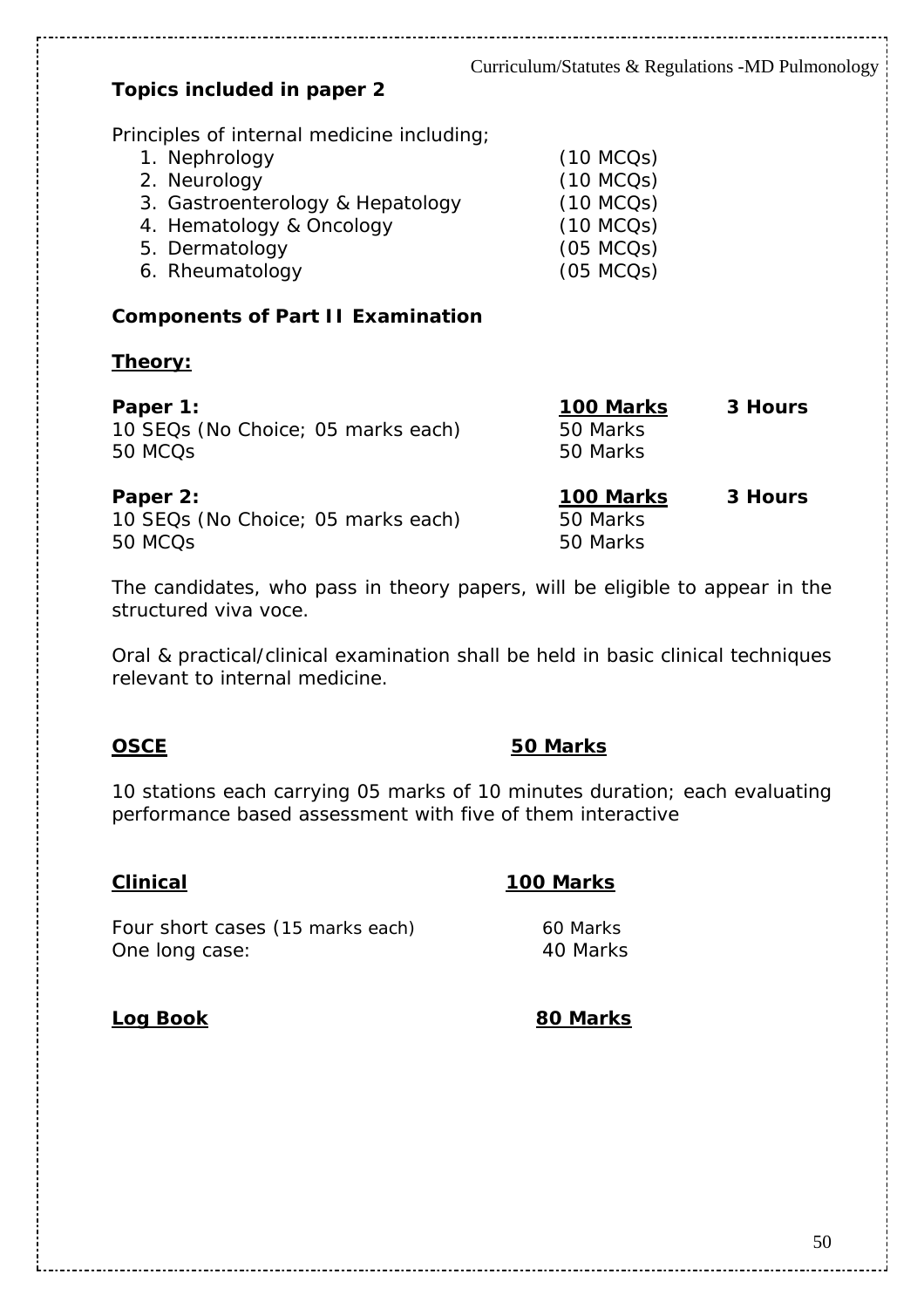# **Part-III MD Pulmonology Total Marks: 920**

All candidates admitted in MD course shall appear in Part-III examination at the end of structured training programme (end of 5th calendar year and after clearing Part I & II examinations).

There shall be two written papers of 150 marks each, practical/ clinical examination of 300 marks, log book assessment of 120 marks and thesis examination of 200 marks.

#### **Topics included in paper 1**

| 1. Obstructive lung diseases                    | (10 MCOs) |
|-------------------------------------------------|-----------|
| 2. Occupational disorders                       | (10 MCOs) |
| 3. Environmental disorders                      | (10 MCOs) |
| 4. Interstitial & inflammatory lung diseases    | (10 MCOs) |
| 5. Tuberculosis (TB) and Opportunistic diseases | (10 MCOs) |
| 6. Depositional & infiltrative disorders        | (10 MCOs) |
| 7. Disorders of pulmonary circulation           | (10 MCOs) |
| 8. Drug induced lung disorders                  | (05 MCOs) |
|                                                 |           |

#### **Topics included in paper 2**

| 1. Paediatric Pulmonary medicine                                  | $(20$ MCQs) |
|-------------------------------------------------------------------|-------------|
| 2. Disorders of pleural space, mediastinum & Chest wall (15 MCQs) |             |
| 3. Neoplasms of lung                                              | (10 MCOs)   |
| 4. Acute respiratory failure                                      | (10 MCOs)   |
| 5. Respiratory manifestations of extra-pulmonary                  | (10 MCOs)   |
| disorders                                                         |             |
| 6. Critical care in Pulmonology                                   | (10 MCOs)   |

#### **Components of Part III Examination**

#### **Theory**

| Paper I<br>15 SEQs (No Choice)<br>75 MCQ <sub>S</sub>  | 150 Marks<br>75 Marks<br>75 Marks | 3 Hours |
|--------------------------------------------------------|-----------------------------------|---------|
| Paper II<br>15 SEQs (No Choice)<br>75 MCQ <sub>S</sub> | 150 Marks<br>75 Marks<br>75 Marks | 3 Hours |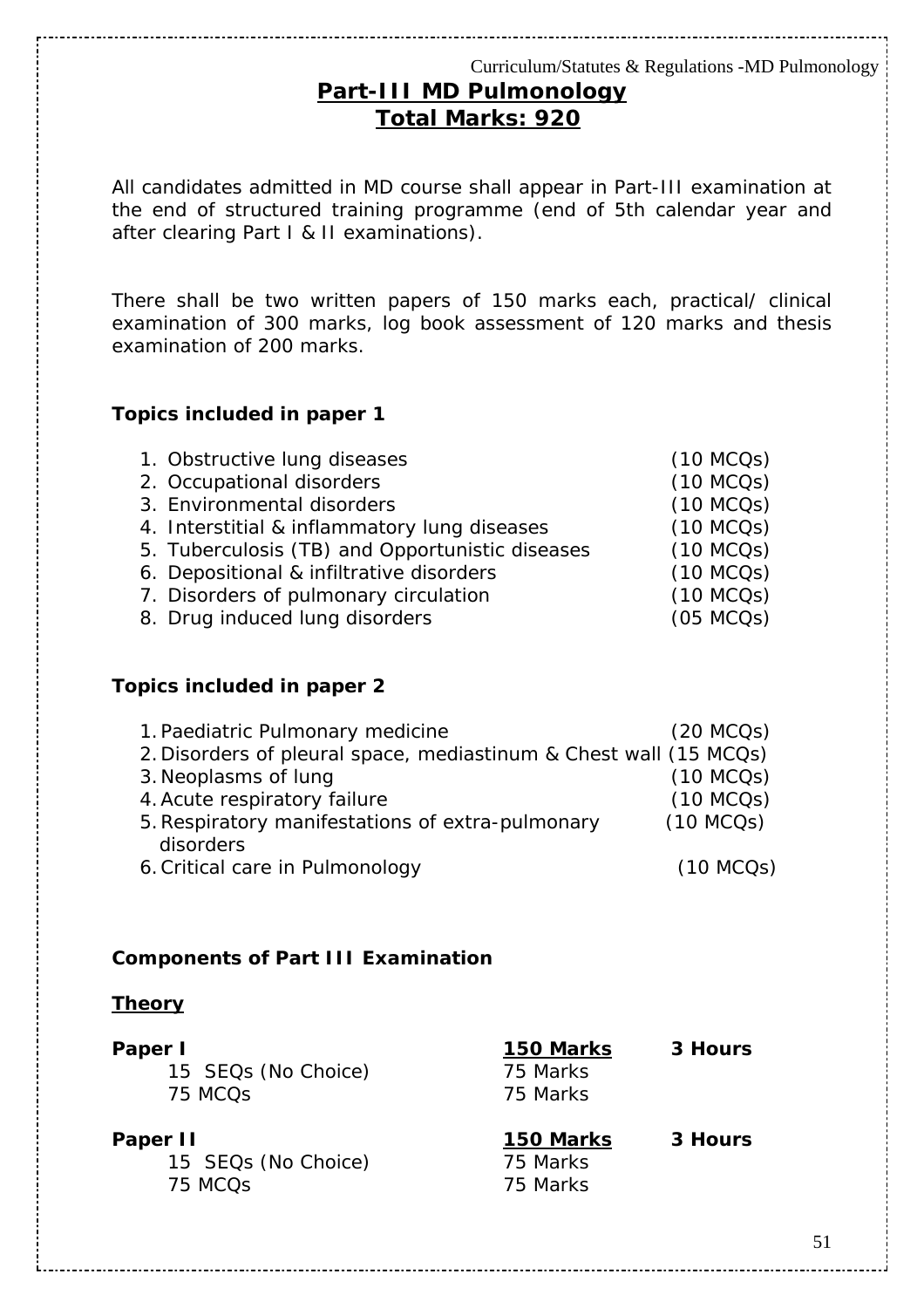The candidates, who pass in theory papers, will be eligible to appear in the clinical & viva voce.

#### **OSCE/ Viva 100 Marks**

10 stations each carrying 10 marks of 10 minutes duration; each evaluating performance based assessment with five of them interactive

#### **Clinical 200 Marks**

Four short cases (each 25 marks) 100 Marks One long case 100 Marks

#### **Log Book 120 Marks**

#### **Thesis Examination** 200 Marks

All candidates admitted in MD courses shall appear in Part-III thesis examination at the end of  $5<sup>th</sup>$  calendar year of the MD programme and not later than 8th calendar year of enrolment. The examination shall include thesis evaluation with defense.